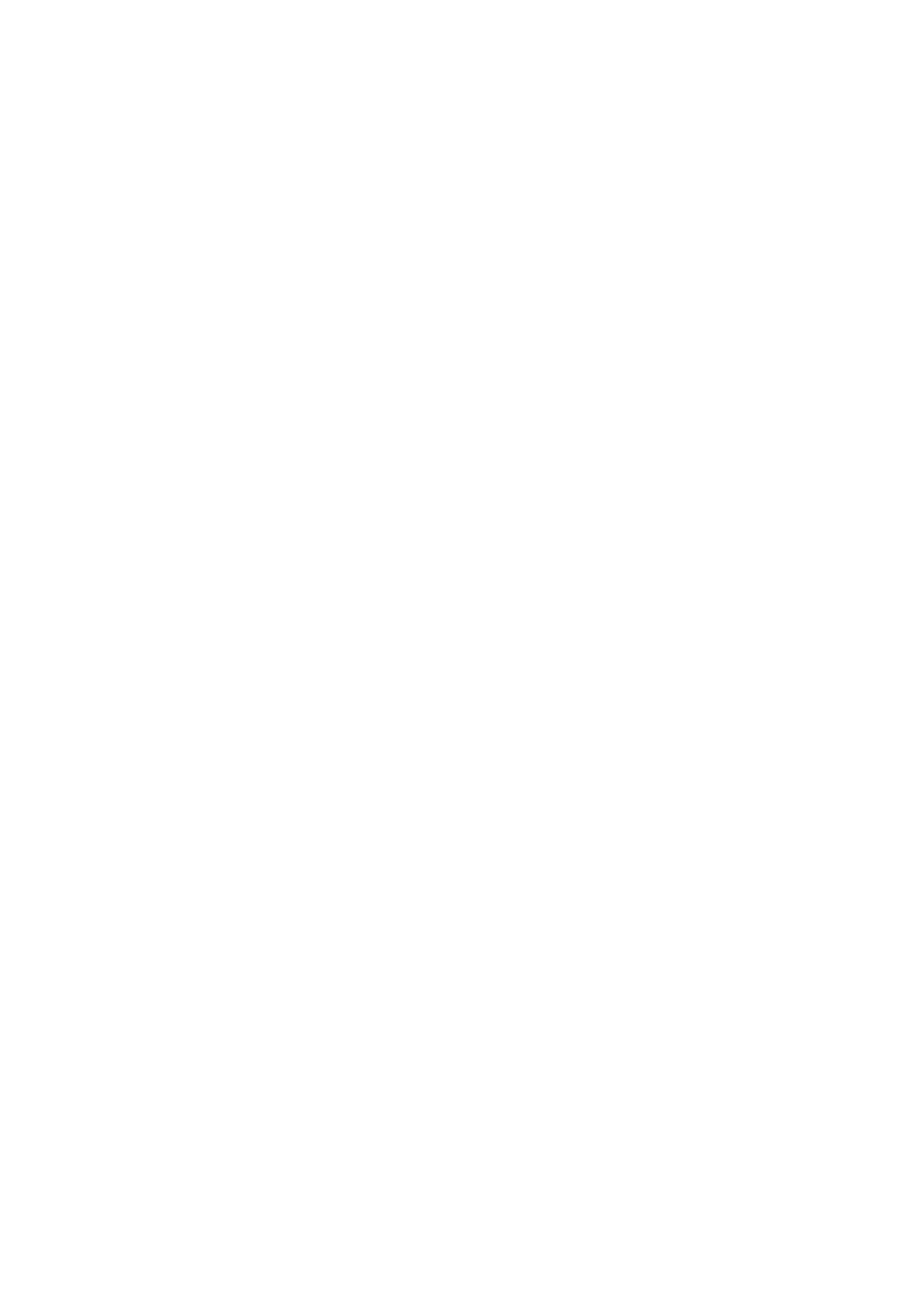

**HTA Austria** Austrian Institute for **Health Technology Assessment** GmbH

Regulation and financing of prenatal screening and diagnostic examinations for fetal anomalies in selected European countries

Policy Brief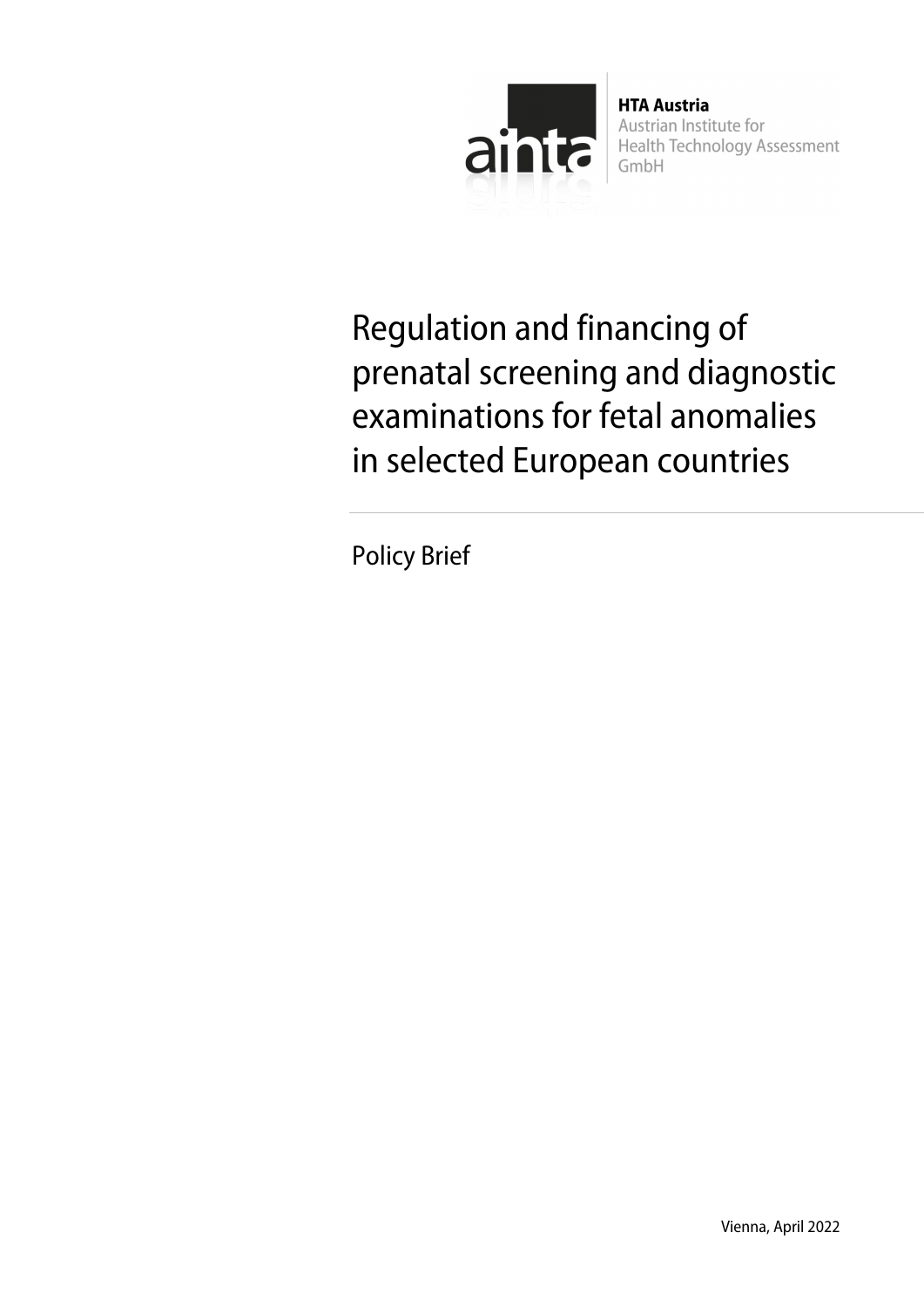#### **Project Team**

Project leader: Mag. Inanna Reinsperger, MPH Author: Mag. Inanna Reinsperger, MPH

#### **Project Support**

Internal Review: Dr. Ingrid Zechmeister-Koss, MA

**Correspondence:** Inanna Reinsperger[, inanna.reinsperger@aihta.at](mailto:inanna.reinsperger@aihta.at)

**Cover photo:** @ serhiibobyk – stock.adobe.com

We want to thank the following experts for the valuable information provided in the questionnaires during the expert consultation: Marian Bakker (NL), Elisa Ballardini (IT), Enrico Ferrazzi (IT), Karl Oliver Kagan (DE), Elisabeth van Leeuwen (NL), Katie Morris (UK), Roger Rytz (CH), Ragnar Kvie Sande (NO), Dietmar Schlembach (DE), Giuliana Simonazzi (IT), Daniel Surbek (CH), Awi Wiesel (DE).

#### **This report should be referenced as follows:**

Reinsperger I. Regulation and financing of prenatal screening and diagnostic examinations for fetal anomalies in selected European countries. AIHTA Policy Brief No.: 12; 2022. Vienna: HTA Austria – Austrian Institute for Health Technology Assessment GmbH.

#### **Conflict of interest**

All authors and the reviewers involved in the production of this report have declared they have no conflicts of interest in relation to the technology assessed according to the Uniform Requirements of Manuscripts Statement of Medical Journal Editors [\(www.imce.org\)](http://www.imce.org/).

#### **Imprint**

**Publisher:**

HTA Austria – Austrian Institute for Health Technology Assessment GmbH Garnisongasse 7/Top20 | 1090 Vienna – Austria <https://www.aihta.at/>

**Responsible for content:** Priv.-Doz. Dr. phil. Claudia Wild, managing director

**AIHTA Policy Briefs** do not appear on a regular basis and serve to publicize the research results of the Austrian Institute for Health Technology Assessment.

**AIHTA Policy Briefs** are only available to the public via the Internet at [https://eprints.aihta.at/view/types/policy=5Fbrief.html.](https://eprints.aihta.at/view/types/policy=5Fbrief.html)

AIHTA Policy Brief No.: 12

ISSN 2710-3234 ISSN online 2710-3242

© 2022 AIHTA – Alle Rechte vorbehalten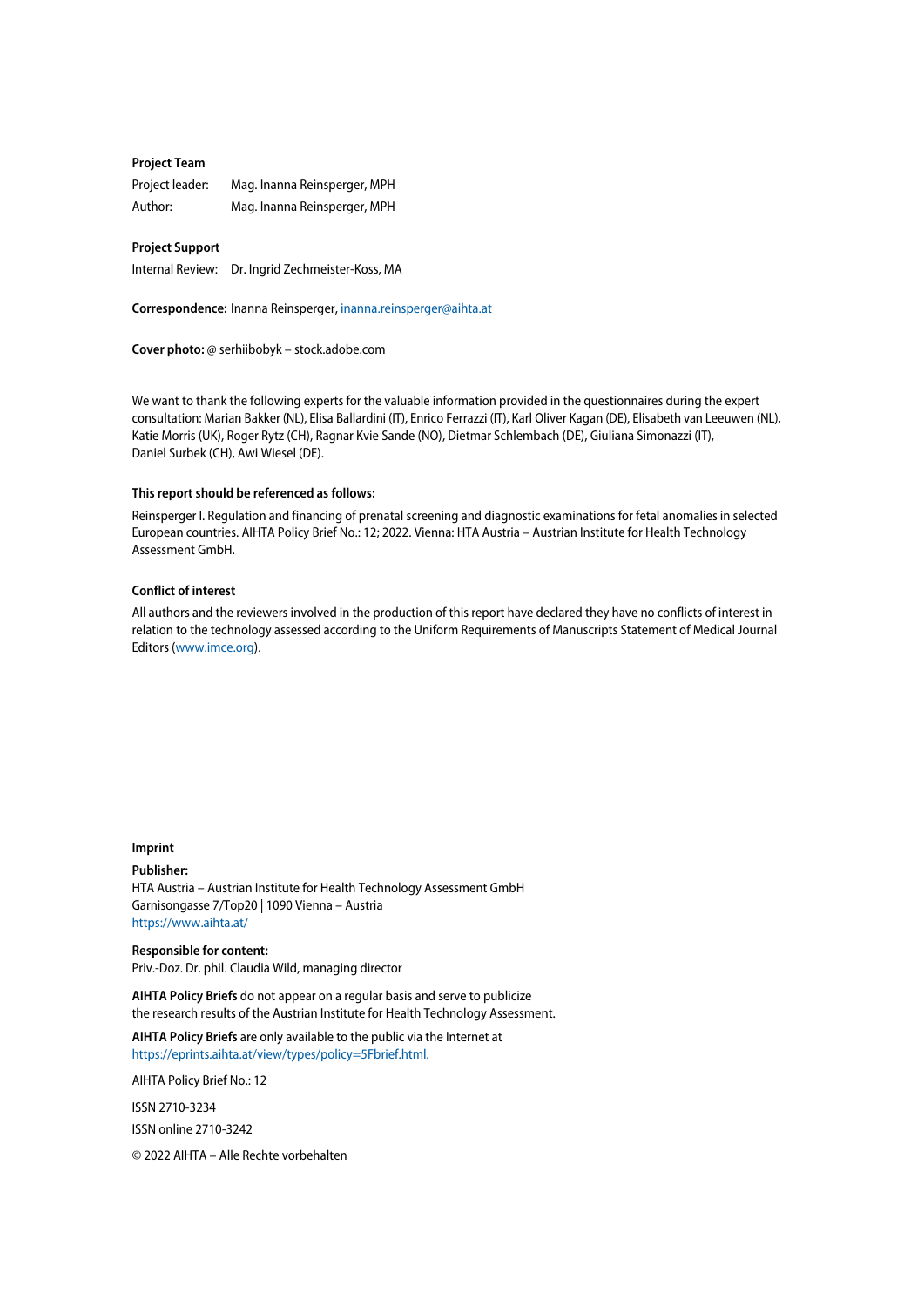# Content

| $\mathbf{1}$   | 1.1<br>111<br>1.1.2                                                                                                                                                                                                                                                                                                             |  |
|----------------|---------------------------------------------------------------------------------------------------------------------------------------------------------------------------------------------------------------------------------------------------------------------------------------------------------------------------------|--|
|                | 1.2<br>1.3<br>1.4                                                                                                                                                                                                                                                                                                               |  |
| 2              | 2.1<br>2.2.<br>2.3<br>2.4                                                                                                                                                                                                                                                                                                       |  |
| 3              | 3.1<br>3.2<br>Offer of prenatal screening and diagnostic examinations for fetal anomalies (RQ1)  26<br>3.3<br>Financing of prenatal screening and diagnostic examinations for fetal anomalies (RQ2) 28<br>3.4<br>3.5<br>3.6<br>Information on counselling in the context of prenatal screening and diagnostics (RQ5)  33<br>3.7 |  |
| $\overline{4}$ |                                                                                                                                                                                                                                                                                                                                 |  |
| 5              |                                                                                                                                                                                                                                                                                                                                 |  |
| 6              |                                                                                                                                                                                                                                                                                                                                 |  |
|                |                                                                                                                                                                                                                                                                                                                                 |  |
|                |                                                                                                                                                                                                                                                                                                                                 |  |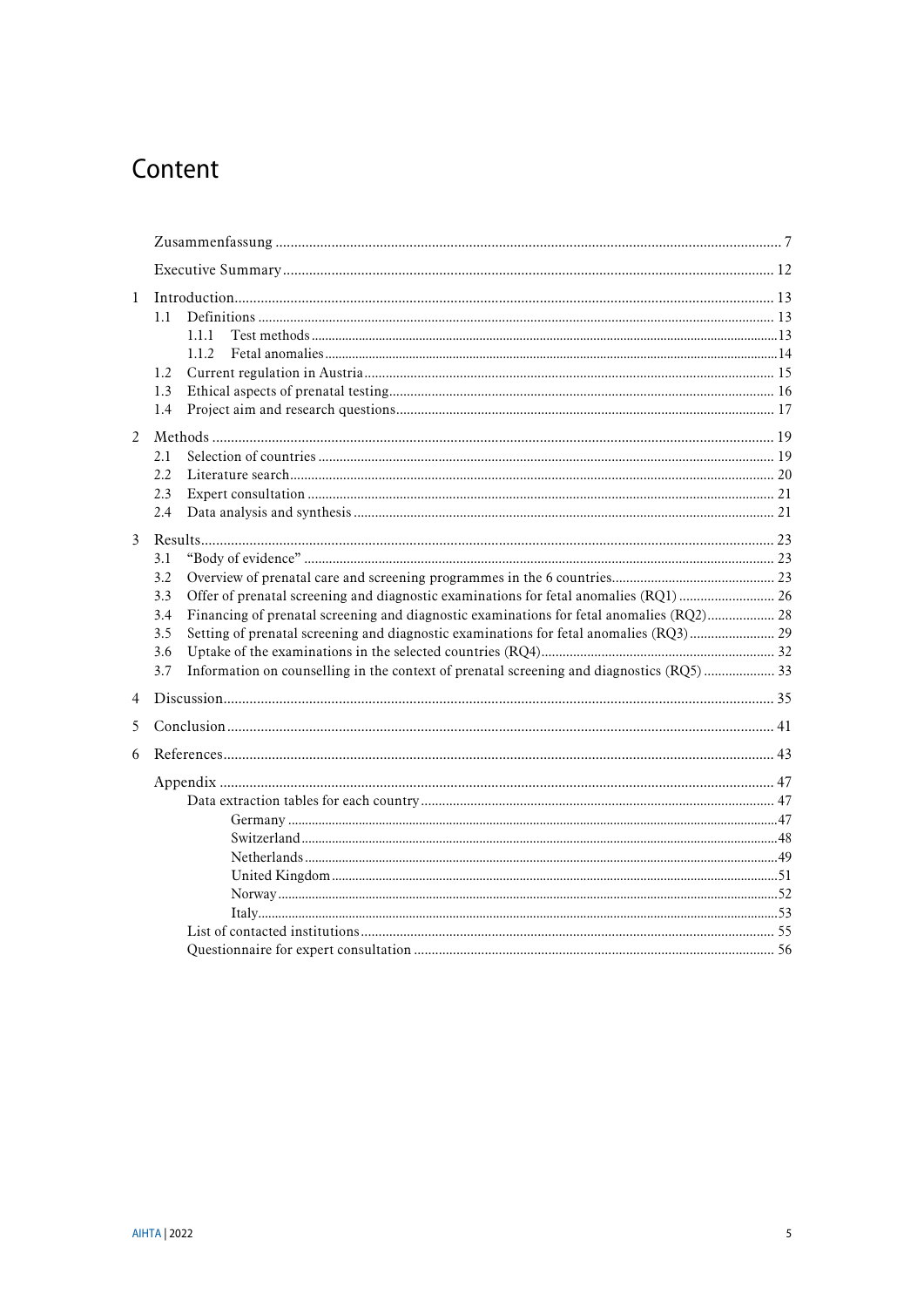#### List of tables

| Table A-4: Summary of results, United Kingdom (expert information relates to England only) 51 |  |
|-----------------------------------------------------------------------------------------------|--|
|                                                                                               |  |
|                                                                                               |  |
| Table A-7: List of contacted EUROCAT representatives and medical societies                    |  |

## List of abbreviations

|                | AIHTA Austrian Institute for Health Technology Assessment                                                               |
|----------------|-------------------------------------------------------------------------------------------------------------------------|
| CHSwitzerland  |                                                                                                                         |
|                | CTCombined Test                                                                                                         |
|                |                                                                                                                         |
| DE Germany     |                                                                                                                         |
|                | EUROCAT European network of population-based registries<br>for the epidemiological surveillance of congenital anomalies |
|                | FTSFirst Trimester Screening                                                                                            |
|                | GPgeneral practitioner                                                                                                  |
| ITItaly        |                                                                                                                         |
|                | n/a not applicable                                                                                                      |
|                | NIPT non-invasive prenatal test                                                                                         |
| NL Netherlands |                                                                                                                         |
| NO Norway      |                                                                                                                         |
|                | RQ research question                                                                                                    |
| T13 trisomy 13 |                                                                                                                         |
| T18 trisomy 18 |                                                                                                                         |
| T21 trisomy 21 |                                                                                                                         |
|                | UKUnited Kingdom                                                                                                        |
| USultrasound   |                                                                                                                         |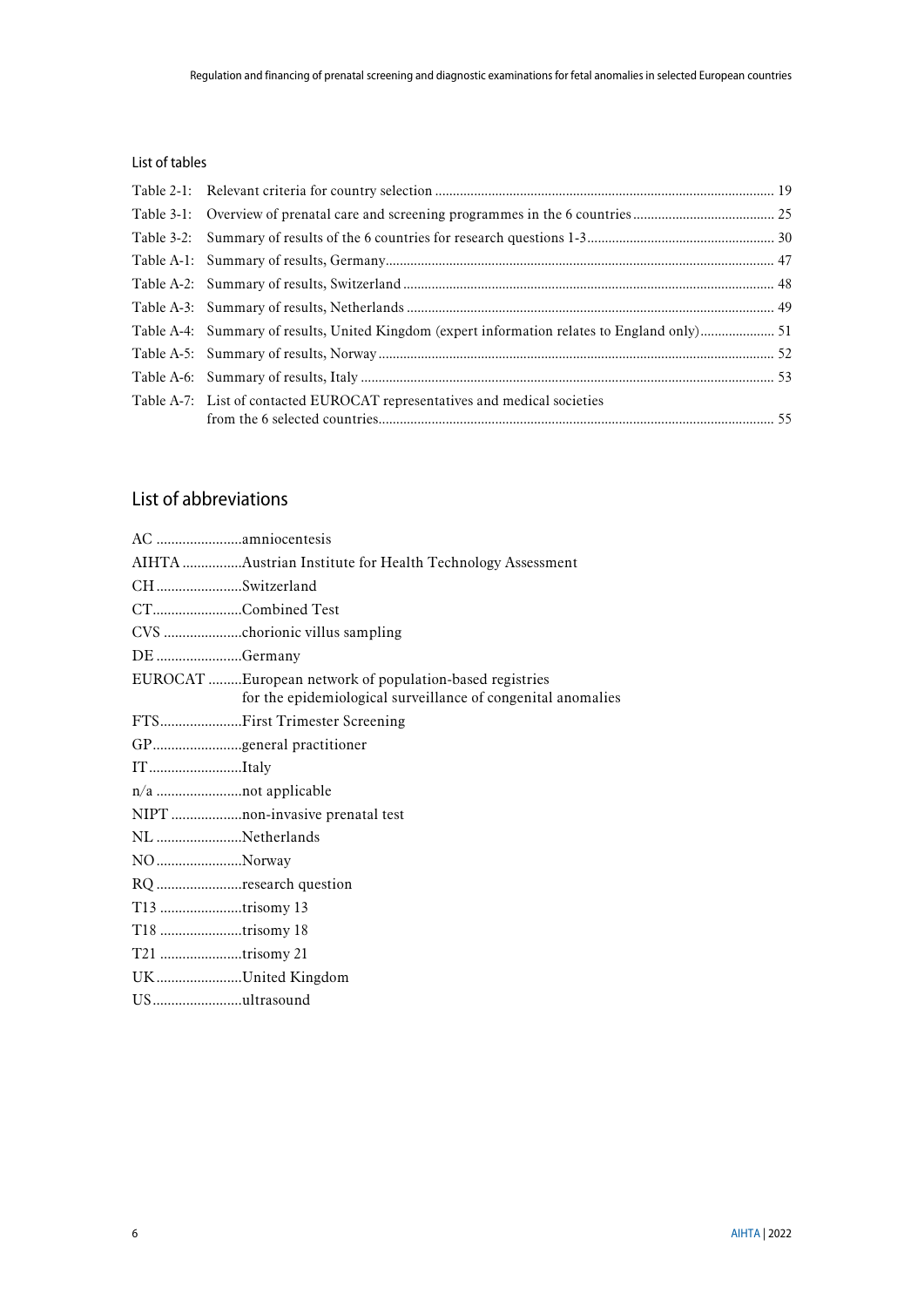# <span id="page-6-0"></span>Zusammenfassung

#### Hintergrund und Forschungsfragen

Unter Pränataldiagnostik (PND) versteht man vorgeburtliche Untersuchungen der Schwangeren und/oder des ungeborenen Kindes zur Feststellung kindlicher Erkrankungen oder Fehlbildungen. Man unterscheidet nicht-invasive (z. B. Ultraschalluntersuchungen, Ersttrimester-Screening, Nicht-invasiver Pränataltest) und invasive Verfahren (Amniozentese, Chorionzottenbiopsie). Der Bericht fokussiert auf folgende Untersuchungen:

- First Trimester Screening (FTS)/Combined Test (CT): Screening auf Trisomie 21 (T21), Trisomie 18 (T18) und Trisomie 13 (T13)
- Nicht-invasiver Pränataltest (NIPT): Screening auf v. a. T21, T18 und T13<sup>1</sup>
- invasive Tests (Amniozentese/Chorionzottenbiopsie): zur diagnostischen Abklärung
- Ultraschallscreening im zweiten Trimester  $($ "Organscreening" $)$ : Screening auf fetale Anomalien

Die Regelung und Finanzierung der PND ist in den einzelnen Ländern sehr unterschiedlich. In diesem Bericht sollen das Angebot und die finanziellen Rahmenbedingungen der oben genannten Untersuchungen in ausgewählten europäischen Ländern untersucht und zusammengefasst werden.

Die folgenden Forschungsfragen stehen im Fokus des Berichts:

- FF1: Welche der oben genannten Untersuchungen werden in den ausgewählten Ländern für alle Schwangeren bzw. bei bestimmten Indikationen, Risikofaktoren oder anderen Kriterien angeboten?
- FF2: Wie werden diese Untersuchungen in den ausgewählten Ländern finanziert (aus öffentlicher Hand, Ko-Finanzierung, privat)?
- FF3: Wo werden die Untersuchungen in den ausgewählten Ländern durchgeführt (in Krankenanstalten, im niedergelassenen Bereich)?

Zusätzlich wurden auch Informationen zur Inanspruchnahme der Untersuchungen und zur Beratung im Zusammenhang mit PND in den ausgewählten Ländern recherchiert und zusammengefasst.

#### Methoden

Es wurden 6 europäische Länder ausgewählt, die sich in verschiedenen relevanten Kriterien unterscheiden (z. B. Gesundheits-/Versicherungssystem, geografische Lage, Berufsgruppen, die überwiegend an der Schwangerenvorsorge beteiligt sind, usw.), um die Bandbreite möglicher Regelungen und Finanzierungsformen zu veranschaulichen. Die Auswahl umfasst die folgenden Länder: Deutschland (DE), Schweiz (CH), Niederlande (NL), Vereinigtes Königreich (UK), Norwegen (NO), Italien (IT).

**Pränataldiagnostik (PND): vorgeburtliche Untersuchungen zu Feststellung kindlicher Erkrankungen oder Fehlbildungen Tests: First-Trimester-Screening (FTS)/Combined Test (CT),** 

**Nicht-invasiver Pränataltest (NIPT), invasive Tests, Ultraschallscreening im 2. Trimester**

**unterschiedliche Regelung und Finanzierung der PND in anderen Ländern** 

**3 Forschungsfragen fokussieren auf Angebot, Finanzierung und Setting**

**auch Recherche zu Inanspruchnahme und Beratung**

**Auswahl von 6 europäischen Ländern: DE, CH, NL, UK, NO, IT**

<u>.</u>

<sup>1</sup> Screening auf weitere Aneuploidien, Mikrodeletionen bis hin zur Sequenzierung des gesamten fetalen Genoms prinzipiell möglich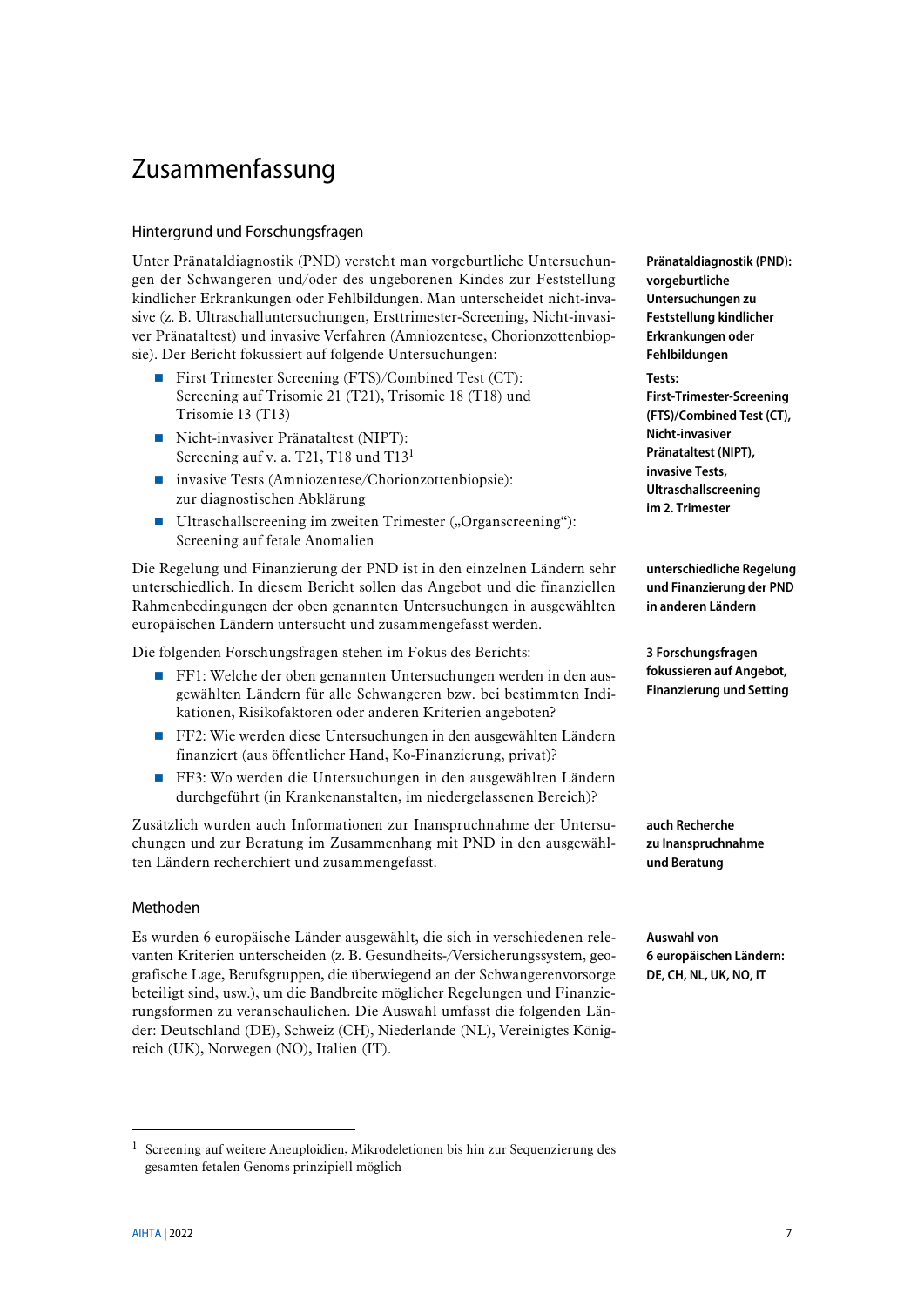#### **Datenerhebung mittels Handsuche und schriftliche Expert\*innen-Konsultation mittels Fragebogen**

**Datenextraktionstabellen für jedes Land**

Für die Datenerhebung wurde eine Handsuche in Google/Google Scholar sowie auf relevanten Webseiten (z. B. der Gesundheitsministerien, Public Health Institutionen, bzw. der entsprechenden Screening-Programme, wenn vorhanden) durchgeführt. Zusätzlich erfolgte im Februar und März 2022 eine schriftliche Expert\*innen-Konsultation mittels Fragebogen. Es wurden die Vertreter\*innen des EUROCAT-Netzwerks<sup>2</sup> der ausgewählten Länder sowie die Vorsitzenden der relevanten medizinischen Fachgesellschaften (z. B. Gesellschaft für Gynäkologie und Geburtshilfe, Gesellschaft für perinatale Medizin) kontaktiert. Für jedes Land wurde eine Datenextraktionstabelle erstellt, welche die Informationen aus der Literaturrecherche und der Expert\*innenbefragung kombiniert (siehe [Appendix\)](#page-46-0).

**11 ausgefüllte Fragebögen, 22 Quellen aus Handsuche**

**für alle 6 Länder Leitlinien o. ä. Dokumente zur Schwangerschaftsvorsorge verfügbar; tw. auch mit Infos zu PND; tw. spezifische, staatlich geregelte Screeningprogramme** 

#### **FTS/CT:**

**Angebot und Finanzierung für alle Schwangeren in CH, UK, IT; in DE IGeL-Leistung; in NO und NL seit 2021 nicht mehr verfügbar;** 

**unterschiedliche Settings**

#### **NIPT:**

<u>.</u>

**als primäres Screening in NL mit 175€ Selbstbehalt;** Ergebnisse Es wurden insgesamt 11 ausgefüllte Fragebögen retourniert: 3 aus Deutschland, je 2 aus der Schweiz, den Niederlanden und Italien sowie je 1 aus UK und Norwegen. Zusätzlich wurden 22 relevante Quellen (Artikel, Webseiten, Policy Dokumente) aus der Handsuche zur Ergänzung der Informationen aus der Expert\*innenbefragung herangezogen. Für alle 6 Länder wurden Leitlinien oder andere Dokumente identifiziert, die Informationen zur Schwangerenbetreuung auf nationaler Ebene enthalten

bzw. diese regulieren (teilweise gibt es jedoch zusätzlich regionale Zuständigkeiten und somit Unterschiede). Für komplikationslose Schwangerschaften sind in den 6 ausgewählten Ländern zwischen 6 und 10 bzw. monatliche (gegen Ende der Schwangerschaft auch öfter) Routineuntersuchungen vorgesehen, die in 3 Ländern überwiegend von Gynäkolog\*innen (DE, CH, IT) und in 3 Ländern von Hebammen (NL) bzw. Hebammen und Hausärzt\*innen (UK, NO) durchgeführt werden. Informationen zu pränatalen Screening- und diagnostischen Untersuchungen auf Trisomien oder fetale Anomalien finden sich teilweise in den gleichen Dokumenten, teilweise gibt es spezifische, staatlich geregelte Screeningprogramme (NL, UK).

Das FTS/CT wird in 3 Ländern (CH, UK, IT) allen Schwangeren angeboten und öffentlich finanziert. In DE gaben die befragten Expert\*innen widersprüchliche Antworten, ob das Screening allen oder jenen Schwangeren mit Risikofaktoren angeboten wird; es ist jedenfalls komplett privat zu bezahlen (IGeL-Leistung). In 2 Ländern (NL, NO) wird das FTS/CT seit 2021 nicht mehr angeboten, sondern wurde durch den NIPT ersetzt. In beiden Ländern ist jedoch ein Ultraschallscreening im ersten Trimester bereits verfügbar (NL, im Rahmen einer wissenschaftlichen Studie) oder soll im Laufe des Jahres 2022 etabliert werden (NO). Das FTS/CT wird in UK nur in Krankenhäusern und in 3 Ländern (IT, CH, DE) in Krankenhäusern, Arztpraxen, Privatkliniken, Pränatal- und Ultraschallzentren durchgeführt. In IT ist das Screening im Rahmen des Gesundheitssystems in Krankenhäusern kostenlos, kann aber auf privater Basis (Selbstzahler) in Arztpraxen und Privatkliniken angeboten werden.

Der NIPT wird derzeit in einem Land (NL) allen schwangeren Frauen als primäres Screening angeboten; Frauen können den Test mit einer Selbstbeteiligung von 175 $\epsilon$  im Rahmen einer wissenschaftlichen Studie (TRIDENT) in Anspruch nehmen. Für Schwangere mit erhöhtem Risiko wird der NIPT zur Gänze öffentlich finanziert. In 3 Ländern (CH, UK, NO) wird der NIPT als

<sup>&</sup>lt;sup>2</sup> EUROCAT = European network of population-based registries for the epidemiological surveillance of congenital anomalies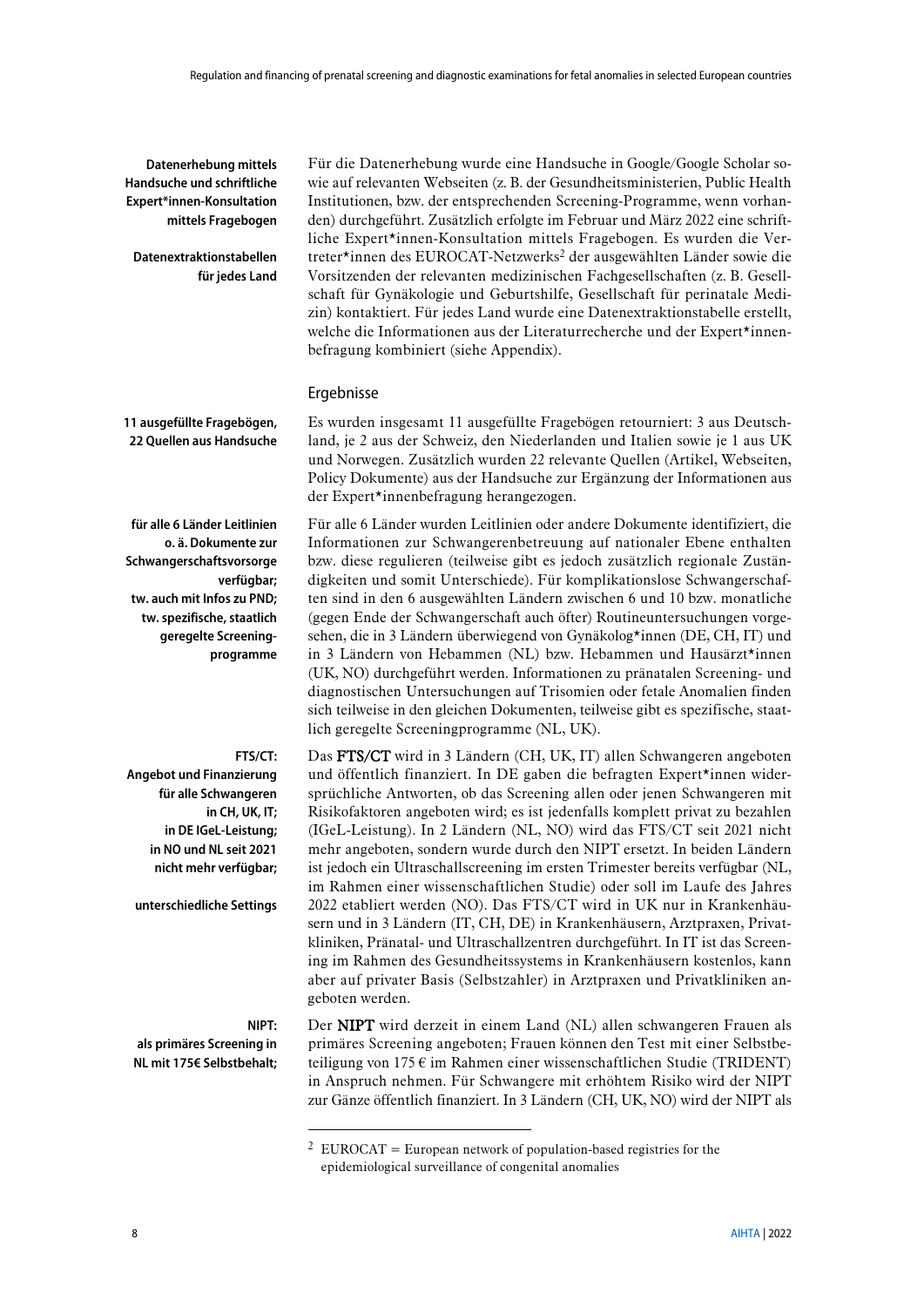sekundäres Screening angeboten und bei den entsprechenden Risikofaktoren zur Gänze finanziert: in NO für Frauen mit Risikofaktoren (z. B. mütterliches Alter >35 Jahre, erbliches Risiko, auffälliger Ultraschallbefund), in CH für Frauen mit einem FTS/CT Ergebnis von >1:1000 und in UK für Frauen mit einem FTS/CT Ergebnis von >1:150. In IT ist das Angebot und auch die Kostenübernahme des NIPT regional unterschiedlich geregelt. In DE wird der NIPT im Jahr 2022 in die Mutterschaftsrichtlinien aufgenommen und in bestimmten Fällen von der Gesetzlichen Krankenversicherung übernommen: z. B. wenn sich aus anderen Untersuchungen ein Hinweis auf eine Trisomie ergeben hat oder "wenn die Möglichkeit einer Trisomie die Frau so stark belastet, dass sie dies abklären lassen möchte".

Der Umfang des NIPT, wenn er im Rahmen dieser Screeningprogramme durchgeführt wird, ist auf das Screening auf Trisomie 21, 18 und 13 beschränkt; mit der Ausnahme von NL, wo das gesamte Genom des Fetus analysiert wird (andere Auffälligkeiten als T21, T18 und T13 werden nur auf Wunsch mitgeteilt, 78 % der Frauen entscheiden sich jedoch dafür, dass sie alle Ergebnisse erfahren möchten). Der Test wird in den meisten Ländern ab der 11. Schwangerschaftswoche durchgeführt. In 2 Ländern (UK, NO) wird der NIPT nur in Krankenhäusern durchgeführt. In NL wird der NIPT in Krankenhäusern für Frauen mit erhöhtem Risiko und in Hebammenpraxen für Frauen als Screeningtest durchgeführt. In den übrigen 3 Ländern wird der NIPT in Krankenhäusern und Arztpraxen (DE, CH, IT), Privatkliniken (IT) sowie in Pränatal- und Ultraschallzentren (DE, CH) durchgeführt.

Invasive Tests werden in allen ausgewählten Ländern ausschließlich schwangeren Frauen mit entsprechenden Risikofaktoren angeboten und in diesen Fällen öffentlich finanziert, z. B. bei auffälligen Ultraschallbefunden oder Ergebnissen von FTS/CT oder NIPT, die auf ein hohes Risiko hinweisen. In 3 Ländern (UK, NL, NO) werden invasive Tests nur in Krankenhäusern durchgeführt. In den übrigen 3 Ländern werden diese Untersuchungen in Krankenhäusern, aber auch in Arztpraxen mit Spezialisierung auf feto-maternale Medizin und Ultraschallzentren (CH), in Pränatalzentren und Instituten mit spezieller Qualifikation (DE) sowie in Arztpraxen und Privatkliniken (IT) durchgeführt.

Das Ultraschallscreening auf fetale Anomalien im zweiten Trimester wird in den ausgewählten Ländern allen schwangeren Frauen angeboten (in DE gab es unterschiedliche Informationen aus der Expert\*innenbefragung, ob das Screening-Angebot allen Frauen oder jenen mit Risikofaktoren gilt). Es wird in allen Ländern öffentlich finanziert, in DE brauchen Schwangere jedoch eine Überweisung aufgrund erhöhten Risikos für eine Kostenübernahme durch die Krankenversicherung. Das Screening wird in Krankenhäusern (alle Länder), Arztpraxen (DE, CH, UK, IT) und Pränatal-/Ultraschallzentren (DE, CH, NL) durchgeführt.

Im Fragebogen wurden die Expert\*innen auch um Angaben oder Schätzungen zur Inanspruchnahme der Tests gebeten. In Ländern mit kostenfreien Angeboten des FTS/CT für alle schwangeren Frauen liegen die Schätzungen/ Daten für die Inanspruchnahme zwischen 72 % und (fast) 100 % (CH, UK, IT). In NL ist die Inanspruchnahme des FTS/CT von 34 % im Jahr 2016 auf nur 1 % im Jahr 2020 gesunken (und wird seit 2021 nicht mehr angeboten). Für Deutschland wurde etwa 60 % geschätzt, je nach Region, Versicherung und sozioökonomischem Status. Für den NIPT sind die meisten Daten Schätzungen: Sie reichen von 15 % in IT, 10-35 % in CH, 20 % in NO und 30 % in DE. In NL haben sich 51 % der schwangeren Frauen im Jahr 2020 für den

**als sekundäres Screening bei Risikofaktoren (NO) bzw. FTS/CT Ergebnis von >1:1000 (CH) und >1:150 (UK); in IT regional unterschiedlich; in DE Aufnahme als Kassenleistung in best. Fällen in 2022**

**Umfang des NIPT auf Trisomie 21, 18 und 13 beschränkt; Ausnahme NL (Analyse des gesamten Genoms);**

**Durchführung meist ab 11. Schwangerschaftswoche**

**unterschiedl. Settings**

**invasive Tests: in allen Länder Angebot und Finanzierung nur bei Risikofaktoren**

**Durchführung in Krankenhäusern bzw. spezialisierten Zentren**

**Ultraschallscreening auf fetale Anomalien: Angebot und Finanzierung für alle Schwangeren (in DE Überweisung nötig), unterschiedliche Settings**

**Inanspruchnahme der Tests: FTS/CT: 72 % bis fast 100 % bei Ländern mit kostenfreiem Angebot; NIPT: zw. 10 % und rd. 50 %; invasive Tests: 1-3 %; Ultraschallscreening: 70 % bis fast 100 %**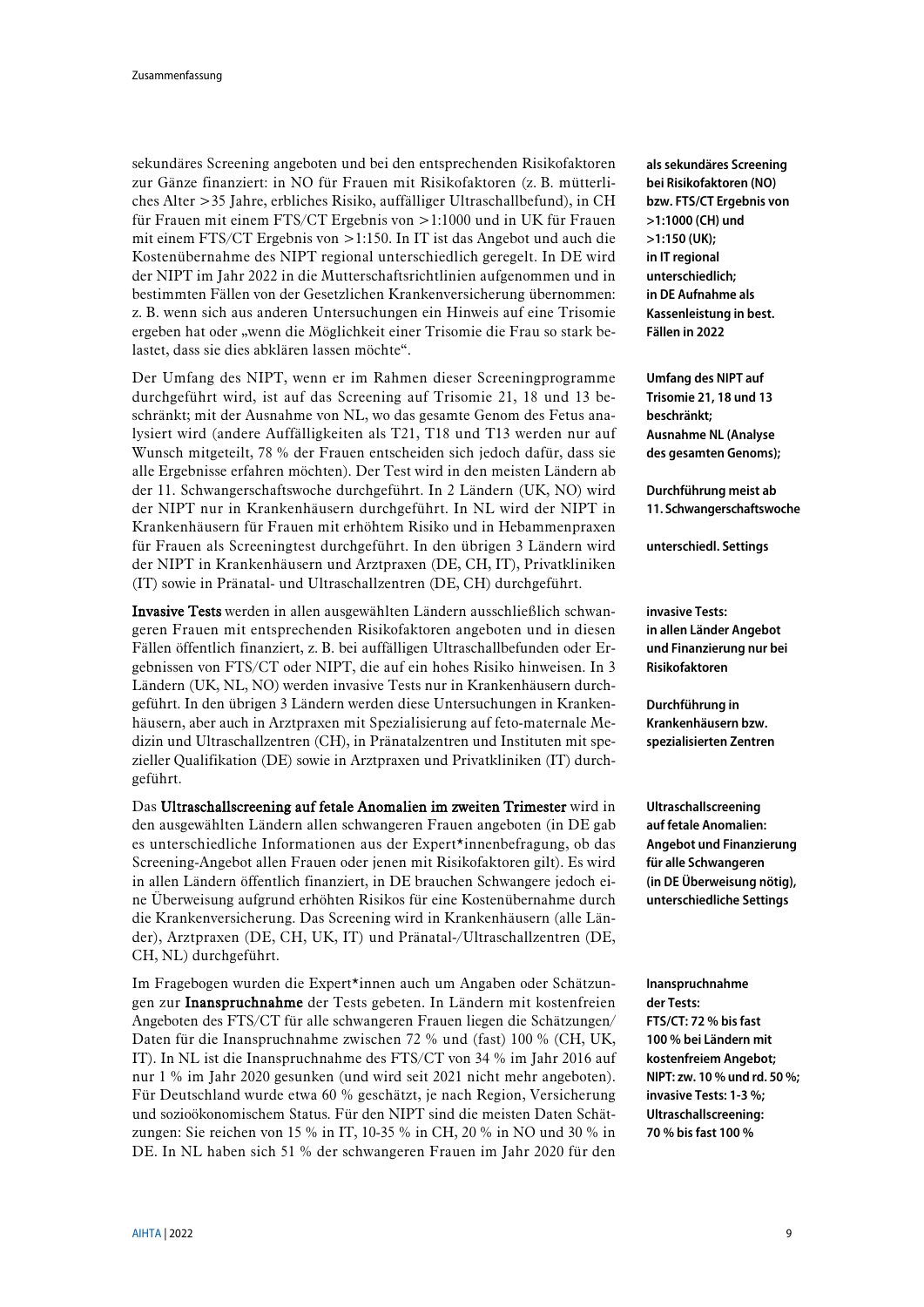**Beratung im Kontext von PND besonders wichtig**

**z. B. UK, NL: Beratung durch Hebammen als Teil des Screening-Programms, kontinuierliche Fortbildung und Qualitätssicherung; ausgewogene und evidenzbasierte Informationen thematisieren z. B. Risiken & Nutzen des Screenings, Limitationen, mögliche Ergebnisse**

NIPT entschieden. Für UK liegen noch keine Daten vor. Die Inanspruchnahme invasiver Tests war teilweise unbekannt und eher gering; Schätzungen wurden meist mit 1 bis 3 % angegeben. Die Daten und Schätzungen zur Ultraschalluntersuchung im zweiten Trimester sind in allen ausgewählten Ländern hoch und reichen von 70 % bis (fast) 100 %.

Die Beratung ist im Kontext von PND von besonderer Wichtigkeit. Insgesamt gibt es laut der Expert\*innenbefragung in allen 6 ausgewählten Ländern eine Beratung im Zusammenhang mit pränatalen Screening- und diagnostischen Untersuchungen. Die konkrete Ausgestaltung, die Anforderungen und die beteiligten Berufsgruppen scheinen jedoch von Land zu Land unterschiedlich zu sein. In UK und NL wird die Beratung explizit als Teil des Screeningprogramms gesehen und wird meist durch zertifizierte Hebammen zu Beginn der Schwangerschaft durchgeführt. In NL gibt es zur Qualitätssicherung z. B. eine Mindestzahl an Beratungen pro Jahr und kontinuierliche Fortbildung der Berater\*innen. Jede Frau, der ein Screening angeboten wird, sollte auf der Grundlage zugänglicher, ausgewogener und evidenzbasierter Informationen, die z. B. Risiken und Nutzen des Screenings, Limitationen und Unsicherheiten, mögliche Ergebnisse und Schwangerschaftsoptionen thematisieren, eine persönliche, informierte Entscheidung über die Annahme oder Ablehnung eines Tests treffen. In DE und CH sind in erster Linie Gynäkolog\*innen an der Beratung zu PND beteiligt. Der NIPT wird in DE im Jahr 2022 als Kassenleistung für Schwangere mit bestimmten Kriterien eingeführt. Voraussetzung für die Einführung dieses Screening-Tests war die Entwicklung einer Versicherteninformation durch das Institut für Qualität und Wirtschaftlichkeit im Gesundheitswesen (IQWiG).

#### Diskussion

**unterschiedliche Ausgestaltung von Angebot, Regulierung und Finanzierung der PND in den 6 Ländern; z. B. in Bezug auf Wahl des primären Screening-Test, Kostenübernahme, NIPT-Implementierung, …**

**mögliche Gründe für Heterogenität: z. B. gesellschaftliche Einstellung zu Behinderung sowie zu Schwangerschaftsabbruch, Qualität der Beratung, …**

> **Debatte aufgrund NIPT-Einführung als Kassenleistung in DE, da kein medizinischer Nutzen des Tests**

Dieser Policy Brief zeigt, dass die Bereitstellung, Regulierung und Finanzierung der pränatalen Screening- und diagnostischen Untersuchungen auf fetale Anomalien in den 6 ausgewählten Ländern sehr unterschiedlich ausgestaltet sind. Dies betrifft v. a. die Wahl des primären Screening-Tests auf fetale Trisomien (FTS/CT, NIPT oder die Identifizierung von Risikofaktoren), die Implementierung des NIPT, die Kostenübernahme der Tests, die Inanspruchnahme der Untersuchungen, aber auch die allgemeine Schwangerschaftsbetreuung, insbesondere die dafür zuständigen Berufsgruppen. Gemeinsamkeiten zwischen den Ländern gibt es v. a. hinsichtlich der Durchführung und Finanzierung von invasiven Tests und des Ultraschallscreenings auf fetale Anomalien im zweiten Trimester.

Die Heterogenität der Regelungen, der Implementierung und der Inanspruchnahme dieser Untersuchungen zeigte sich auch in anderen Studien. Folgende mögliche Gründe werden genannt: die gesellschaftliche Einstellung zu und der Umgang mit Behinderung, die gesellschaftliche Einstellung zu Schwangerschaftsabbruch sowie der entsprechende rechtliche Rahmen, der öffentliche und politische Diskurs zum Thema PND/Screening auf fetale Anomalien, die Möglichkeit einer informierten Entscheidungsfindung der schwangeren Frauen/Paare sowie das Vorhandensein und die Qualität der Beratung (und wer diese durchführt).

In Deutschland hat die kürzlich getroffene Entscheidung, den NIPT in bestimmten Fällen als Kassenleistung einzuführen, eine große Debatte ausgelöst. Wesentlicher Kritikpunkt ist z. B., dass der NIPT keinen medizinischen Nutzen hat (weil er weder die Gesundheit der Schwangeren noch die des Kindes erhalten, wiederherstellen oder verbessern kann) und daher nicht die Kri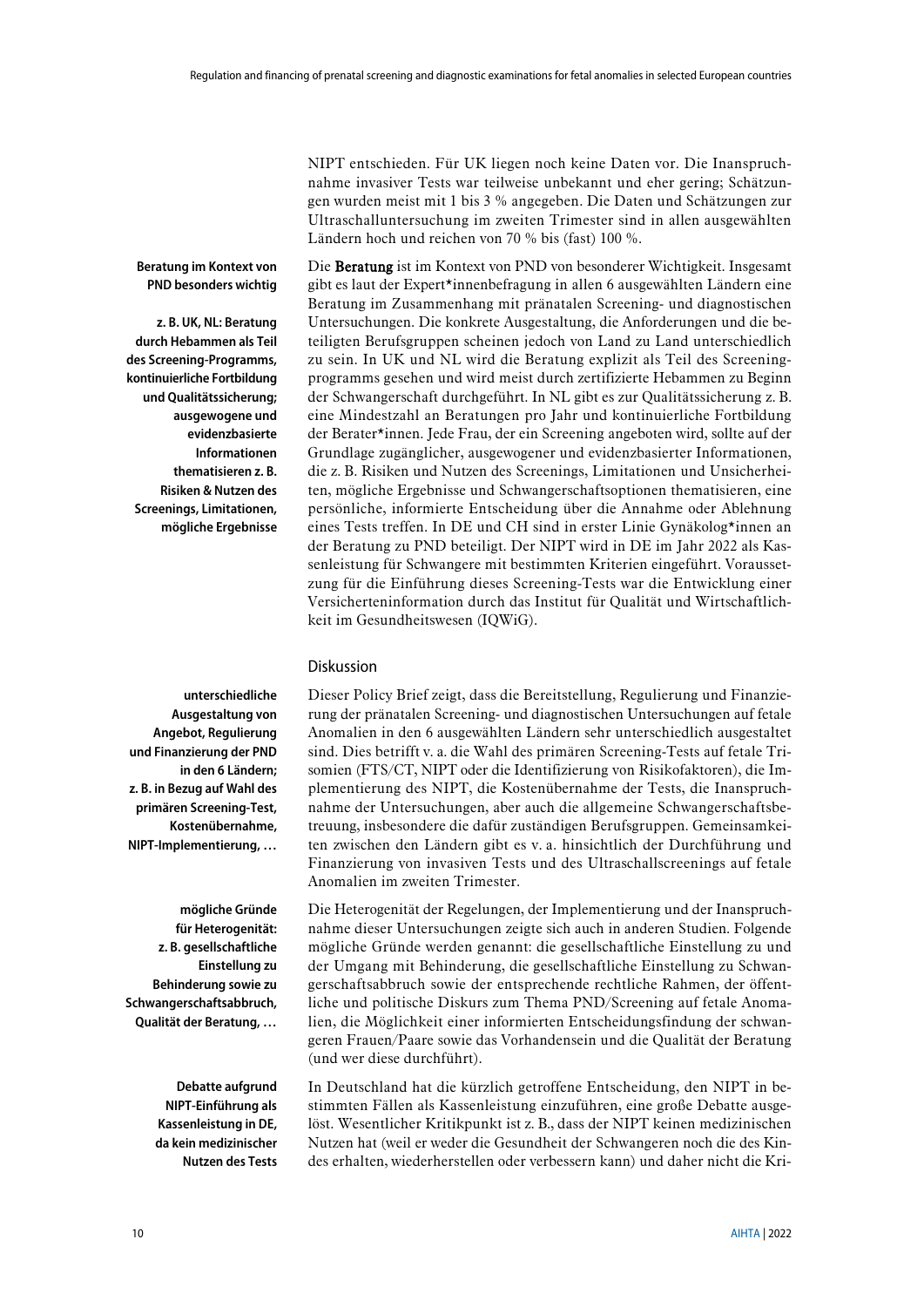terien für eine Aufnahme in den Leistungskatalog der gesetzlichen Krankenversicherung erfüllt. Das ist auch einer der Gründe, wieso der NIPT bzw. das Screening auf T21, T18 und T13 im Allgemeinen so viele ethische Fragen und Bedenken aufwirft: das Screening dient nicht wie andere Tests in der Schwangerschaft der Förderung der Gesundheit von Mutter und/oder Kind, sondern soll fetale Anomalien finden, für die es keine therapeutischen oder präventiven Interventionen gibt. Stattdessen sollen diese Tests darauf abzielen, die reproduktive Autonomie der werdenden Eltern zu fördern, indem sie ihnen die Möglichkeit geben, Informationen über ihr zukünftiges Kind zu erhalten und zu entscheiden, ob sie die Schwangerschaft im Falle einer genetischen Störung fortsetzen oder abbrechen wollen.

Der NIPT wird in erster Linie für das Screening auf T21, T18 und T13 eingesetzt. Die Testhersteller bieten jedoch auch andere Optionen an, wie z. B. das Screening auf Aneuploidien der Geschlechtschromosomen, seltenere Trisomien, Mikrodeletionen (und sogar die Sequenzierung des gesamten Genoms wird bereits durchgeführt), aber die Sensitivität und der positive Vorhersagewert (PPV) für diese Anomalien sind deutlich geringer. Der PPV (die Wahrscheinlichkeit, dass bei Personen mit einem positiven Screening-Testergebnis tatsächlich die betreffende Trisomie vorliegt) variiert je nach untersuchter Anomalie und Prävalenz in der entsprechenden Population. So liegt beispielsweise die Wahrscheinlichkeit, dass eine 40-jährige schwangere Frau, die ein Hochrisiko-NIPT-Ergebnis für T21 erhält, tatsächlich ein Kind mit T21 zur Welt bringt, bei etwa 93%. Im Vergleich dazu beträgt die Wahrscheinlichkeit bei einer 25-jährigen Frau aufgrund des unterschiedlichen Basisrisikos nur 51%. Dies muss berücksichtigt werden, wenn entschieden wird, welchen schwangeren Frauen der Test angeboten wird, und es muss auch den Frauen/ Paaren bei der Beratung erklärt werden.

Viele Länder und Institutionen betonen, wie wichtig gute, ausgewogene Informationen für schwangere Frauen/Paare sind, die alle Screening-Entscheidungen gleichermaßen unterstützen, und wie wichtig es ist, dass genügend Zeit zur Verfügung steht, um alle Bedenken im Zusammenhang mit dem Screening und den potenziellen Folgen zu erörtern und ein Umfeld zu schaffen, das schwangere Frauen in die Lage versetzt, eine autonome, informierte Entscheidung zu treffen. Ein weiterer entscheidender Aspekt, damit schwangere Frauen eine informierte Entscheidung ohne Druck treffen können, ist die Verfügbarkeit von qualitativ hochwertiger Versorgung und Unterstützung für Menschen mit Behinderungen. Während die Beratung in manchen Ländern (z. B. UK, NL) gut organisiert ist, scheint es in vielen Ländern jedoch an geschulten Berater\*innen und an hochwertigem und neutralem Informationsmaterial zu mangeln, insbesondere in den Ländern, in denen NIPT überwiegend oder ausschließlich im privaten Sektor angeboten wird.

Abschließend ist festzuhalten, dass aufgrund der vielen ethischen Aspekte des Themas ein breiter gesellschaftlicher Diskurs mit den relevanten Interessengruppen und Beteiligten notwendig scheint. Besonderes Augenmerk sollte auf qualitativ hochwertige und nicht-direktive Information und Beratung gelegt werden. Hierfür sind eine qualitätsgesicherte Ausbildung und kontinuierliche Fortbildung der beteiligten Berufsgruppen unerlässlich. Um ein qualitativ hochwertiges pränatales Screening einschließlich professioneller Beratung anbieten zu können, sind ausreichende personelle Ressourcen erforderlich. Die Einbeziehung von nicht-ärztlichen Berufsgruppen, wie es in mehreren Ländern üblich ist, sollte für die Umsetzung in Betracht gezogen werden.

**zahlreiche ethische Fragen und Bedenken im Zusammenhang mit NIPT bzw. allgemein mit Screening auf Trisomien**

**derzeit hauptsächlich Einsatz für Screening auf Trisomien 21, 18 und 13; mögliches Spektrum aber deutlich größer**

**Sensitivität und positiver Vorhersagewert variiert stark je nach Anomalie und untersuchter Population**

**qualitativ hochwertige, neutrale Beratung unerlässlich für autonome, informierte Entscheidungsfindung**

**Beratung in manchen Ländern gut organisiert, in anderen Ländern Mangel an geschulten Berater\*innen & neutralem Infomaterial**

**breiter gesellschaftlicher Diskurs notwendig**

**besonderes Augenmerk auf gute, nicht-direktive Beratung mit ausreichend personellen Ressourcen**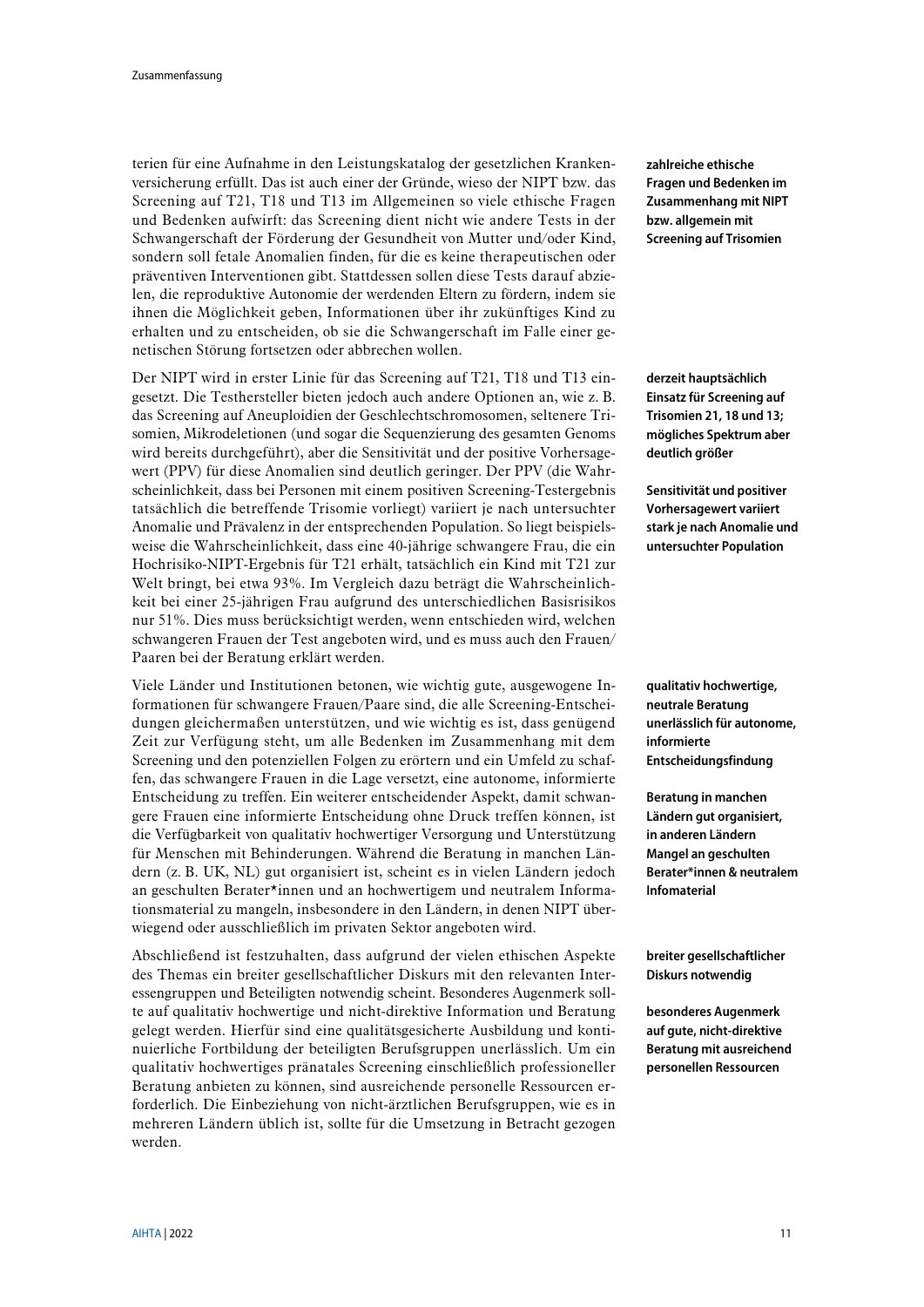# <span id="page-11-0"></span>Executive Summary

#### Background

**Bericht fokussiert auf Regulierung und Finanzierung von pränatalen Screening- und diagnostischen Tests auf fetale Anomalien in ausgewählten europäischen Ländern**

There are several prenatal screening and diagnostic tests to detect fetal structural and chromosomal anomalies, classified as non-invasive and invasive methods. The regulation and financing of these examinations are heterogeneous across countries. On behalf of the Austrian Federal Ministry of Social Affairs, Health, Care and Consumer Protection, this project focuses on the offer, financing and setting of the following tests in selected European countries: First Trimester Screening (FTS)/Combined Test (CT), Non-invasive Prenatal Test (NIPT), amniocentesis (AC)/chorionic villus sampling (CVS), and second-trimester ultrasound screening for fetal anomalies.

#### Methods

**Auswahl von 6 Ländern: DE, CH, NL, UK, NO, IT**

**Handsuche und Expert\*innen-Konsultation mittels Fragebogen**

We chose 6 European countries that differ in various relevant criteria (e.g., health/insurance system, geographical location) to illustrate the range of possible regulations and forms of funding. The selection includes the following countries: Germany (DE), Switzerland (CH), Netherlands (NL), United Kingdom (UK), Norway (NO), Italy (IT). We conducted a hand search in Google/ Google Scholar and on relevant websites (e.g., ministries of health, public health institutions, national screening programmes). In addition, an expert consultation was conducted through a questionnaire among the EUROCAT (European network of population-based registries for the epidemiological surveillance of congenital anomalies) representatives of the 6 countries and the chairpersons of the relevant medical societies (e.g. Society for Gynaecologists and Obstetricians).

#### Results

**11 Fragebögen und 22 Literaturquellen**

**Angebot, Finanzierung und Setting der Tests unterschiedlich in den 6 Ländern, z. B. bzgl. Wahl des primären Screening-Tests, NIPT-Implementierung, öffentl. Finanzierung**

11 completed questionnaires were returned: 3 from DE, 2 each from CH, NL and IT, and 1 each from UK and NO. In addition, 22 relevant sources from the hand search were used to supplement the information from the expert consultation. The provision, regulation and financing of prenatal screening and diagnostic tests for fetal anomalies vary widely across the 6 selected countries. This concerns in particular the choice of the primary screening test for fetal trisomies (FTS/CT, NIPT or the identification of risk factors), the implementation of the NIPT, the reimbursement of the tests, the uptake of the examinations, but also the general antenatal care, especially the professional groups responsible for it. There are similarities between countries, particularly concerning the implementation and financing of invasive tests and of the ultrasound screening for fetal anomalies in the second trimester.

#### Conclusion

**aufgrund zahlreicher ethischer Fragen breiter gesellschaftl. Diskurs notwendig**

**qualitativ gute, nicht-direktive Beratung besonders wichtig** This policy brief highlights the significant heterogeneity between European countries regarding the provision, regulation and funding of prenatal screening and diagnostic testing for fetal anomalies. In conclusion, it should be noted that due to the many ethical aspects of the topic, a broad societal discourse with the relevant interest groups and stakeholders seems to be necessary. Particular attention should be paid to high-quality and non-directive information and counselling. Quality-assured education and continuous further training of the professional groups involved in counselling are crucial.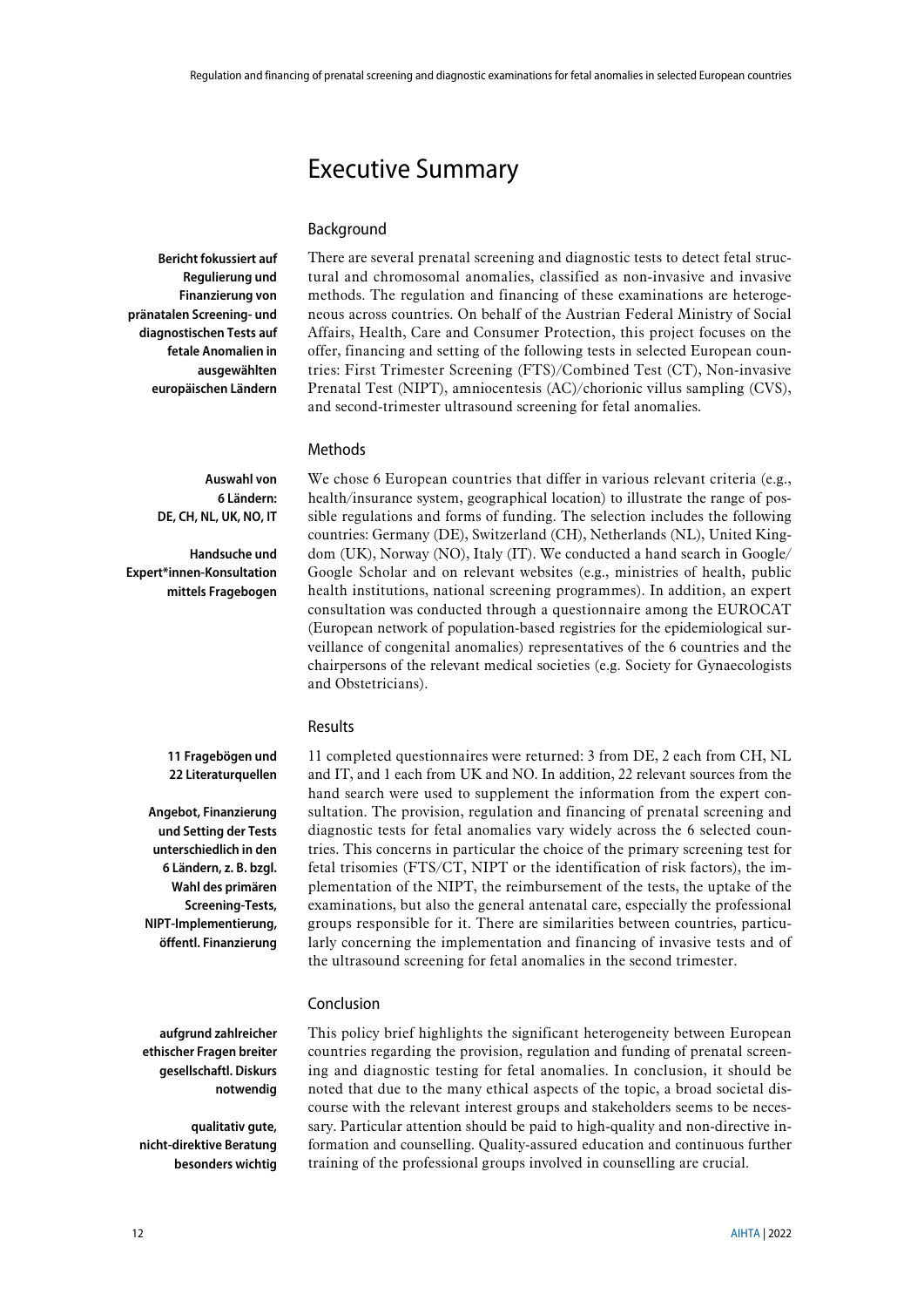# <span id="page-12-0"></span>1 Introduction

There are several prenatal screening and diagnostic tests to detect fetal structural and chromosomal anomalies, which can be classified as non-invasive (e.g., ultrasound examinations, first-trimester screening, non-invasive prenatal test) and invasive methods (e.g., amniocentesis and chorionic villus sampling) [\[1\]](#page-42-1). The regulation and financing of prenatal screening and diagnostic examinations for fetal anomalies are heterogeneous across countries [\[2,](#page-42-2) [3\]](#page-42-3). On behalf of the Austrian Federal Ministry of Social Affairs, Health, Care and Consumer Protection, this project aims to investigate and summarise the provision and the financial framework conditions of the tests mentioned above in selected European countries.

# <span id="page-12-1"></span>1.1 Definitions

Prenatal testing is defined as any screening and diagnostic tests that provide information on the health of the fetus. Prenatal *screening* tests are usually performed to assess the child's probability of being affected by certain conditions or anomalies. Prenatal *diagnostic* tests can be carried out when the screening tests indicate an increased risk to confirm the presence of a disorder or anomaly [\[4\]](#page-42-4).

## <span id="page-12-2"></span>1.1.1 Test methods

The following prenatal screening and diagnostic tests will be addressed in this policy brief:

- First Trimester Screening (FTS)/Combined Test (CT),
- $\blacksquare$  Non-invasive prenatal test (NIPT),
- Amniocentesis  $(AC)/$ chorionic villus sampling  $(CVS)$ ,
- Ultrasound screening for fetal anomalies in the second trimester.

#### First Trimester Screening (FTS)/Combined Test (CT)

This test is performed in the first trimester, usually between  $10+0$  and  $13+6$ weeks of gestation. It combines an ultrasound examination, measuring nuchal translucency, and a blood test, determining the levels of beta-human chorionic gonadotropin (beta-hCG) and pregnancy-associated plasma protein-A (PAPP-A). Together with maternal age, these three markers provide an individualised risk for trisomies 21, 18 and 13. The detection rate for trisomy 21 is stated to be 85% [\[5\]](#page-42-5).

#### Non-invasive prenatal test (NIPT)

The so-called NIPT is a prenatal screening method that is currently primarily used for trisomy 21, 18 and 13 and selected sex chromosome aneuploidies. It is performed using next-generation sequencing of fetal cell-free DNA in maternal plasma. The detection rates vary by trisomy (trisomy 21: 99.5%; trisomy 18:

**Ziel des Berichts: Recherche und Zusammenfassung der Regulierung und Finanzierung von pränatalen Screening- und diagnostischen Tests in ausgewählten europäischen Ländern**

**Screening-Test gibt Wahrscheinlichkeit an, diagnostischer Test zur Bestätigung nötig**

**4 unterschiedliche Arten von Tests werden berücksichtigt:**

**First Trimester-Screening (FTS)/Combined Test (CT): kombiniert Ultraschall & Bluttest, Screening auf Trisomie 21, 18 und 13**

**nicht-invasiver Pränataltest (NIPT): Analyse von fetaler DNA aus dem mütterlichen Blut, …**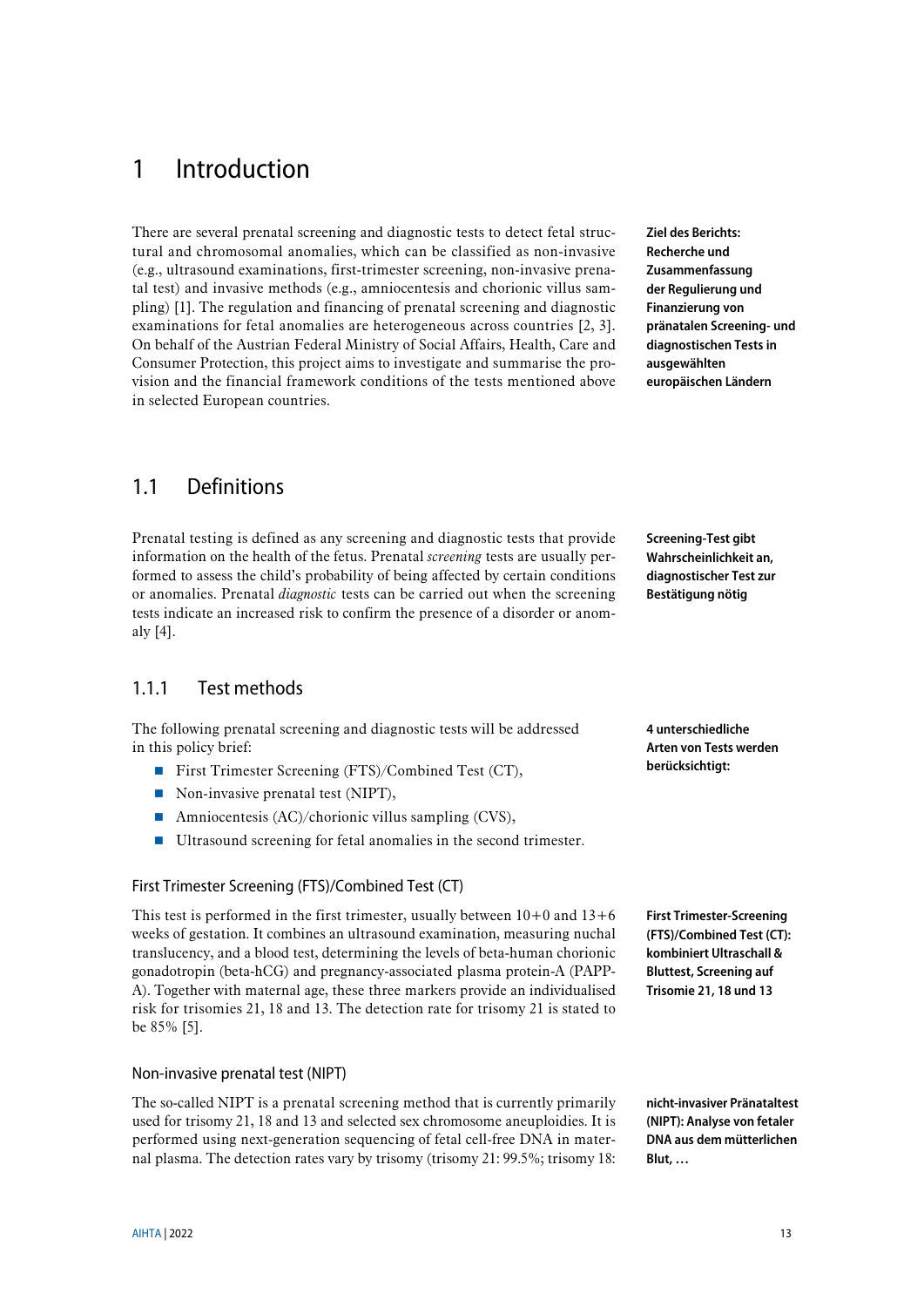**… derzeit v. a. als Trisomie-Screening** 

**Einsatz des NIPT als "second-line" Screening für Schwangere mit hohem Risiko (aufgrund FTS/CT-Ergebnis oder bei Risikofaktoren) oder als "first-line" Screening für alle Schwangeren**

The NIPT can be used as a secondary screening test, i.e., a follow-up, nondiagnostic test offered to a population already identified as high risk in a previous screening test (e.g., by First Trimester Screening or by identifying risk factors such as high maternal age or abnormal ultrasound findings). It can also be used as a primary screening test for all pregnant women, i.e. without previous tests or risk stratification. Fetal cell-free DNA can be detected in maternal blood as early as 5 weeks of gestation; however, the fetal fraction (the percentage of all cfDNA in maternal blood that is derived from the fetal-placental unit) is substantially lower before 10 weeks of gestation, so mostly, the test is not carried out before 10 weeks of gestation. About 1-5% of the tests do not yield a result (e.g., women with obesity are at higher risk of having a test failure) [\[6\]](#page-42-6). The NIPT was introduced in 2011 and has since become available in more than 60 countries worldwide. In 2018, 10 million NIPT tests

87.7%; trisomy 13: 96.1%) [\[6\]](#page-42-6). Test manufacturers also offer tests for rarer trisomies, copy number variants, and several microdeletions, but the sensitivity and positive predictive value for these conditions are significantly lower [\[7\]](#page-42-7).

#### Invasive tests (AC/CVS)

were performed [\[7\]](#page-42-7).

**invasive Tests (Chorionzottenbiopsie oder Amniozentese): geringes Fehlgeburtsrisiko**

An invasive procedure has to be carried out to confirm or exclude the presence of a fetal anomaly (e.g., trisomy). CVS can be performed between 10 and 13 weeks of gestation, whereas AC is optimally carried out after 15 weeks of gestation. During CVS, small placenta samples are taken for prenatal genetic diagnosis. In AC, amniotic fluid is withdrawn from the uterus using a needle via a transabdominal approach. Both procedures are performed under ultrasound guidance. After these invasive tests, there is a small procedure-related risk of pregnancy loss [\[8,](#page-42-8) [9\]](#page-42-9).

#### Ultrasound screening for fetal anomalies in the second trimester

Ultrasound screening for fetal structural anomalies is usually performed between 18 and 22 weeks of gestation. It is also called a 20-week screening scan, mid-pregnancy scan, anomaly scan or (in Austria) "Organscreening" and (in Germany) "Feindiagnostik". During this ultrasound examination, the baby's bones, heart, brain, spinal cord, face, kidneys and abdomen are assessed in detail. It can detect several fetal anomalies, such as open spina bifida, congenital heart defects, or cleft lip [\[10\]](#page-42-10).

#### <span id="page-13-0"></span>1.1.2 Fetal anomalies

#### Trisomy 21 (Down syndrome)

**Trisomie 21/ Down Syndrom: 1 von 700 Neugeborenen, Auswirkungen sehr unterschiedlich**

Trisomy 21 (T21) or Down syndrome is the most common chromosomal aneuploidy among liveborn children. The incidence is reported to be 1 in 700 live births [\[11\]](#page-42-11). T21 is characterised by various dysmorphic features, congenital malformations such as heart defects, other health problems, and cognitive impairment. However, the impact of Down syndrome on each affected person is individual; some are profoundly impacted while others live healthily and independently as adults [\[12\]](#page-42-12).

# **zur Diagnostik,**

**Ultraschalluntersuchung auf fetale Anomalien im zweiten Trimester ("Organscreening")**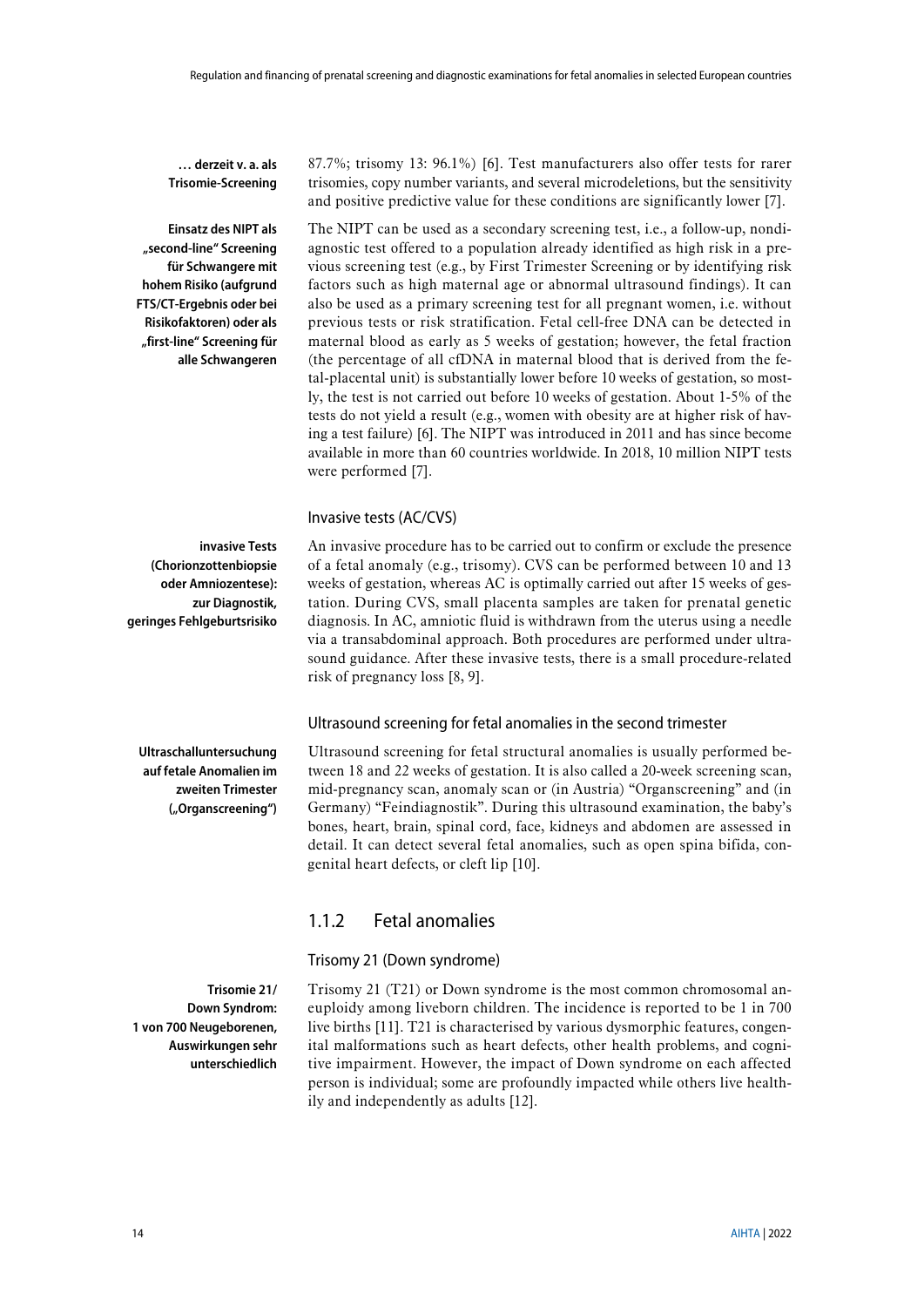#### Trisomy 18 (Edwards syndrome)

Trisomy 18 (T18) or Edwards syndrome is the second most common autosomal trisomy, occurring once in 5,500 live births. The clinical spectrum of trisomy 18 may involve any organ system and includes various severe malformations, e.g., congenital heart disease and abnormalities of the gastrointestinal system. The majority of prenatally diagnosed cases of T18 die in utero. Only 5-10% survive the first year of life [\[13\]](#page-42-13).

#### Trisomy 13 (Patau syndrome)

Trisomy 13 (T13) or Patau syndrome is a severe chromosomal disorder caused by an extra copy of chromosome 13. It is characterised by severe, multiple congenital anomalies, usually involving the central nervous system, heart, face, skin, limbs and genitals. The prevalence in newborns is 1 in 5,000, the majority of prenatally diagnosed children with T13 die in utero, and 90% of liveborn children die within the first year [\[13\]](#page-42-13).

#### Structural anomalies

Structural anomalies present at birth, also called birth defects, can be caused by genetic abnormalities and/or environmental exposures. Major congenital anomalies with medical, surgical or cosmetic implications (such as neural tube defects or cleft lip and palate) occur in approximately 2-4% of live births. Minor anomalies have mostly cosmetic significance but are not medically significant and are seen more frequently than major anomalies. Birth defects can be isolated or present in a characteristic combination or pattern that can indicate the presence of a syndrome [\[14\]](#page-42-14).

## <span id="page-14-0"></span>1.2 Current regulation in Austria

In Austria, the mother-child pass ("Mutter-Kind-Pass") documents examinations and health data during pregnancy and after birth until the child's fifth birthday. Five gynaecological examinations, two blood tests, and three ultrasound screenings are scheduled during pregnancy. The before-mentioned prenatal screening and diagnostic tests (FTS/CT, NIPT, invasive tests, secondtrimester fetal anomaly screening) are not part of the routine prenatal screening programme as provided in the mother-child pass. If there is a medical reason for one (or more) of these examinations, they are paid for publicly [\[15\]](#page-42-15).

These indications include the following (indicated examinations are listed in parentheses):

- $\Box$  maternal age  $>35$  years (non-invasive test [nuchal translucency measurement or CT] or invasive test [AC or CVS]),
- $\blacksquare$  consanguinity of the partners (after genetic counselling, possibly second-trimester fetal anomaly ultrasound screening [Organscreening]),
- $\blacksquare$  a previous child with malformations that have an increased risk of recurrence in further pregnancies and that can be diagnosed prenatally (FTS, second-trimester fetal anomaly ultrasound screening),

**Trisomie 18/ Edwards Syndrom: 1 von 5.500 Neugeborenen, breites klinisches Spektrum, meist schwere Fehlbildungen**

**Trisomie 13/ Patau Syndrom: 1 von 5.000 Neugeborenen, schwere Fehlbildungen mehrerer Organe**

**strukturelle fetale Anomalien verschiedener Schweregrade, betreffen ca. 2-4 % der Neugeborenen**

**Mutter-Kind-Pass in Österreich: die vorher genannten Screening-Tests sind nicht Teil des Routine-Programms**

**Kostenübernahme nur von bestimmten Tests bei entsprechender medizinischer Indikation**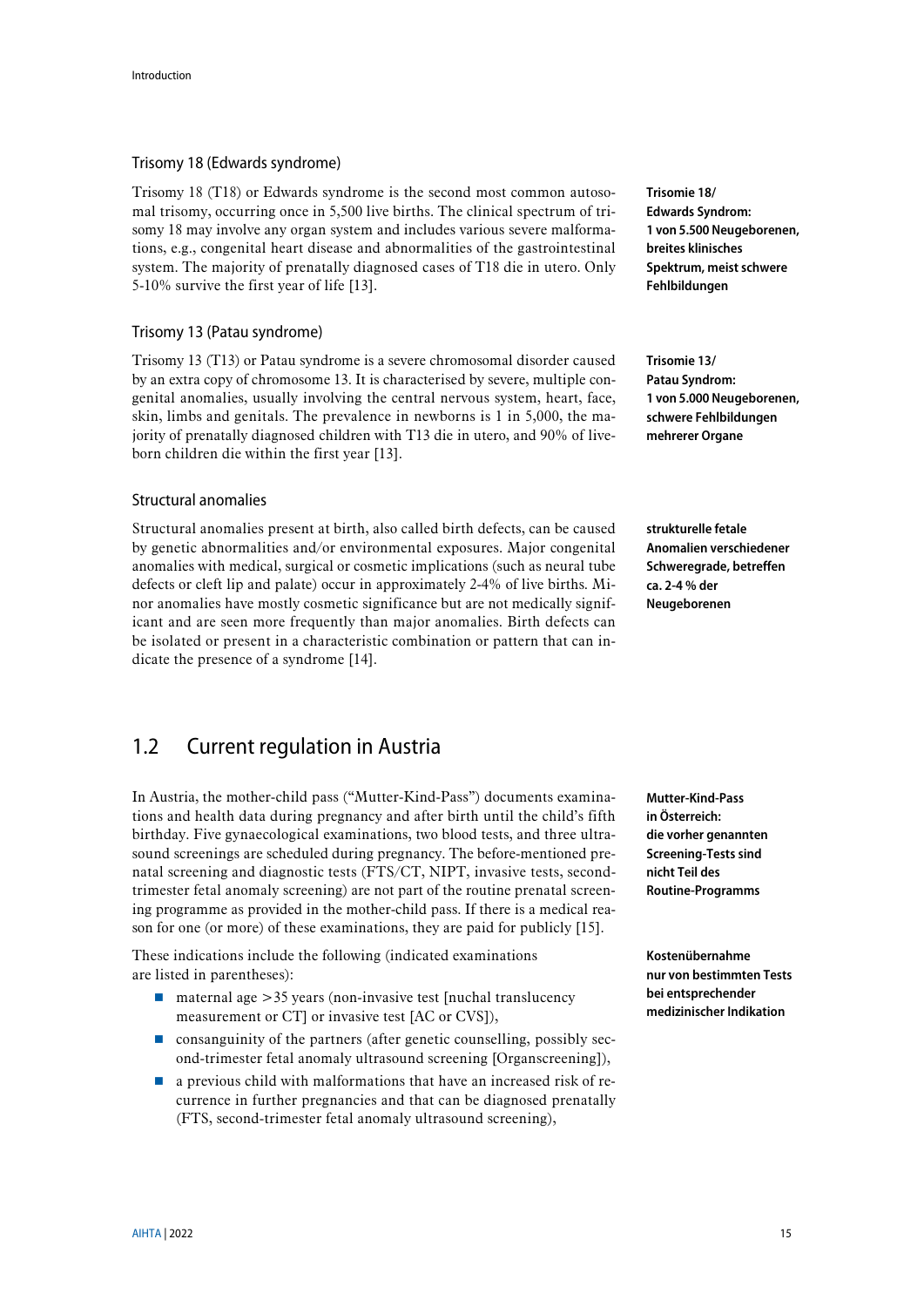- $\blacksquare$  increased familial risk for the occurrence of a genetic defect with known inheritance (AC or CVS, possibly second-trimester fetal anomaly ultrasound screening).
- suspicion of mutagenic or teratogenic damage (FTS, second-trimester fetal anomaly ultrasound screening, possibly AC or CVS) [\[16,](#page-42-16) [17\]](#page-42-17).

For these indications, the respective examinations are covered by the Austrian performance-oriented hospital financing framework [Leistungsorientierte Krankenanstaltenfinanzierung, LKF] via the State health funds [Landesgesundheitsfonds] and should be carried out in particularly suitable centres for reasons of quality assurance. These centres should ideally be connected with obstetric departments [\[17\]](#page-42-17).

# <span id="page-15-0"></span>1.3 Ethical aspects of prenatal testing

Around the world, policymakers, healthcare professionals and the public are confronted with how to deal with the ever-expanding possibilities in biotechnology. Regarding prenatal testing, new technologies (such as the NIPT) come with complex medical, political, practical and, above all, ethical questions. In some countries, novel prenatal tests have been introduced with little controversy and public discussion, whereas in others, broad public debates have taken place [\[18\]](#page-43-0).

Although prenatal screening for fetal anomalies has been available before (e.g., by using the FTS/CT), the introduction of the NIPT provoked ethical debates in many countries. The NIPT offers some advantages, e.g., it is more accurate than other screening tests, carries no risk for miscarriages, and can provide earlier results than other tests. However, it is not a diagnostic test but a screening test, i.e. false-positive results occur, and therefore, an invasive test is needed to obtain a definitive diagnosis [\[19\]](#page-43-1).

The Nuffield Council on Bioethics [\[19\]](#page-43-1) summarised the values playing an essential role in context with the NIPT as follows:

 *Choice, autonomy and consent:* NIPT can facilitate reproductive autonomy by enabling women and couples to prepare for a child with a genetic condition or by deciding to have a termination, potentially at an earlier stage of pregnancy. NIPT can also undermine autonomy and choice, e.g., if accurate and balanced information about the tests and the conditions is not available or if pregnant women/couples have the feeling that they are expected to make a particular decision.

 *Avoidance of harm:* on the one hand, NIPT can reduce harms when it can replace or reduce the need for invasive tests; on the other hand, NIPT could lead to anxiety and more invasive tests in the case of inaccurate or unreliable results. If fewer people are born with genetic conditions or impairments because of the use of NIPT, it could also lead to fewer resources for research and health and social care relating to people with genetic conditions and to psychological harms of disabled people who may view prenatal testing as expressing a negative view or judgment about the value of disabled people and their lives.

**diese werden im Rahmen der "Leistungsorientierten Krankenanstaltenfinanzierung" vergütet**

**neue Technologien, z. B. NIPT, sind mit komplexen medizinischen, politischen und v. a. ethischen Fragen verbunden**

**NIPT hat in versch. Ländern unterschiedlich breite & intensive Diskussionen ausgelöst**

**relevante Werte sind z. B.:**

**Wahlfreiheit, Autonomie und Einwilligung**

> **Vermeidung von Schäden**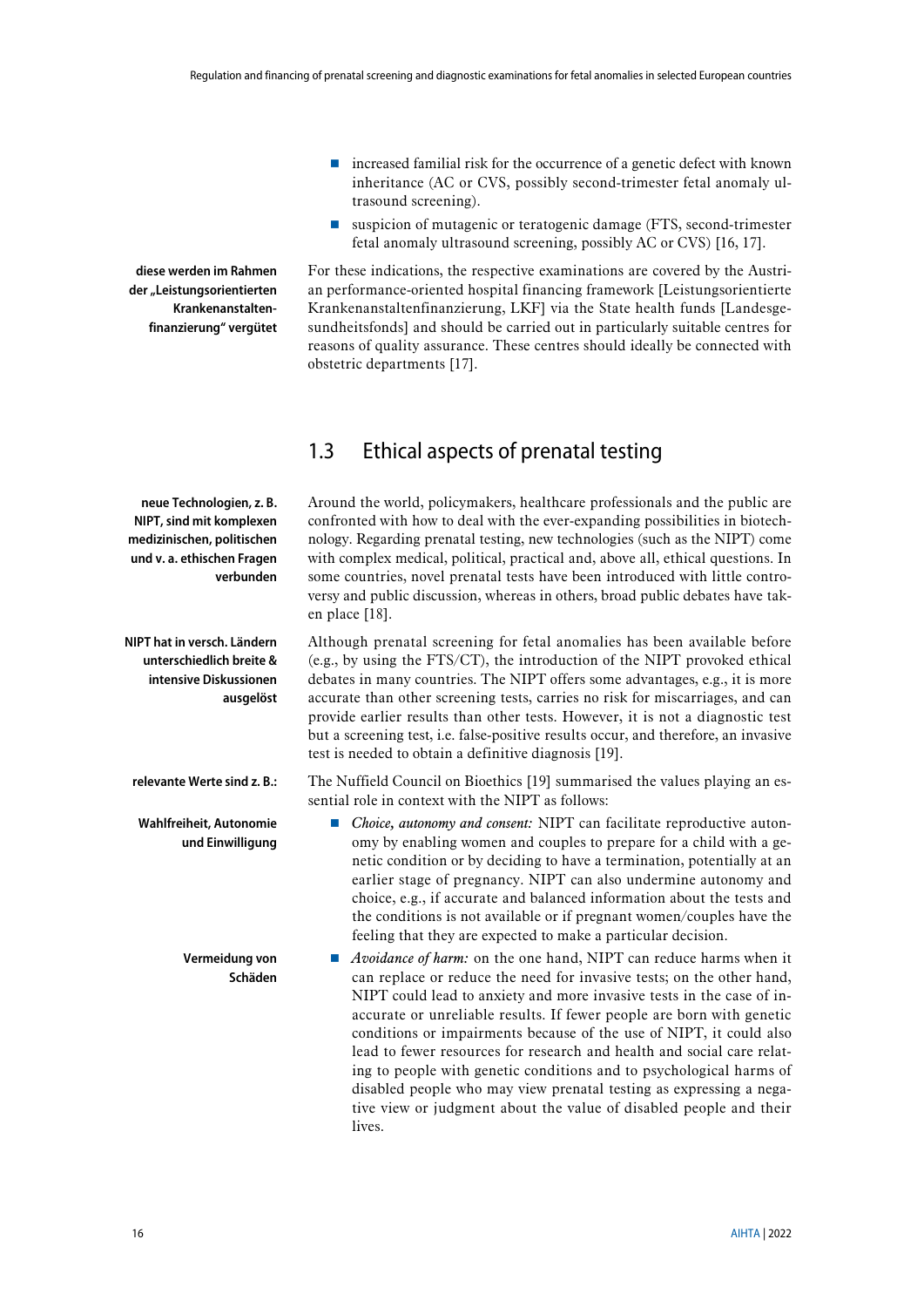■ *Equality, fairness and inclusion:* NIPT can enhance the ability of pregnant women to choose the circumstances of their pregnancy, which can promote equality for women more generally. However, NIPT may lead to the perception that people are "to blame" for having a baby with a disability, it may change the perception of pregnancy and parenthood, and it may lead to disabled people and their families being more vulnerable to stigma and discrimination.

## <span id="page-16-0"></span>1.4 Project aim and research questions

The project aims to investigate and summarise the availability and financial conditions of the prenatal screening and diagnostic tests mentioned above in selected European countries.

According to the primary interests of the Austrian Federal Ministry of Social Affairs, Health, Care and Consumer Protection, we focused on the following research questions (RQ):

- RQ1: Which prenatal screening and diagnostic examinations for fetal anomalies are offered in the selected countries for all pregnant women or specific indications, risk factors, or other criteria?
- RQ2: How are those tests financed in the selected countries (publicly, co-financed, privately)?
- RQ3: Where are the prenatal screening and diagnostic tests carried out in the selected countries (e.g., in hospitals, in doctor's practices)?

Additionally, we were interested in the following aspects:

- RQ4: What is the uptake of the examinations in the selected countries?
- RQ5: How is counselling organised in connection with these tests?

**Gleichheit, Fairness und Inklusion**

**Ziel des Berichts: Recherche und Zusammenfassung unterschiedlicher Regelungen in europäischen Ländern**

**Forschungsfragen fokussieren auf Angebot, Finanzierung und Setting der Tests**

**zusätzlich Forschungsfragen zu Inanspruchnahme und Beratung**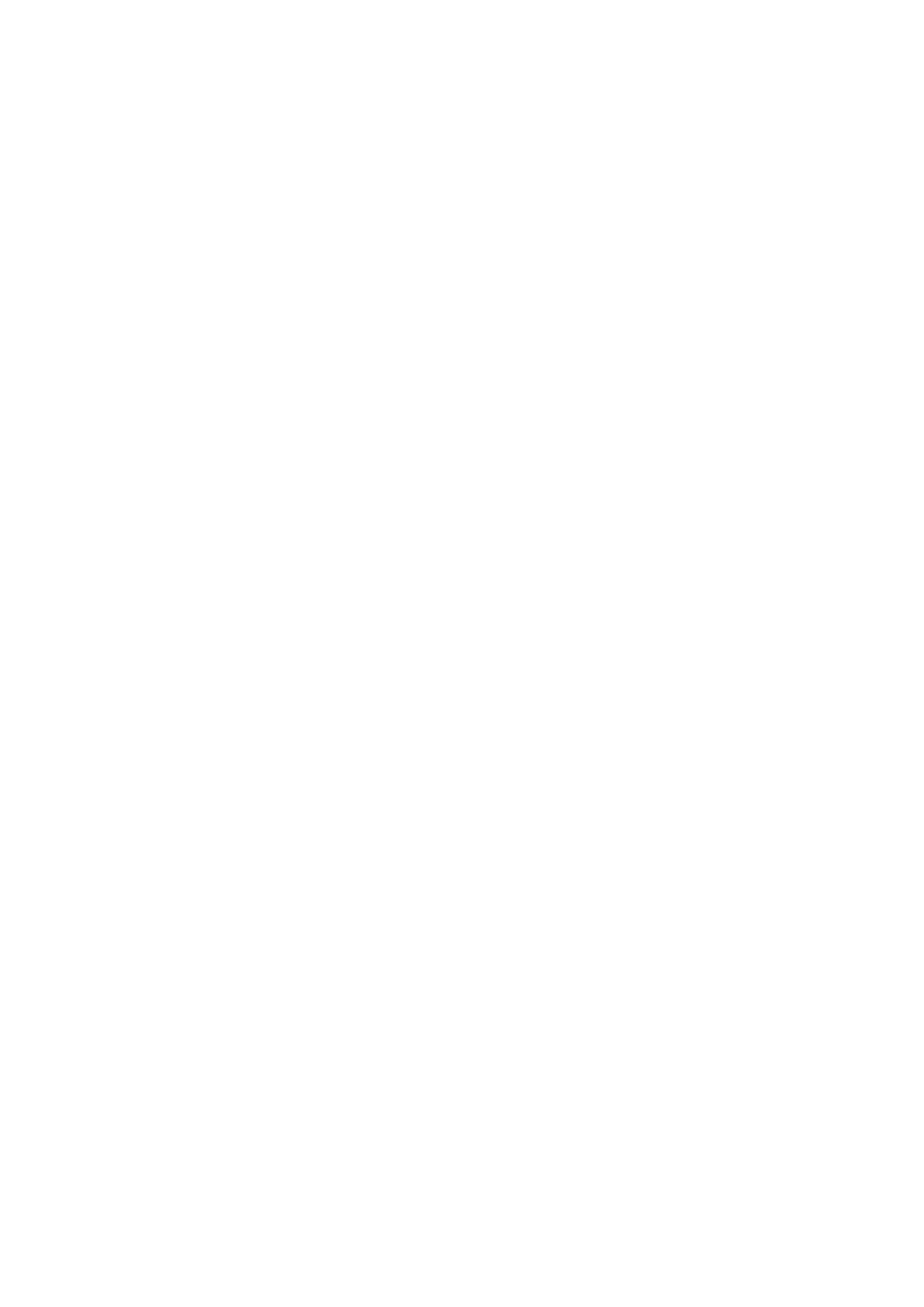# <span id="page-18-0"></span>2 Methods

## <span id="page-18-1"></span>2.1 Selection of countries

We selected 6 European countries that differ in various relevant criteria (e.g. health/insurance system, geographical location, professional groups predominantly involved in antenatal care, etc.) to illustrate the range of possible regulations and forms of financing. The selection includes the following countries:

- Germany  $(DE)$ ,
- $\blacksquare$  Switzerland (CH),
- Netherlands (NL),
- United Kingdom (UK),
- Norway (NO),
- **Italy (IT).**

Relevant criteria that we applied to select the countries were, e.g., the health/ insurance system (national health service [Beveridge]: UK, IT, NO; insurancebased system [Bismarck]: DE, CH, NL) and the organisation of antenatal care, i.e., the involved professional groups (mainly primary care involved [general practitioners, midwives]: NL, UK, NO; mainly specialist care involved [gynaecologists/obstetricians]: DE, CH, IT). We also aimed to select countries from different parts of Europe, with a particular focus on neighbouring countries: Western Europe (DE, CH, NL), Northern Europe (UK, NO), Southern Europe (IT). Additionally, we tried to include countries with different religious influences, based on the assumption that religious orientation also co-determines the approach to prenatal diagnostics (e.g., predominantly catholic: IT, CH; largely non-religious: UK, NO, NL; catholic, protestant and non-religious groups similarly large: DE).

**6 europäische Länder ausgewählt: Deutschland (DE), Schweiz (CH), Niederlande (NL), Vereinigtes Königreich (UK), Norwegen (NO), Italien (IT)**

**Länder unterscheiden sich in Bezug auf z. B. Gesundheitssystem, Organisation der Schwangerenbetreuung (involvierte Berufsgruppen), Religion, Geographie**

<span id="page-18-2"></span>

| Table 2-1: Relevant criteria for country selection |  |  |  |
|----------------------------------------------------|--|--|--|
|                                                    |  |  |  |
|                                                    |  |  |  |

|                                                                 | DE | <b>CH</b> | <b>NL</b> | UK | <b>NO</b> |   |
|-----------------------------------------------------------------|----|-----------|-----------|----|-----------|---|
| Health/insurance system <sup>3</sup> :                          |    |           |           |    |           |   |
| ■ national health service (Beveridge)                           |    |           |           | χ  | χ         | χ |
| ■ insurance-based system (Bismarck)                             | Χ  | X         | Χ         |    |           |   |
| Organisation of antenatal care/involved<br>professional groups: |    |           |           |    |           |   |
| mainly primary care (GPs, midwives)                             |    |           | Χ         | χ  | χ         |   |
| mainly specialist care<br>(gynaecologists/obstetricians)        | Χ  | х         |           |    |           |   |

-

<sup>3</sup> See:

[https://www.pnhp.org/single\\_payer\\_resources/health\\_care\\_systems\\_four\\_basic\\_models.php](https://www.pnhp.org/single_payer_resources/health_care_systems_four_basic_models.php), <https://bmchealthservres.biomedcentral.com/articles/10.1186/s12913-018-3323-3/tables/1>, <https://www.hca.wa.gov/assets/program/major-final-frameworks-international-models.pdf> (cited 14/03/2022)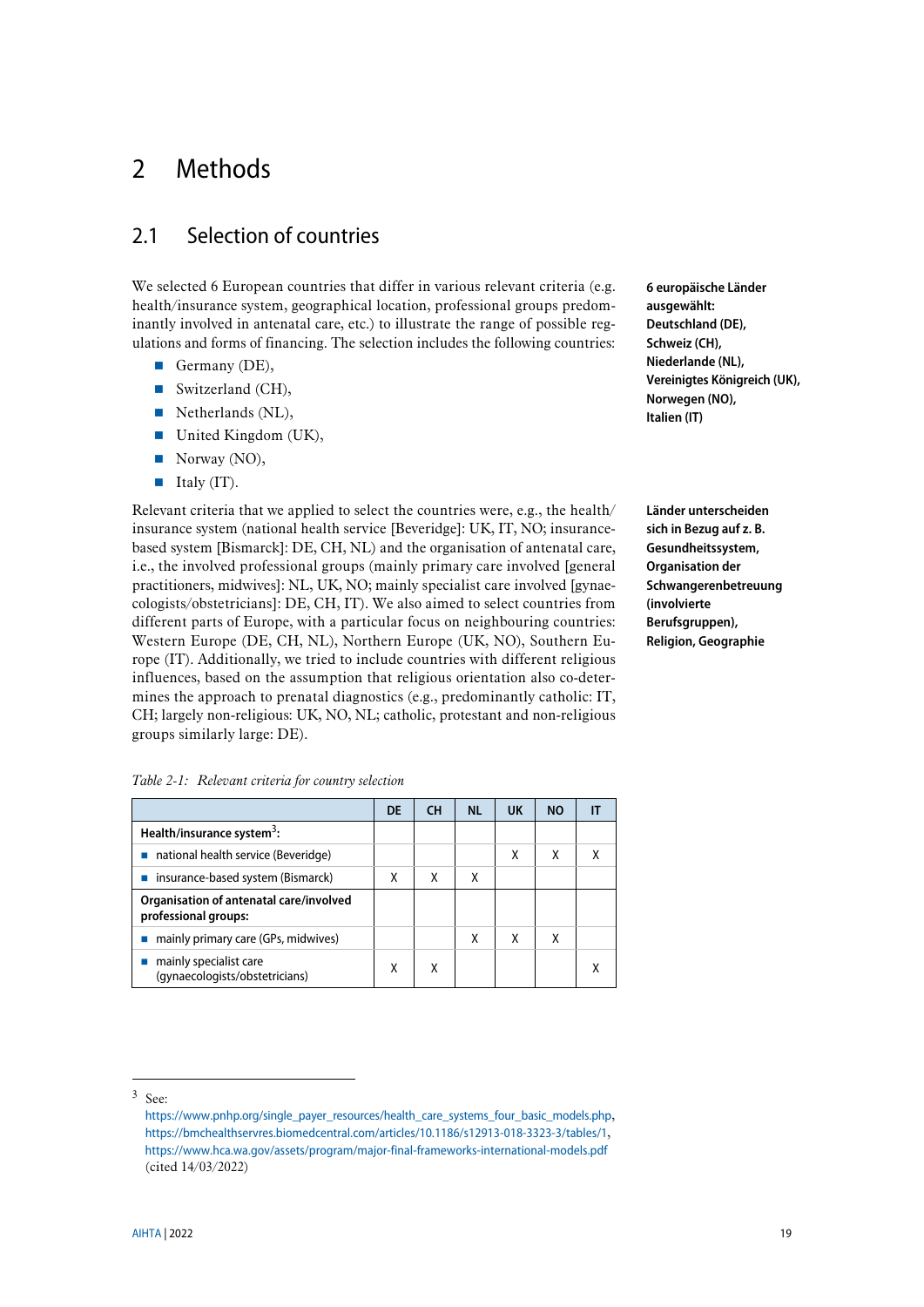|                                                    | <b>DE</b> | <b>CH</b> | <b>NL</b> | <b>UK</b> | <b>NO</b> |   |
|----------------------------------------------------|-----------|-----------|-----------|-----------|-----------|---|
| Geographical location within Europe <sup>4</sup> : |           |           |           |           |           |   |
| Western Europe                                     | X         | X         | X         |           |           |   |
| Northern Europe                                    |           |           |           | x         | X         |   |
| Southern Europe                                    |           |           |           |           |           | x |
| Largest (non-)religious group <sup>5</sup> :       |           |           |           |           |           |   |
| 50-75% catholic                                    |           |           |           |           |           | χ |
| relative catholic majority                         |           | X         |           |           |           |   |
| 30% catholic, 30% non-religious;<br>24% protestant | χ         |           |           |           |           |   |
| relative non-religious majority                    |           |           |           | X         | X         |   |
| 50-75% non-religious                               |           |           | χ         |           |           |   |

## <span id="page-19-0"></span>2.2 Literature search

Between January and March 2022, a hand search was conducted in the following databases and websites of the selected countries for information on the research questions:

- Google/Google Scholar,
- websites of ministries of health and relevant national institutions (e.g., public health institutes) of the respective countries,
- websites of prenatal screening programmes of the respective countries, if available.
- **Suchbegriffe**

**Handsuche nach Informationen in Datenbanken/Webseiten**

-

For the literature search, various keywords relating to the test (methods) [e.g., prenatal diagnostics, prenatal testing, First-trimester screening, Combined test, Non-invasive prenatal test/NIPT, second-trimester ultrasound screening, amniocentesis, chorionic villus sampling] were combined with the respective country as well as with relevant keywords such as regulation, offer, financing, funding, reimbursement, setting.

<sup>4</sup> Classification according to the UN Geoscheme: [https://www.worldatlas.com/articles/the-four-european-regions-as-defined-by-the-united](https://www.worldatlas.com/articles/the-four-european-regions-as-defined-by-the-united-nations-geoscheme-for-europe.html)[nations-geoscheme-for-europe.html](https://www.worldatlas.com/articles/the-four-european-regions-as-defined-by-the-united-nations-geoscheme-for-europe.html) (cited 20/01/2022)

<sup>5</sup> Classification according to Eurobarometer survey 2019 and 2010: https://en.wikipedia.org/wiki/Religion\_in\_Europe#/media/File:Largest\_(non-)religious [group\\_by\\_EU\\_member\\_state\\_-\\_Eurobarometer\\_2019.svg](https://en.wikipedia.org/wiki/Religion_in_Europe#/media/File:Largest_(non-)religious_group_by_EU_member_state_-_Eurobarometer_2019.svg), https://en.wikipedia.org/wiki/Religion\_in\_Europe#/media/File:Largest\_(non-)religious group by EU member state (and 5 other countries) - Eurobarometer 2010.svg (cited 10/02/2022).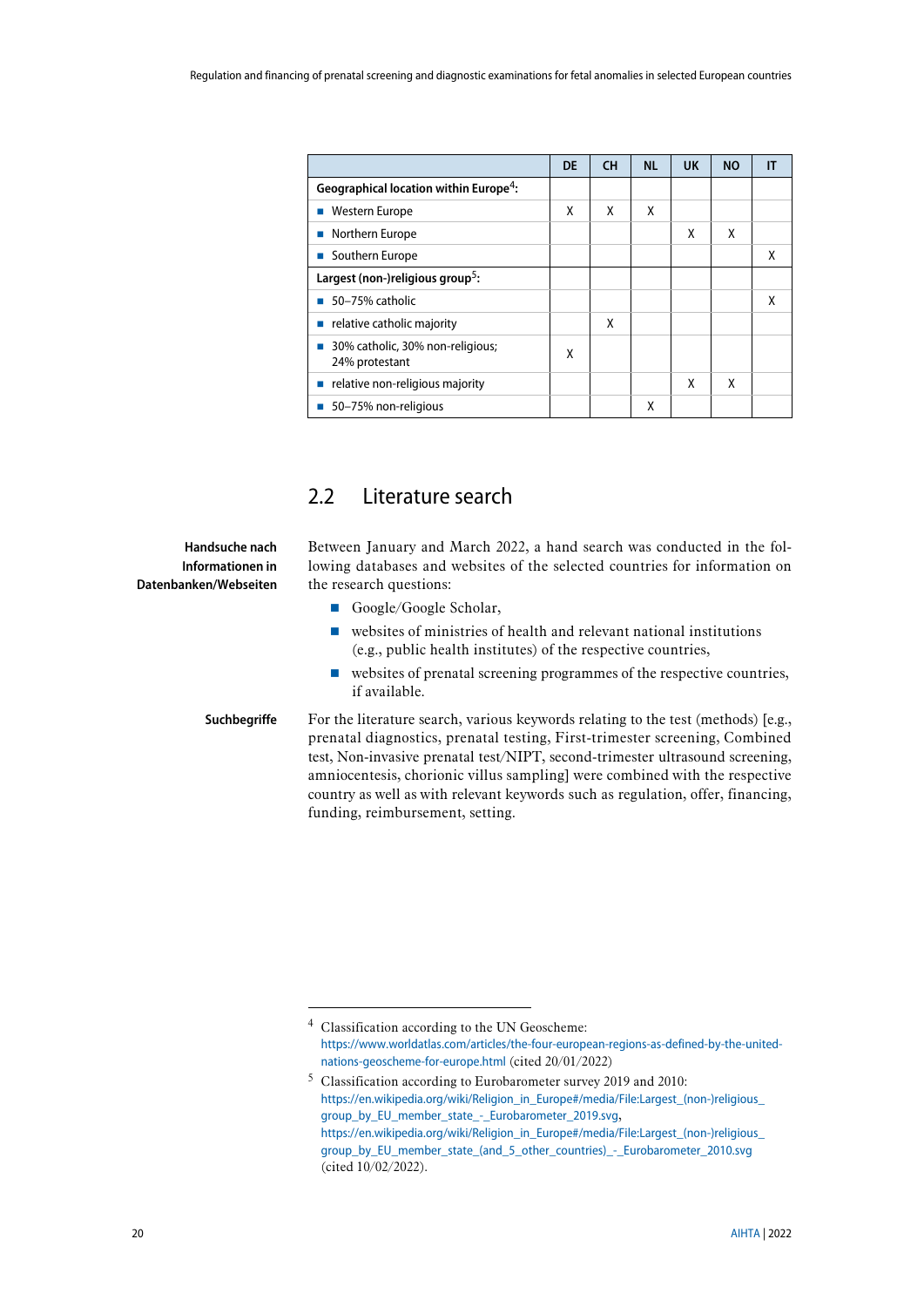# <span id="page-20-0"></span>2.3 Expert consultation

In addition to the data collection using available literature and relevant websites, we created a questionnaire to consult experts. The questionnaire focused on the 3 main research questions and was prepared as Word form. The questionnaire combines options to select and free text fields and can be found in Appendix [\(Questionnaire for expert consultation\)](#page-55-0).

The expert consultation was conducted in February and March 2022. The questionnaire was sent and answered by e-mail. We contacted the country representatives of the EUROCAT<sup>6</sup> network and the chairpersons of relevant medical societies of the 6 countries, such as societies of gynaecologists and obstetricians or associations for perinatal medicine. In total, 11 experts from the EUROCAT network and 14 experts from medical societies were contacted. Some recipients also forwarded the questionnaire to other experts working in this field. The list of the contacted institutions can be found in Appendix [\(List of contacted institutions\)](#page-54-0).

## <span id="page-20-1"></span>2.4 Data analysis and synthesis

A data extraction table was prepared to combine the information from the literature search and the information from the expert consultation for each country. The results were summarised in an overview table and analysed in a country comparison. The data extraction tables for each country can be found in Appendix [\(Data extraction tables for each country\)](#page-46-1).

**zusätzlich Expert\*innen-Befragung mittels Fragebogen**

**konsultierte Expert\*innen: EUROCAT-Vertreter\*innen, Präsident\*innen von relevanten Fachgesellschaften**

**kombinierte Datenextraktionstabelle für jedes Land, Übersichtstabelle, Ländervergleich**

-

 $6$  EUROCAT = European network of population-based registries for the epidemiological surveillance of congenital anomalies, [https://eu-rd](https://eu-rd-platform.jrc.ec.europa.eu/eurocat/eurocat-members/registries_en)[platform.jrc.ec.europa.eu/eurocat/eurocat-members/registries\\_en](https://eu-rd-platform.jrc.ec.europa.eu/eurocat/eurocat-members/registries_en) (cited 28/03/2022)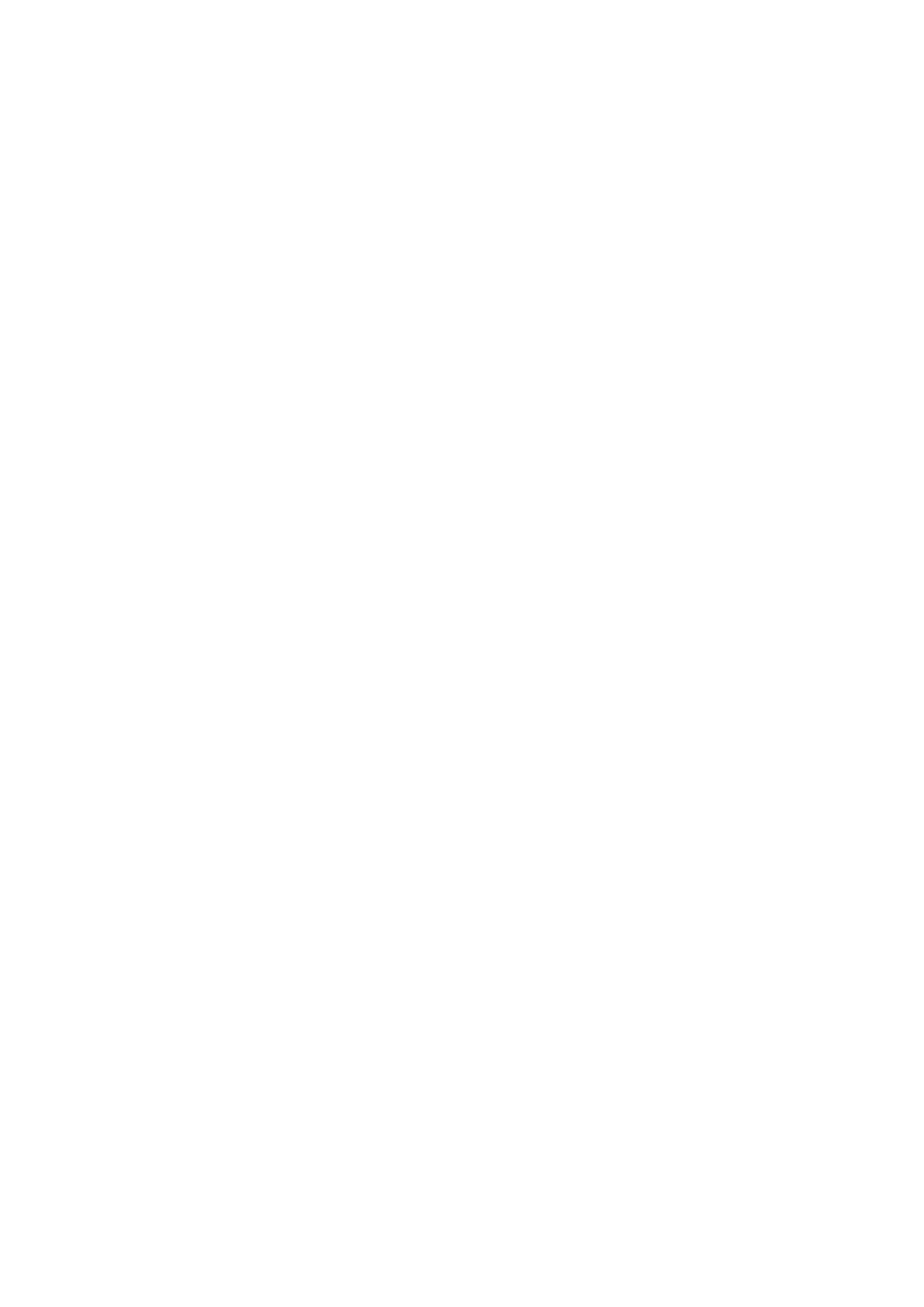# <span id="page-22-0"></span>3 Results

In this chapter, the results for each research question will be summarised. Before that, a brief overview of the routine prenatal screening programmes will be presented for each of the 6 countries (see als[o Table 3-1\)](#page-24-0).

**Präsentation der Ergebnisse anhand der Forschungsfragen**

# <span id="page-22-1"></span>3.1 "Body of evidence"

We received a total of 11 completed questionnaires: 3 from Germany, 2 each from Switzerland, the Netherlands and Italy, as well as 1 each from the UK and Norway. Additionally, 22 relevant sources (articles, websites, policy documents) identified from the hand search were used to complement the information from the expert consultation. The comprehensive data extraction tables for each of the 6 included countries, combining expert consultation and hand search information, can be found in Appendix [\(Data extraction tables](#page-46-1)  [for each country\)](#page-46-1). The information provided by the experts is written in italics; other sources have been referenced.

# <span id="page-22-2"></span>3.2 Overview of prenatal care and screening programmes in the 6 countries

#### Germany

In Germany, the maternity guidelines [Mutterschaftsrichtlinien] regulate the medical care during pregnancy and after childbirth on a national level, in particular the scope and timing of services, cooperation with midwives and documentation in the so-called "Mutterpass". In a normal pregnancy, regular check-ups (except, e.g., ultrasound screenings) can be conducted by a gynaecologist, a midwife or alternately by both [\[20,](#page-43-2) [21\]](#page-43-3). However, the majority of pregnant women have their check-ups carried out by their gynaecologists [\[22\]](#page-43-4). Usually, the examinations take place at intervals of 4 weeks, in the last two months of pregnancy at intervals of 2 weeks. Prenatal screening and diagnostic tests for fetal anomalies are also regulated in the maternity guidelines by the Federal Joint Committee [Gemeinsamer Bundesausschuss, GBA] [\[20,](#page-43-2) [21\]](#page-43-3).

#### Switzerland

According to the Swiss Federal Office of Public Health [Bundesamt für Gesundheit], seven check-ups are reimbursed in a normal pregnancy which can be carried out by either the gynaecologist or the midwife [\[23\]](#page-43-5). Although midwives have been able to take over the care of pregnant women in principle since 1996, midwifery-led care models are still relatively rare in Switzerland [\[24\]](#page-43-6). Prenatal non-invasive risk assessment/screening for fetal aneuploidies is provided according to an expert letter from the Swiss Society for Gynaecology and Obstetrics, in consultation with the Federal Office of Public Health [\[25\]](#page-43-7).

**11 ausgefüllte Fragebögen, 22 Literaturquellen**

**Datenextraktionstabellen für jedes Land im Anhang**

**DE:** 

**Schwangerenbetreuung und PND laut Mutterschaftsrichtlinien des G-BA; regelmäßige (monatliche) Vorsorgeuntersuchungen meist durch Gynäkolog\*in**

**CH:** 

**7 Vorsorgeuntersuchungen, meist durch Gynäkolog\*in; PND-Regelung anhand**  von "Expert Letter" der **Fachgesellschaft für Gynäkologie & Geburtshilfe**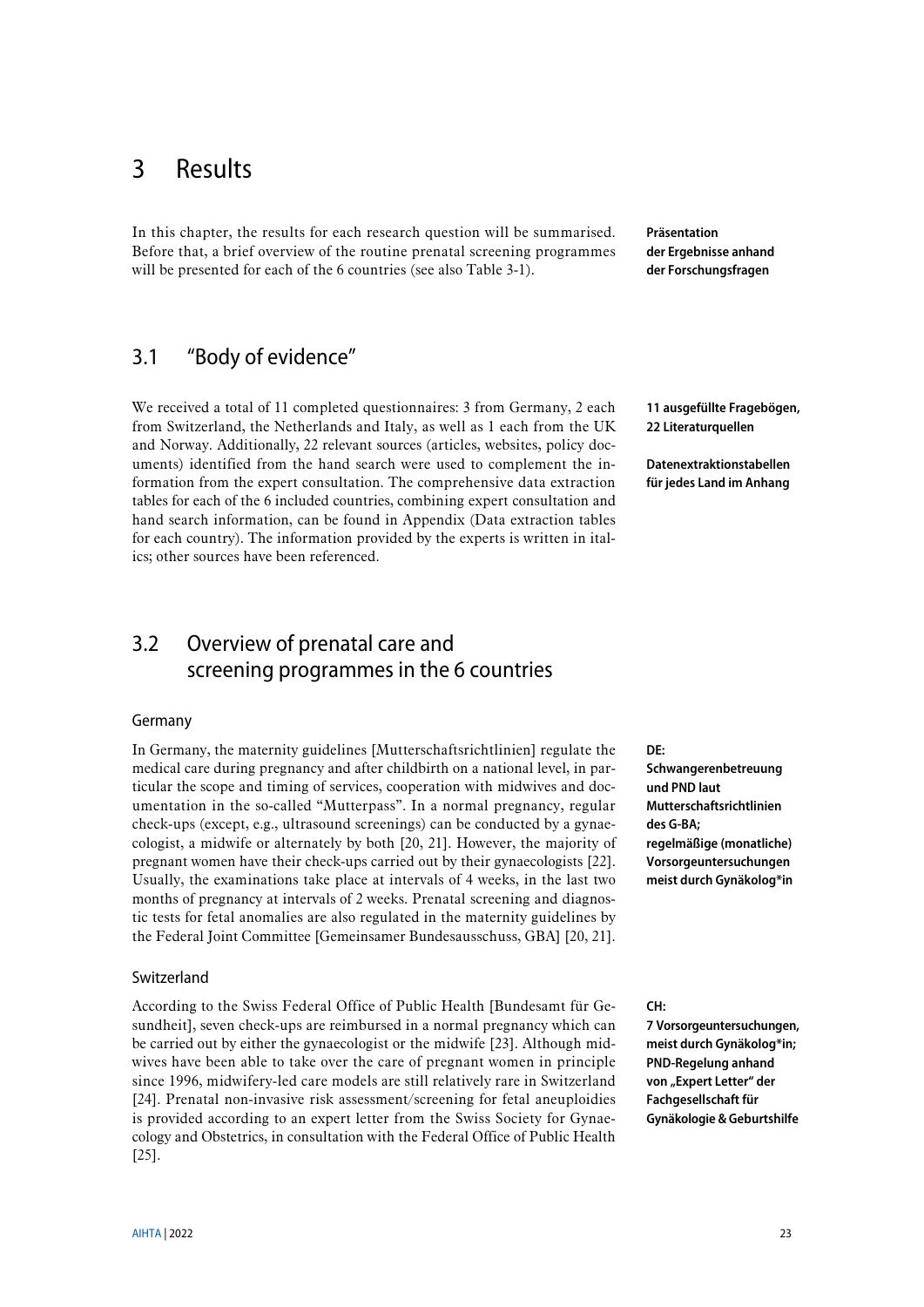#### **Netherlands**

**NL: Betreuung durch Hebamme bei komplikationsfreier Schwangerschaft, Fachärzt\*in nur bei Komplikationen; "Centre for Population Screening" regelt Screening-Programm auf fetale Anomalien und Trisomien**

In the Netherlands, midwives are the leading medical professionals providing prenatal care to women with 'normal' pregnancies. In case of complications or an increased risk of complications during pregnancy, the midwife refers the woman to a gynaecologist for further care. Midwives work independently in a midwifery practice or as part of a group. The routine check-ups during pregnancy are scheduled once a month in the beginning and more frequently as the pregnancy progresses [\[26\]](#page-43-8). Prenatal care is provided according to the "Standards for prenatal care" from the Dutch Midwifery Association (KNOV) [\[27\]](#page-43-9) and the "Standards for Integrated care during pregnancy and childbirth" from the "College Perinatale Zorg" (a collaboration of the associations for midwifery, gynaecology, paediatrics, patients and health care insurance companies) [\[28\]](#page-43-10). The screening for Down's, Edwards' and Patau's syndromes in pregnancy, as well as the 'Structural Ultrasound Scan' (SEO, anomaly scan), are coordinated and monitored by the Centre for Population Screening as part of the National Institute for Public Health and the Environment, which is commissioned by the Ministry of Health, Welfare and Sport [\[29,](#page-43-11) [30\]](#page-43-12).

#### United Kingdom

**UK: bei komplikationsfreier Schwangerschaft Betreuung durch Hebamme oder Hausärzt\*in; "Fetal Anomaly Screening Programme" des NHS**

In the UK, pregnancy care is regulated by the National Health Service (NHS). In uncomplicated pregnancies, it is usually provided by a midwife or a general practitioner; gynaecologists are consulted in case of complications. In the first pregnancy of a woman, 10 prenatal visits are scheduled. If the woman already has children, she usually has 7 prenatal check-ups [\[31\]](#page-43-13). Regarding prenatal screening and diagnostic examinations, there is a national screening programme called NHS Fetal Anomaly Screening Programme (FASP) for England, offering information on commissioning, quality assurance, education and training [\[32\]](#page-43-14).

Pregnancy care in Norway is provided according to the national professional guideline issued by the Norwegian Directorate of Health [Helsedirectoratet]. This guideline also includes information on prenatal screening and diagnostic examinations. Results of tests and consultations are documented in the Health Card for pregnant women. In a low-risk pregnancy, women are scheduled for up to 9 check-ups and can choose between care by a midwife or a

#### Norway

**NO:** 

**IT:** 

**Betreuung von Niedrig-Risiko-Schwangerschaften durch Hebamme oder Hausärzt\*in; nationale Leitlinie regelt auch PND**

#### Italy

1

general practitioner [\[33,](#page-43-15) [34\]](#page-44-0).

**nationale Leitlinien für Schwangerschaftsbetreuun g, jedoch regionale Unterschiede; Vorsorgeuntersuchungen v. a. durch Gynäkolog\*innen**

The National Health Service [Servizio Sanitario Nazionale] offers services for low-risk pregnancies accessible to all women, in the context of the "Specialized outpatient assistance for pregnant women and for the protection of maternity" of the "National standard levels of assistance" which were updated in 2017. During a low-risk pregnancy, 6 routine examinations are scheduled and provided by a gynaecologist/obstetrician [\[35,](#page-44-1) [36\]](#page-44-2). In Italy, the public national healthcare system is organised under the Ministry of Health but administered on a regional basis; i.e. there are national guidelines, but some items are decided regionally. Moreover, private structures, which are more prevalent in some regions, are accessible to carry out screening tests, but with partial or complete payment by the pregnant women.<sup>7</sup>

<sup>7</sup> information provided by expert via e-mail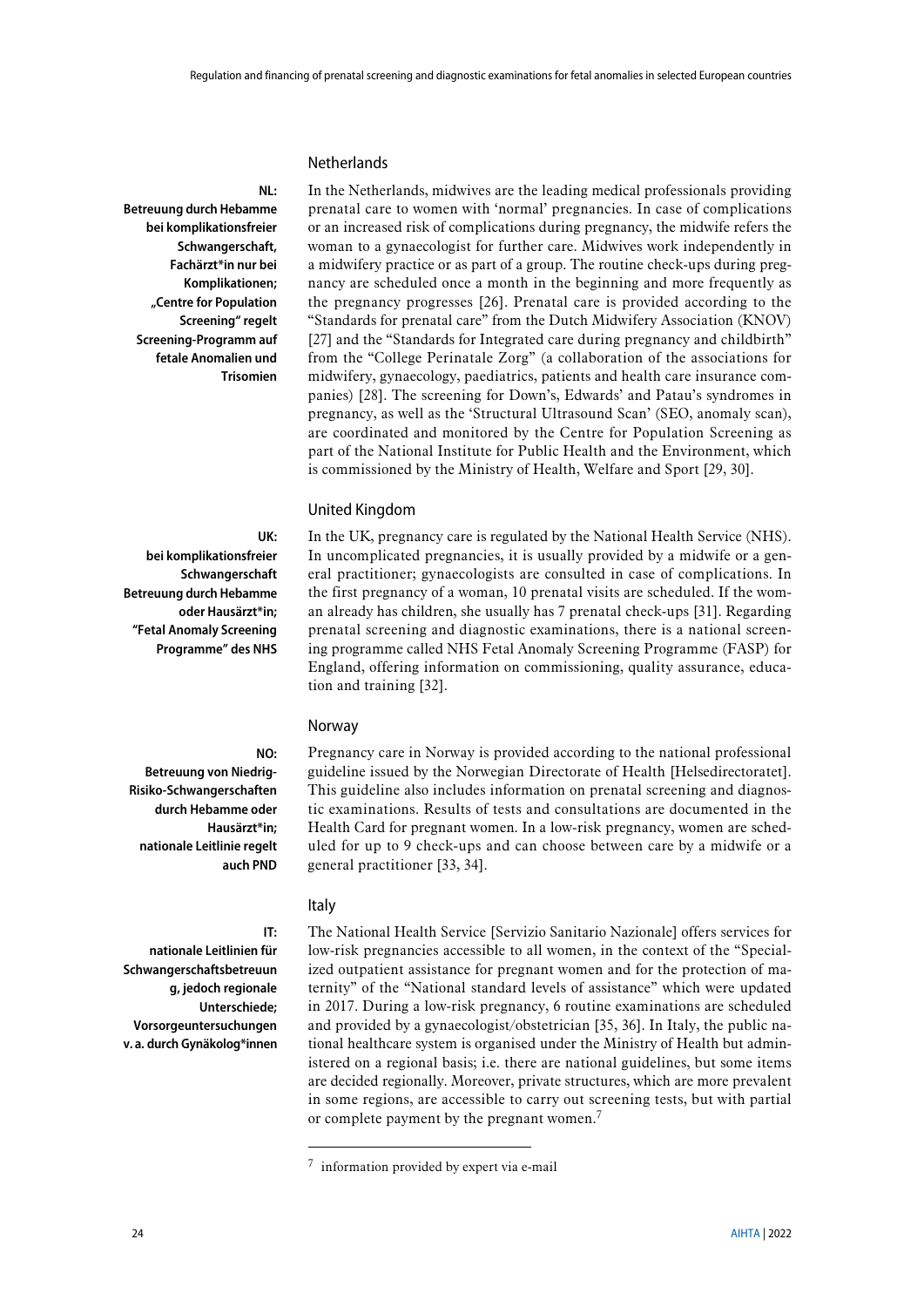|                                                            | <b>DE</b>                                                                                                                                    | <b>CH</b>                                                                                                                              | <b>NL</b>                                                                                                                                                                                                 | <b>UK</b>                                                                          | <b>NO</b>                                                                                                           | IT                                                                                                                                                                              |
|------------------------------------------------------------|----------------------------------------------------------------------------------------------------------------------------------------------|----------------------------------------------------------------------------------------------------------------------------------------|-----------------------------------------------------------------------------------------------------------------------------------------------------------------------------------------------------------|------------------------------------------------------------------------------------|---------------------------------------------------------------------------------------------------------------------|---------------------------------------------------------------------------------------------------------------------------------------------------------------------------------|
| <b>Regulation of prenatal care</b><br>(national/regional)  | regulated by the<br>maternity guidelines<br>("Mutterschaftsricht-linien")<br>by the Federal Joint<br>Committee (GB-A)<br>on a national level | provided according to the<br><b>Federal Office of Public</b><br>Health (BAG)                                                           | provided according to<br>"Standards for prenatal care"<br>from the Dutch Midwifery<br><b>Association and "Standards</b><br>for integrated care during<br>pregnancy" from the<br>"College Perinatale Zorg" | regulated by the<br><b>National Health Service</b><br>(NHS)                        | provided according to<br>the national professional<br>quideline issued by the<br>Norwegian Directorate<br>of Health | provided according to the<br>"National Standard Levels<br>of Assistance" regulated by<br>the National Health Service;<br>however, pregnancy care<br>can be regionally different |
| <b>Prenatal care for low-risk</b><br>pregnancies           | regular check-ups<br>every 4 weeks;<br>in the last 2 months.<br>every 2 weeks                                                                | 7 check-ups during<br>pregnancy                                                                                                        | routine check-ups once<br>a month, more frequently<br>as the pregnancy progresses                                                                                                                         | 10 prenatal visits in the first<br>pregnancy, 7 check-ups for<br>multiparous women | up to 9 check-ups during<br>pregnancy                                                                               | 6 routine check-ups during<br>pregnancy                                                                                                                                         |
| Involved professional groups<br>in low-risk pregnancies    | gynaecologist, midwife<br>or alternately both*                                                                                               | gynaecologist or midwife*                                                                                                              | midwife                                                                                                                                                                                                   | midwife or general<br>practitioner                                                 | midwife or general<br>practitioner                                                                                  | gynaecologist                                                                                                                                                                   |
| <b>Regulation of prenatal</b><br>screening and diagnostics | also regulated in the G-BA<br>maternity guidelines                                                                                           | provided according to an<br>expert letter from the Swiss<br>Society for Gynaecology<br>and Obstetrics, in<br>consultation with the BAG | screening for trisomies and<br>fetal anomalies coordinated<br>and monitored by the Centre<br>of Population Screening<br>as part of the National<br>Institute for Public Health<br>and the Environment     | <b>NHS Fetal Anomaly</b><br><b>Screening Programme</b><br>(FASP) for England       | also regulated in the<br>quidelines from the<br>Norwegian Directorate<br>of Health                                  | also regulated in the<br>"National Standard Levels<br>of Assistance", but regional<br>differences                                                                               |

Results

*Table 3-1: Overview of prenatal care and screening programmes in the 6 countries*

*Abbreviation: BAG – Bundesamt für Gesundheit (CH), GB-A – Gemeinsamer Bundesausschuss (DE), NHS – National Health Service (UK)*

<span id="page-24-0"></span>*\* in both countries, however, routine check-ups are mainly carried out by gynaecologists*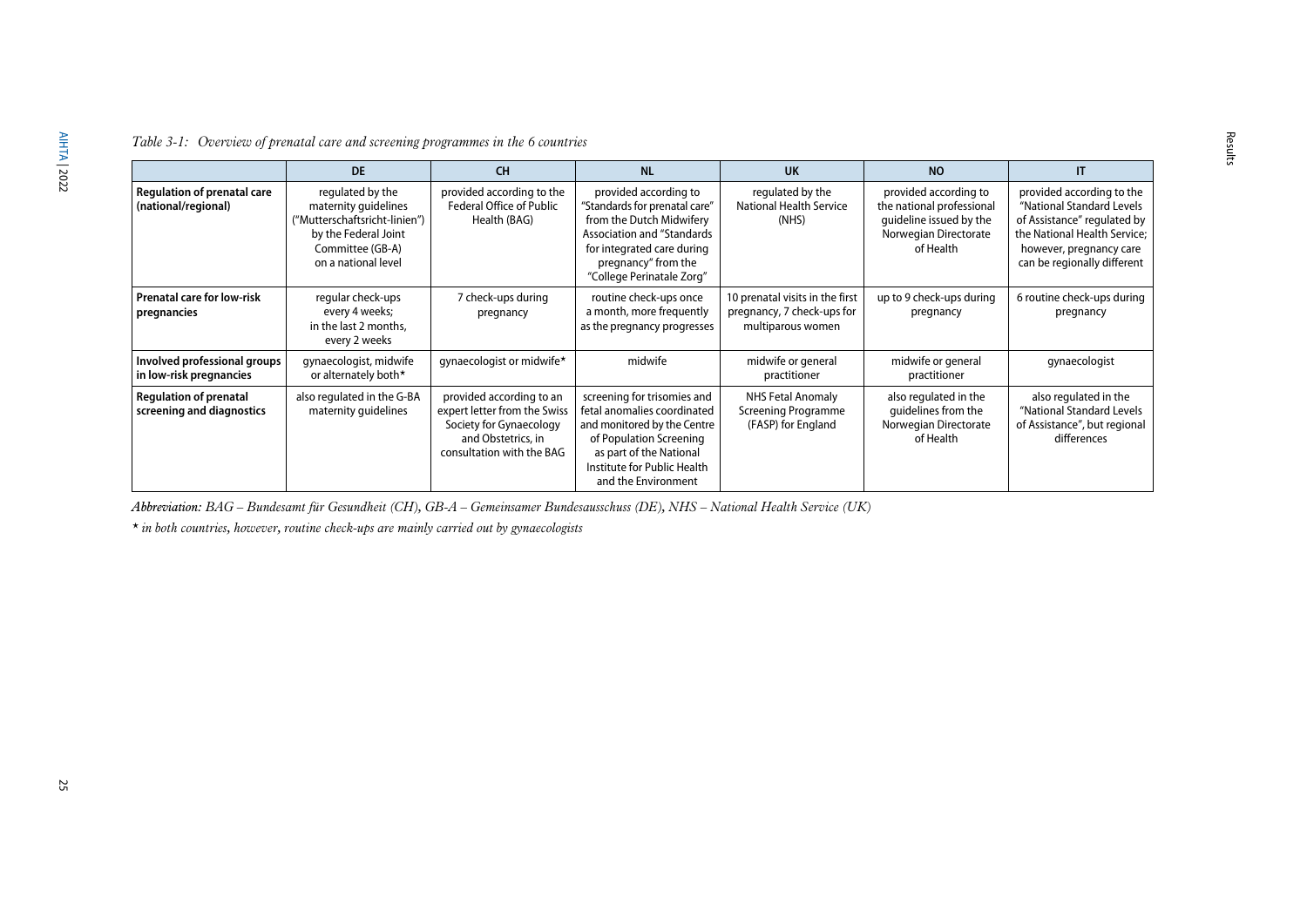*Forschungsfrage 1* **fokussiert auf PND-Angebot** The first research question is: Which prenatal screening and diagnostic examinations for fetal anomalies are offered in the selected countries for all pregnant women or specific indications, risk factors, or other criteria?

<span id="page-25-0"></span>3.3 Offer of prenatal screening and diagnostic examinations for fetal anomalies (RQ1)

#### First Trimester Screening (FTS)/Combined Test (CT)

**FTS/CT: Angebot für alle Schwangeren in 3 Ländern (CH, UK, IT); unterschiedliche Angaben für DE; in 2 Ländern (NL, NO) wird Test nicht mehr angeboten (Ultraschall im 1. Trimester wird derzeit eingeführt)**

The FTS/CT is offered for all pregnant women in 3 of the 6 selected countries (CH, UK, IT). In 1 country (DE), the experts gave differing information regarding the offer of this test (for all pregnant women/women with risk factors, "offered on a private basis", "obstetrician's choice"). In 2 countries, the FTS/CT is not offered anymore since 2021 because it has been replaced by other tests (NL, NO). However, in these 2 countries, an ultrasound examination in the first trimester is available or will be made available: In the Netherlands, all pregnant women can opt for a 13 weeks ultrasound scan which is currently introduced as part of a nationwide study. <sup>8</sup> In Norway, it is planned that all pregnant women will be offered an ultrasound examination during the first trimester (between  $11+0$  and  $13+6$ ) through the national health service; this service will be made available in 2022.

#### Non-invasive prenatal test (NIPT)

1 of the selected 6 countries (NL) has recently introduced the NIPT as a firstline screening: all pregnant women are offered to have the NIPT (with co-payment)<sup>9</sup> in the Netherlands. In 3 of the selected 6 countries (CH, UK, NO), the NIPT is being provided as a second-line screening: In Norway, it is offered to pregnant women with risk factors (e.g., maternal age >35 years, hereditary risk, abnormal findings at ultrasound). In CH and UK, the NIPT is also offered as a second-line screening, but to women with increased risk based on the FTS/CT screening. However, the risk threshold is defined differently in the 2 countries:  $>1:150$  in the UK and  $>1:1,000$  in Switzerland. While the test was made available as part of national antenatal care in Switzerland in 2015, it was only introduced in 2021 in the UK (as part of an evaluative rollout) and Norway. In Italy, the offer of NIPT is regionally different, e.g., in some regions, it is offered for pregnant women with risk factors (second-line screening based on the results of the FTS/CT), and in some regions, it is offered for all pregnant women. In Germany, the NIPT is currently provided on a private basis but will be included in the national maternity programme in 2022 for women with increased risk (i.e., "indications of a trisomy from other examinations", e.g., from FTS/CT or a routine check-up) or if a woman, together with her doctor, concludes that the test is necessary for her personal situation (e.g., if "the uncertainty of not knowing represents an unreasonable burden for the woman"). There is no detailed list of risk factors.

#### **NIPT:**

-

**als "first-line" Screening für alle Schwangeren in NL;** 

**als "second-line" Screening in 3 Ländern (CH, UK, NO): bei Risikofaktoren (NO), bei FTS/CT-Ergebnis von >1:150 (UK) bzw. >1:1.000 (CH); regional unterschiedliches Angebot in IT; Einführung in bestimmten Fällen als Teil der Mutterschaftsrichtlinie in DE in 2022**

<sup>8</sup> IMITAS study, <https://13wekenecho.org/> (cited 10/03/2022)

<sup>9</sup> The NIPT was introduced in 2014 for high-risk pregnant women (based on the Combined Test results) and in 2017 for all pregnant women within 2 scientific studies (TRIDENT-1 and TRIDENT-2, [https://www.meerovernipt.nl/de-studies-trident-1-en](https://www.meerovernipt.nl/de-studies-trident-1-en-trident-2)[trident-2](https://www.meerovernipt.nl/de-studies-trident-1-en-trident-2)) (cited 10/03/2022)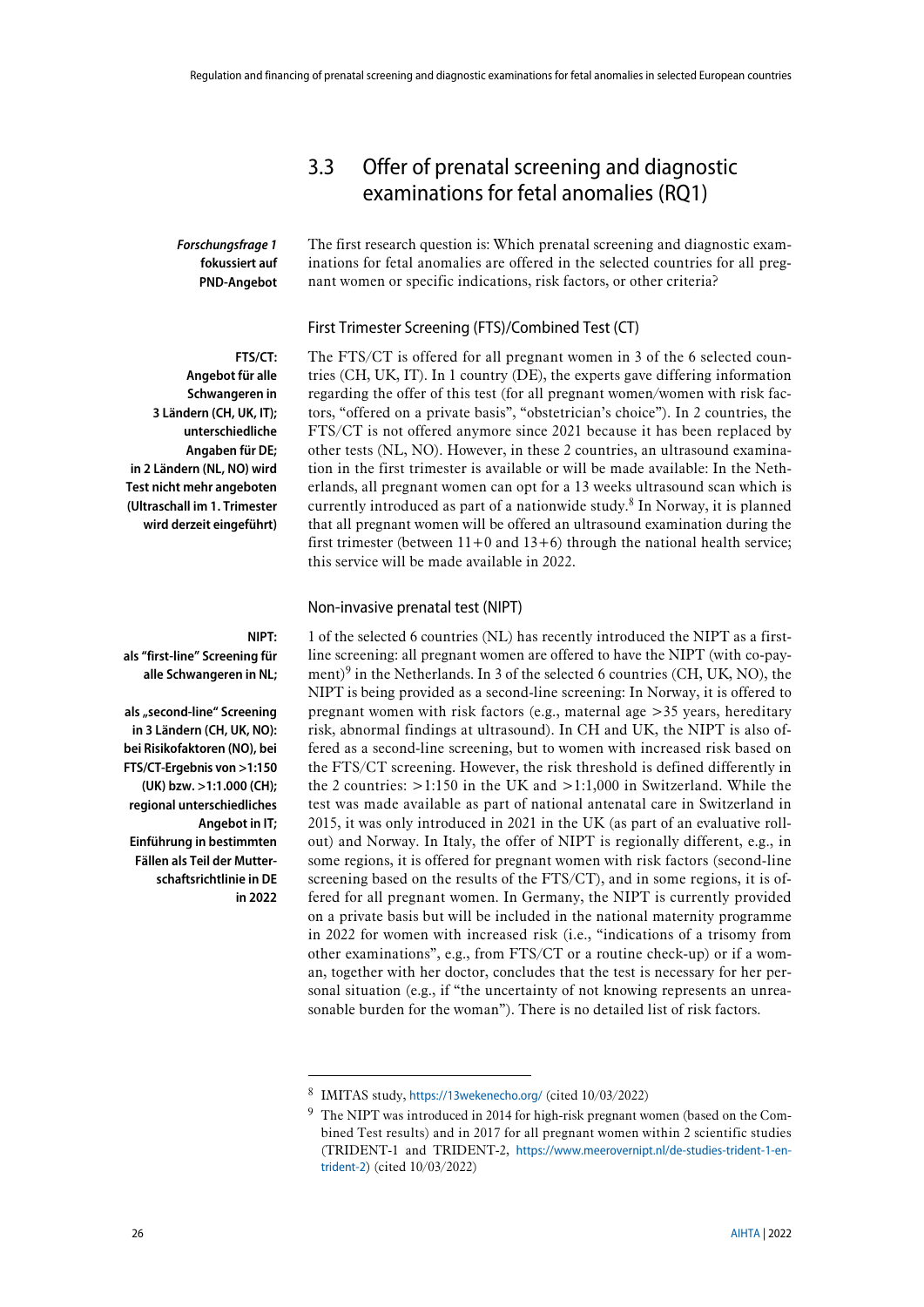The scope of the NIPT in the selected countries, when accessed as part of some prenatal screening programmes, is limited to trisomies 21, 18 and 13. The exception is NL, where whole genome sequencing is carried out as part of the TRIDENT study. Findings other than T21, T18 and T13 were reported to women only on request; however, 78% of women chose to have these reported [\[37\]](#page-44-3).

The recommended time frame for the NIPT includes from 10 weeks of gestation (DE), at or after 11 weeks of gestation (NL,  $IT^{10}$ ), between 11 and 14 weeks of gestation  $(CH, NO)$  or up to  $21+6$  weeks of gestation (UK).

#### Invasive tests (amniocentesis [AC]/chorionic villus sampling [CVS])

In all 6 countries, invasive tests are offered to those women who have certain risk factors: e.g., maternal age, high-risk results from screening tests (FTS/CT or NIPT), abnormalities on ultrasound screening, known genetic or familial conditions.

#### Ultrasound (US) screening for fetal anomalies in the second trimester

In all 6 countries, a second-trimester ultrasound screening for fetal anomalies is offered to all pregnant women. However, there were divergent responses from the German experts, who disagreed on whether screening is offered to all pregnant women or those with risk factors.

**Umfang des NIPT meist auf T21, T18 und T13 beschränkt, Ausnahme: gesamtes fetales Genom in NL**

**NIPT meist ab 11. Schwangerschaftswoche empfohlen**

**AC/CVS: in allen Ländern für Frauen mit Risikofaktoren**

**Ultraschallscreening im 2. Trimester: in allen Ländern für alle Schwangeren**

-

<sup>10</sup> refers to Emilia-Romagna region only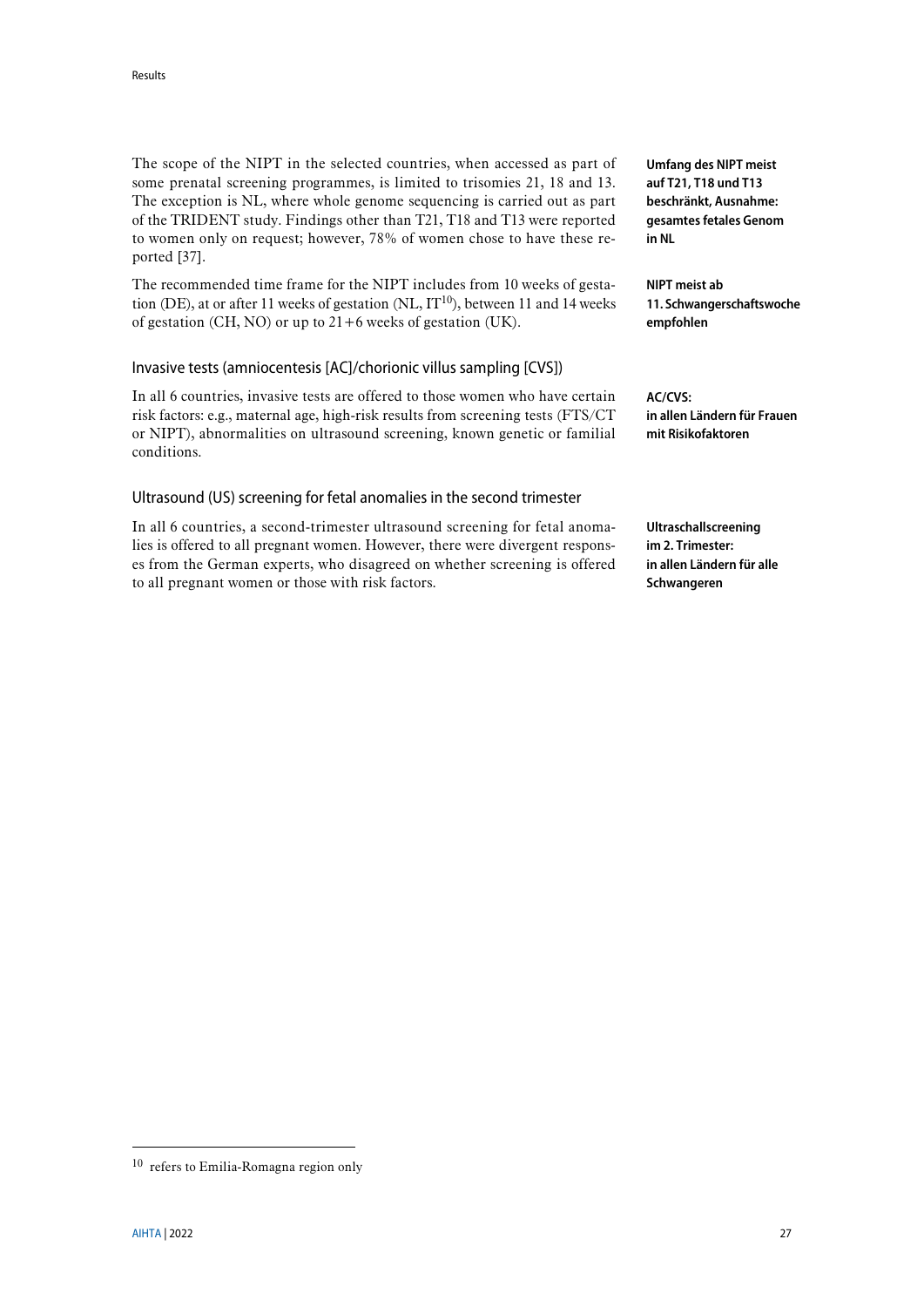## <span id="page-27-0"></span>3.4 Financing of prenatal screening and diagnostic examinations for fetal anomalies (RQ2)

*Forschungsfrage 2* **fokussiert auf Finanzierung** The second research question is: How are prenatal screening and diagnostic examinations for fetal anomalies financed in the selected countries (publicly, co-financed, privately)?

#### FTS/CT

**FTS/CT: öffentliche Finanzierung in 3 Ländern (CH, UK, IT); Selbstzahlerleistung in DE**

In 3 of the 6 selected countries, the FTS/CT is fully publicly reimbursed for all pregnant women who choose to have the test (CH, UK, IT). In 1 country (DE), the screening is completely self-paid by the pregnant women [IGeL-Leistung]. The remaining 2 countries (NL, NO) have recently replaced the FTS/CT with the NIPT and are therefore no longer reimbursing this type of screening.

#### NIPT

**NIPT: öffentliche Finanzierung für Frauen mit Risikofaktoren in 3 Ländern (CH, UK, NO); in IT regional unterschiedl. Regelungen; in DE Kostenübernahme in best. Fällen ab 2022; in NL Selbstbehalt für Frauen ohne Risikofaktoren (bei erhöhtem Risiko komplette Finanzierung)**

In 3 of the selected 6 countries (CH, UK, NO), the NIPT is fully publicly financed for pregnant women with the respective risk factors: increased risk according to FTS/CT of  $>1:150$  (UK) or  $>1:1,000$  (CH) or risk factors such as maternal age >35, hereditary risks, abnormal ultrasound findings (NO). In 1 country (IT), reimbursement and offer of NIPT are currently regionally different and can be fully reimbursed, partly reimbursed with co-payment or completely self-paid, depending on the region. In 1 country (DE), NIPT will be introduced in 2022 and will be reimbursed by the health insurance in certain cases (e.g., if a woman, together with her doctor, concludes that the test is necessary for her personal situation, i.e., the possibility of trisomy is such a burden on a woman that she wants to have this clarified). In the remaining country (NL), all pregnant women can take the NIPT at the cost of 175€; the rest of the costs are publicly subsidised. However, NIPT for pregnant women with increased risk is entirely covered by health insurance.

#### Invasive tests (AC/CVS)

In all 6 countries, invasive tests – if necessary – are completely publicly reimbursed.

#### US screening for fetal anomalies in the second trimester

Second-trimester ultrasound screening is publicly financed in all 6 countries. However, in Germany, women need to have a referral to the US screening [Feindiagnostik] from their gynaecologists/obstetricians due to certain risk factors (e.g., suspicious findings) in order for the ultrasound screening for fetal anomalies to be reimbursed by the health insurance.

**AC/CVS: Kostenübernahme bei med. Indikation (alle Länder)**

**Ultraschallscreening im 2. Trimester: öffentlich finanziert in allen Ländern; in DE Überweisung aufgrund erhöhten Risikos nötig**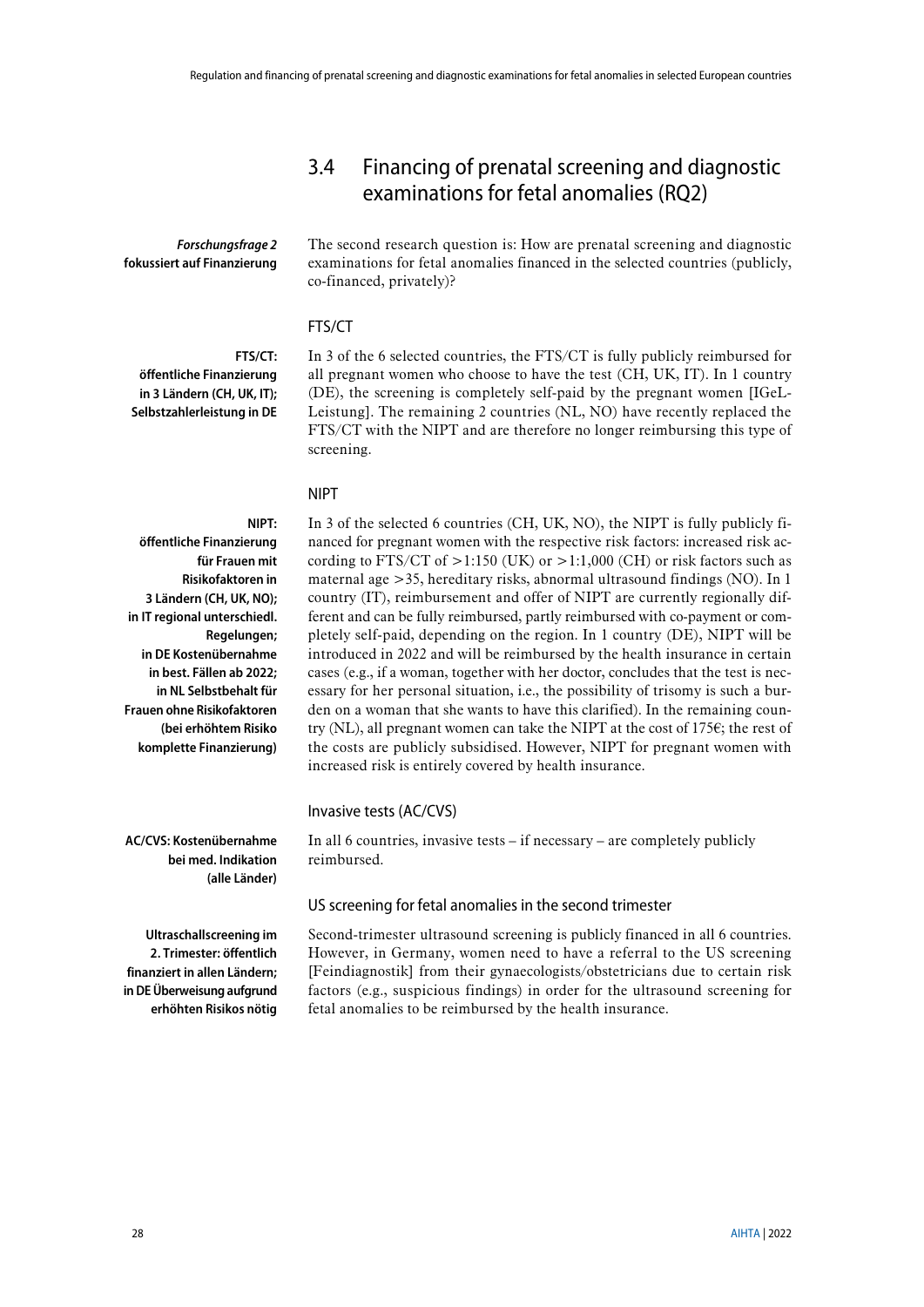# <span id="page-28-0"></span>3.5 Setting of prenatal screening and diagnostic examinations for fetal anomalies (RQ3)

The third research question is: Where are the prenatal screening and diagnostic tests for fetal anomalies carried out in the selected countries (e.g., in hospitals, in doctor's practices)?

#### FTS/CT

The FTS/CT is carried out only in hospitals in 1 country (UK) and in hospitals, doctor's practices, private clinics, and prenatal and ultrasound centres in 3 countries (IT, CH, DE). In Italy, the screening is free of charge within the healthcare system in hospitals but can be provided on a private basis (selfpaid) in doctor's offices and private clinics. In Germany, the screening is primarily performed in outpatient settings. NL and NO don't offer this screening anymore.

#### NIPT

In 2 countries (UK, NO), the NIPT is only performed in hospitals. In the Netherlands, the NIPT is carried out in hospitals for women with increased risk and in midwifery practices for women as a screening test. In the remaining 3 countries, the NIPT is performed in hospitals and doctor's practices (DE, CH, IT), private clinics (IT) as well as prenatal and ultrasound centres (DE, CH). In Germany, the screening is primarily performed in outpatient settings.

#### Invasive tests (AC/CVS)

In 3 countries (UK, NL, NO), invasive tests are only performed in hospitals. In the remaining 3 countries, AC and CVS are performed in hospitals, but also in doctor's practices with specialisation in feto-maternal medicine and ultrasound centres (CH), prenatal centres and institutes with special qualification (DE) and doctor's practices and private clinics (IT).

#### US screening for fetal anomalies in the second trimester

The settings of the second-trimester ultrasound screening include hospitals (all countries), doctor's practices (DE, CH, UK, IT) and prenatal/ultrasound centres (DE, CH, NL).

[Table 3-2](#page-29-0) gives an overview of the results for the 3 primary research questions.

*Forschungsfrage 3* **fokussiert auf Setting**

**FTS/CT: im Krankenhaus (UK), unterschiedliche Settings in IT, CH, DE**

**NIPT: ausschließlich Krankenhausin UK, NO; Krankenhaus und Hebammenpraxis in NL; unterschiedliche Settings in DE, CH, IT**

**AC/CVS: Krankenhaus bzw. spezialisierte Zentren**

**US-Screening: Krankenhaus, Arztpraxen, US-Zentren**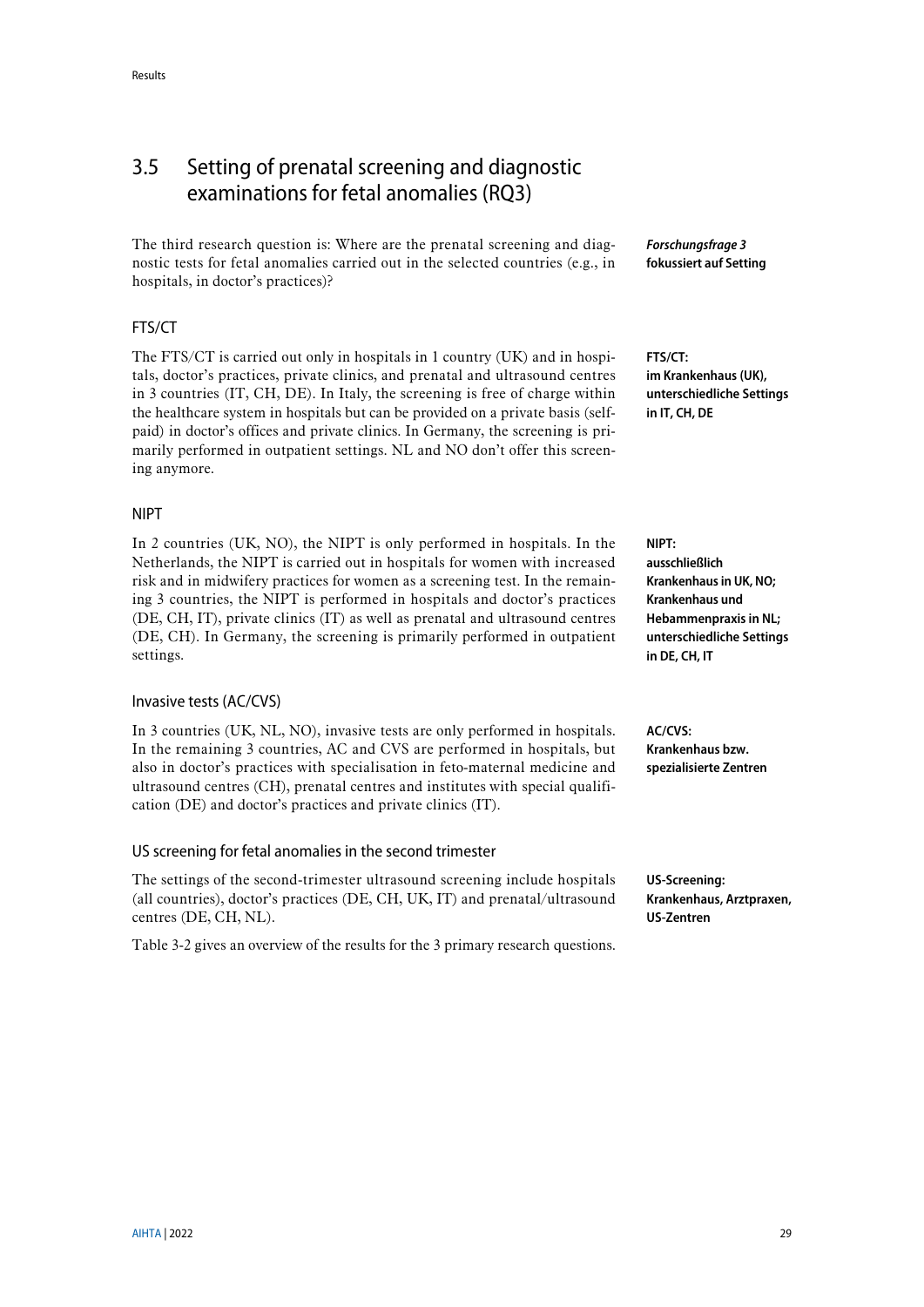### *Table 3-2: Summary of results of the 6 countries for research questions 1-3*

<span id="page-29-0"></span>

|                                                                         | <b>DE</b>                                                                                                                                                                                                        | <b>CH</b>                                                                                                                                | <b>NL</b>                                                                                                                                                | <b>UK</b>                                                                                                            | <b>NO</b>                                                                                                                                                     | $\mathsf{I}$                                                                                                                                              |
|-------------------------------------------------------------------------|------------------------------------------------------------------------------------------------------------------------------------------------------------------------------------------------------------------|------------------------------------------------------------------------------------------------------------------------------------------|----------------------------------------------------------------------------------------------------------------------------------------------------------|----------------------------------------------------------------------------------------------------------------------|---------------------------------------------------------------------------------------------------------------------------------------------------------------|-----------------------------------------------------------------------------------------------------------------------------------------------------------|
|                                                                         | Offer of prenatal screening/diagnostic tests (for all pregnant women, women with risk factors, other criteria)                                                                                                   |                                                                                                                                          |                                                                                                                                                          |                                                                                                                      |                                                                                                                                                               |                                                                                                                                                           |
| <b>First Trimester</b><br>Screening (FTS)/<br><b>Combined Test (CT)</b> | for all pregnant women<br>(but offered on a private basis,<br>$''$ IGeL")                                                                                                                                        | for all pregnant women                                                                                                                   | n/a<br>(not offered anymore<br>since 10/2021)                                                                                                            | for all pregnant women                                                                                               | n/a<br>(not offered anymore<br>since 09/2021)                                                                                                                 | for all pregnant women                                                                                                                                    |
| <b>Non-Invasive Prenatal</b><br>Test (NIPT)                             | currently offered on a private<br>basis, will be included in the<br>national programme in 2022<br>for women with specific criteria<br>(test scope: T21, T18, T13)                                                | second-line screening for<br>pregnant women with<br>increased risk from<br>FTS/CT >1:1,000<br>(test scope: T21, T18, T13)                | first-line screening for<br>all pregnant women<br>(test scope: whole-genome<br>sequencing*)                                                              | second-line screening for<br>pregnant women with<br>increased risk from CT >1:150<br>(test scope: T21, T18, T13)     | second-line screening for<br>pregnant women with risk fac-<br>tors (e.g., age > 35, hereditary<br>risks, abnormal US findings)<br>(test scope: T21, T18, T13) | depending on the region                                                                                                                                   |
| Amniocentesis (AC)/<br>chorionic villus<br>sampling (CVS)               | for pregnant women with<br>increased risk (e.g., maternal<br>age, abnormal US findings)                                                                                                                          | for pregnant women with<br>increased risk (e.g., risk of<br>>1:380 in FTS/CT, positive<br>NIPT, abnormal US findings,<br>family history) | for pregnant women with<br>increased risk based on NIPT<br>prior pregnancy or abnormal<br>US findings                                                    | for pregnant women with<br>risk factors (previous history,<br>increased risk in CT or NIPT.<br>abnormal US findings) | for pregnant women with<br>risk factors                                                                                                                       | for pregnant women with risk<br>factors (e.g., high risk at CT or<br>NIPT, maternal age, known<br>genetic or familial condition,<br>abnormal US findings) |
| Second-trimester ultra-<br>sound (US) screening                         | for all pregnant women                                                                                                                                                                                           | for all pregnant women                                                                                                                   | for all pregnant women                                                                                                                                   | for all pregnant women                                                                                               | for all pregnant women                                                                                                                                        | for all pregnant women                                                                                                                                    |
|                                                                         | Financing of prenatal screening/diagnostic tests (fully or partially publicly reimbursed, self-paid)                                                                                                             |                                                                                                                                          |                                                                                                                                                          |                                                                                                                      |                                                                                                                                                               |                                                                                                                                                           |
| <b>FTS/CT</b>                                                           | completely self-paid<br>("IGeL - individuelle<br>Gesundheitsleistung")                                                                                                                                           | fully publicly reimbursed                                                                                                                | n/a<br>(not offered anymore<br>since 10/2021)                                                                                                            | fully publicly reimbursed                                                                                            | n/a<br>(not offered anymore<br>since 09/2021)                                                                                                                 | fully publicly reimbursed                                                                                                                                 |
| <b>NIPT</b>                                                             | currently, completely self-<br>paid; introduction as a health<br>insurance benefit in 2022<br>(criteria: increased risk<br>from another test, high<br>psychological burden;<br>no detailed list of risk factors) | fully publicly reimbursed<br>for women with increased<br>risk (see above)                                                                | partially publicly<br>reimbursed/co-payment of<br>175€ for pregnant women<br>without risk factors: for<br>women with increased risk:<br>fully reimbursed | fully publicly reimbursed<br>if done as contingent<br>screening (see above)                                          | fully publicly reimbursed<br>for women with risk factors<br>(see above)                                                                                       | depending on the region                                                                                                                                   |
| AC/CVS                                                                  | fully publicly reimbursed<br>for women with risk factors                                                                                                                                                         | fully publicly reimbursed<br>for women with risk factors                                                                                 | fully publicly reimbursed<br>for women with risk factors                                                                                                 | fully publicly reimbursed<br>for women with risk factors                                                             | fully publicly reimbursed<br>for women with risk factors                                                                                                      | fully publicly reimbursed<br>for women with risk factors                                                                                                  |
| Second-trimester US                                                     | fully publicly reimbursed<br>for women with risk factors/<br>suspicious findings                                                                                                                                 | fully publicly reimbursed                                                                                                                | fully publicly reimbursed                                                                                                                                | fully publicly reimbursed                                                                                            | fully publicly reimbursed                                                                                                                                     | fully publicly reimbursed                                                                                                                                 |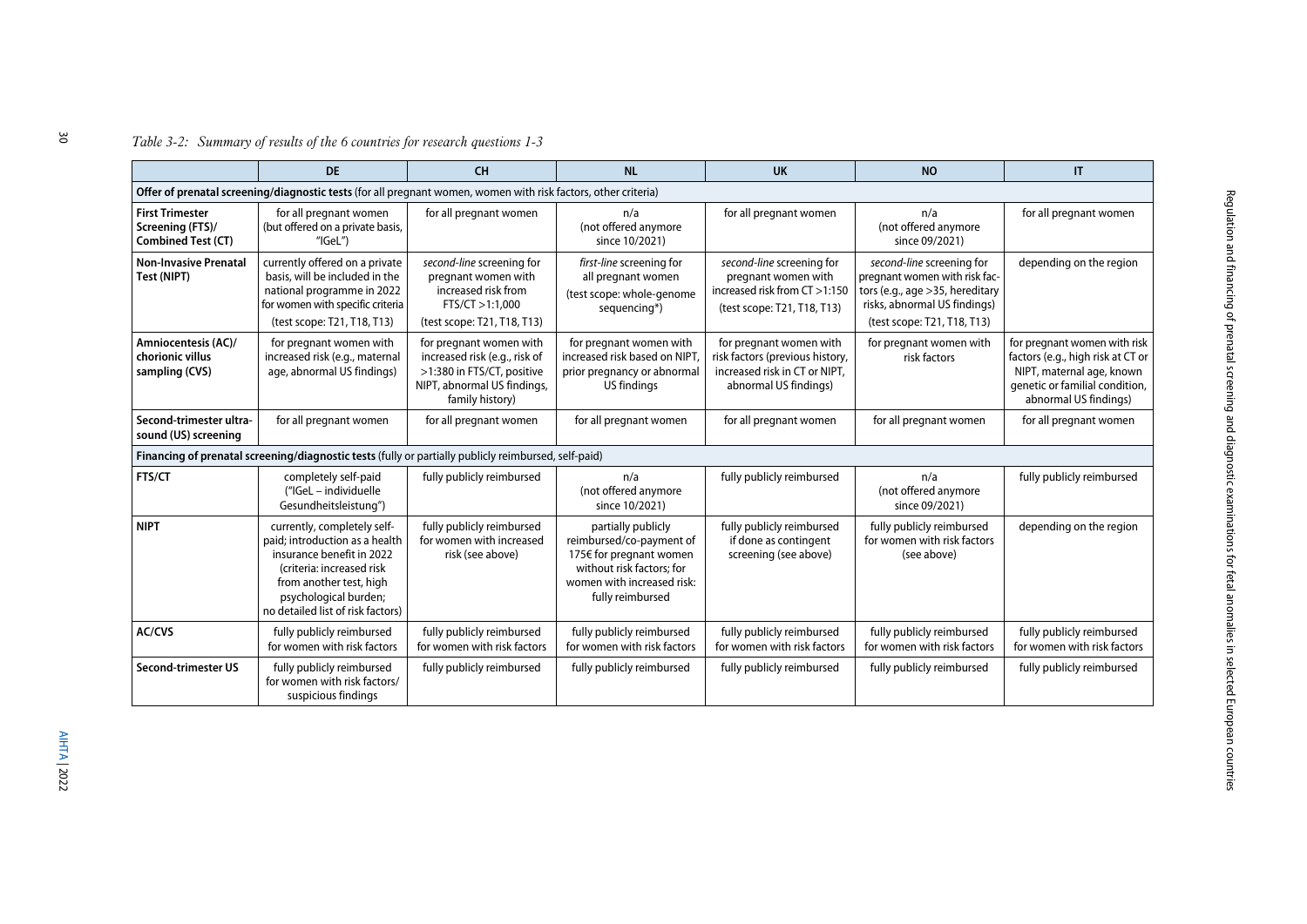|                     | <b>DE</b>                                                                            | <b>CH</b>                                                                                            | <b>NL</b>                                                                                      | <b>UK</b>                                                            | <b>NO</b>                                     | IT                                                   |  |  |  |
|---------------------|--------------------------------------------------------------------------------------|------------------------------------------------------------------------------------------------------|------------------------------------------------------------------------------------------------|----------------------------------------------------------------------|-----------------------------------------------|------------------------------------------------------|--|--|--|
|                     | Setting of prenatal screening/diagnostic tests (hospitals, doctor's practice, other) |                                                                                                      |                                                                                                |                                                                      |                                               |                                                      |  |  |  |
| <b>FTS/CT</b>       | in hospitals, doctor's<br>practices, prenatal centres<br>(mostly outpatient)         | in hospitals, doctor's<br>practices, ultrasound centre                                               | n/a<br>(not offered anymore<br>since 10/2021)                                                  | in hospitals                                                         | n/a<br>(not offered anymore<br>since 09/2021) | in hospitals, doctor's<br>practices, private clinics |  |  |  |
| <b>NIPT</b>         | in hospitals, doctor's<br>practices, prenatal centres<br>(mostly outpatient)         | in hospitals, doctor's<br>practices, ultrasound centre                                               | in midwifery practices, in<br>hospitals (women with<br>increased risk)                         | in hospitals                                                         | in hospitals                                  | in hospitals, doctor's<br>practices, private clinics |  |  |  |
| <b>AC/CVS</b>       | in hospitals, prenatal centres,<br>institutes with a special<br>qualification        | in hospitals, doctor's<br>practices (specialised in<br>feto-maternal medicine),<br>ultrasound centre | in hospitals (centres for<br>prenatal diagnosis)                                               | in hospitals                                                         | in hospitals                                  | in hospitals, doctor's<br>practices, private clinics |  |  |  |
| Second-trimester US | in hospitals, doctor's<br>practices, prenatal centres<br>(mostly outpatient)         | in hospitals, doctor's<br>practices (specific US<br>diploma), ultrasound centre                      | in centres for prenatal<br>ultrasound (often part of<br>a midwifery practice),<br>in hospitals | in hospitals, at community<br>scanning clinics for low-risk<br>women | in hospitals                                  | in hospitals, doctor's<br>practices, private clinics |  |  |  |

Results

Abbreviation: AC – amniocentesis, CH – Switzerland, CT – Combined Test, CVS – chorionic villus sampling, DE – Germany, FTS – First Trimester Screening, IT – Italy, n/a – not applicable, *NIPT – non-invasive prenatal test, NL – Netherlands, NO – Norway, UK – United Kingdom, US – ultrasound*

*\* women can choose if they want to have other findings than T21, T18 and T13 reported*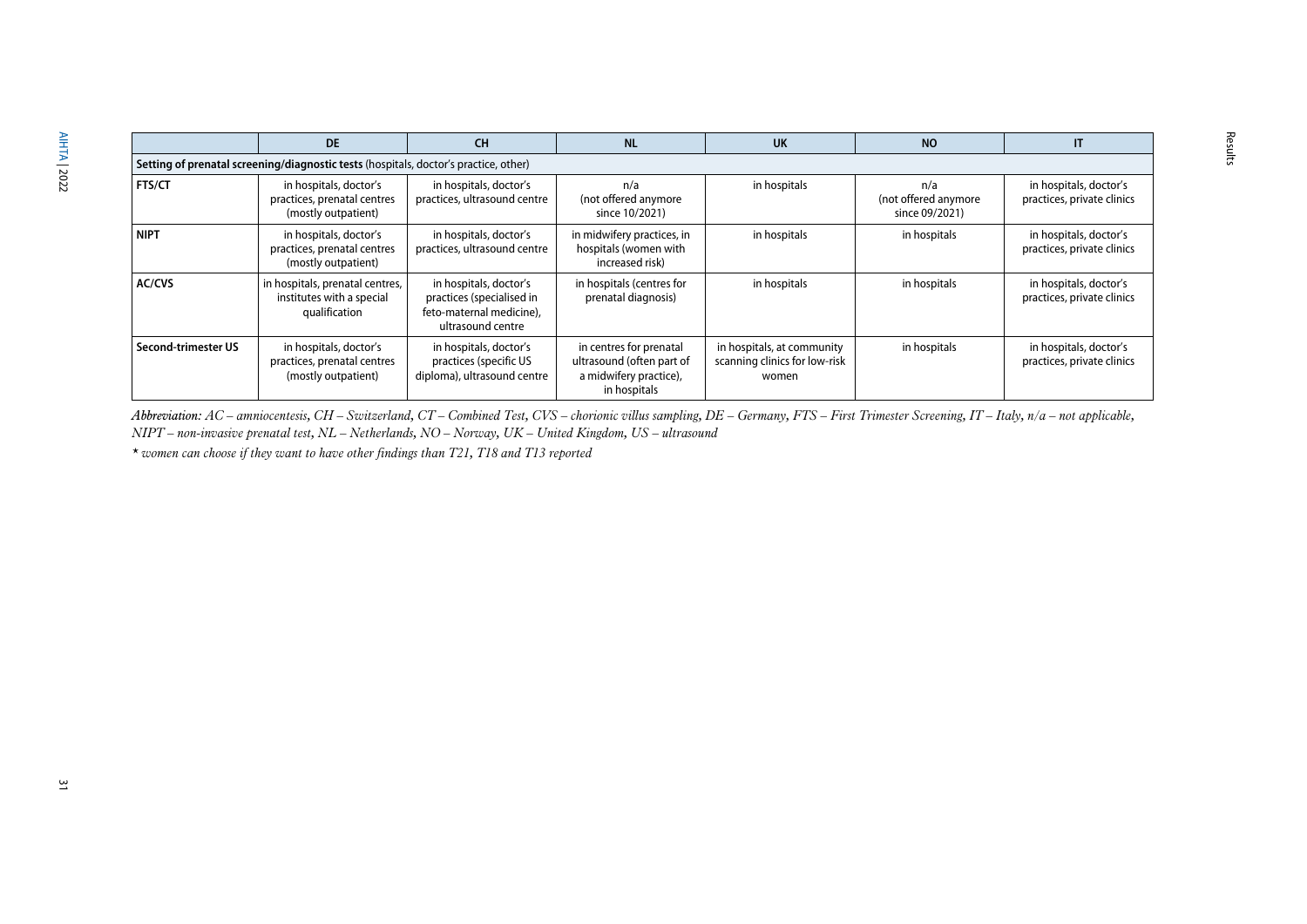# <span id="page-31-0"></span>3.6 Uptake of the examinations in the selected countries (RQ4)

*Forschungsfrage 4* **fokussiert auf Inanspruchnahme** In the questionnaire, we also asked the experts for data or estimates of the percentages of pregnant women who use prenatal screening and diagnostic examinations. The numbers differ substantially.

#### FTS/CT

**FTS/CT: 72 % bis fast 100 % in Ländern mit kostenfreiem Angebot; in NL Reduktion von 24 % auf 1 % nach NIPT-Einführung**

In 2 countries (NL, NO), the FTS/CT is no longer available. In NL, uptake of FTS/CT decreased from 34% in 2016 to only 1% in 2020. Countries with free charge offers for all pregnant women have uptake estimates/data from 72% to (almost) 100% (CH, UK, IT). For Germany, uptake was estimated to be around 60%, depending on region, insurance and socioeconomic status.

#### NIPT

| NIPT:<br>unterschiedliche<br>Schätzungen von<br>10 %-30 %; 51 % in NL | For the NIPT, most data are estimates (sometimes there are diverging esti-<br>mates from different experts from the same country): they range from 15% in<br>IT, $10\% -35\%$ in CH, $20\%$ in NO and 30% in DE. In the Netherlands, 51% of<br>pregnant women took the NIPT in 2020, according to the "Monitor 2020" [38].<br>No data is available yet for the UK. |
|-----------------------------------------------------------------------|--------------------------------------------------------------------------------------------------------------------------------------------------------------------------------------------------------------------------------------------------------------------------------------------------------------------------------------------------------------------|
| AC/CVS: $1\% - 3\%$                                                   | Invasive tests (AC/CVS)<br>The uptake of invasive test methods was partly unknown and relatively low;<br>estimates mainly were given as 1 to 3%.                                                                                                                                                                                                                   |
|                                                                       | US screening for fetal anomalies in the second trimester                                                                                                                                                                                                                                                                                                           |
| US-Screening:<br>70 % bis fast 100 %                                  | Data and estimates regarding the second-trimester ultrasound examination<br>are high in all selected countries, ranging from 70% to (almost) 100%.                                                                                                                                                                                                                 |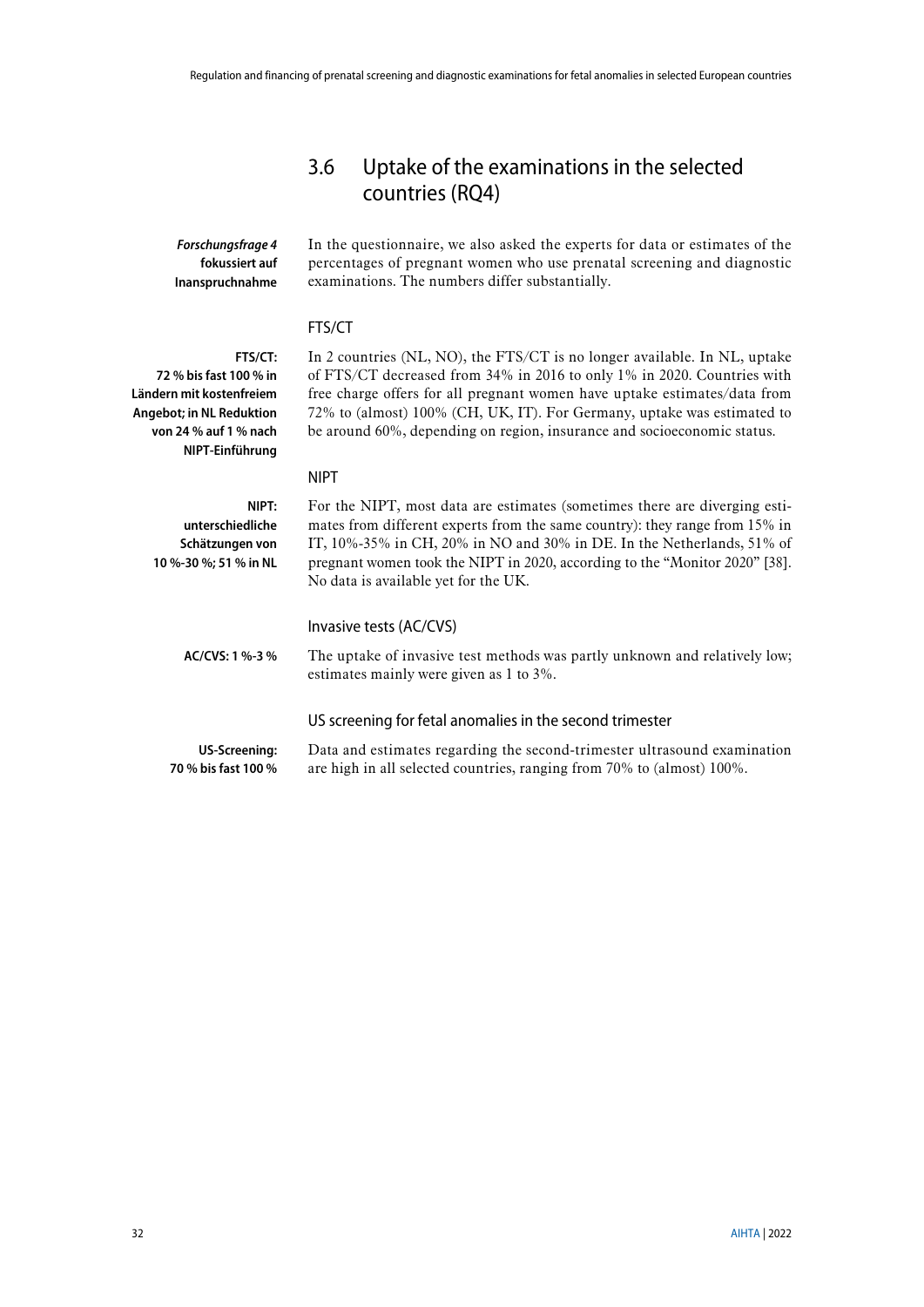# <span id="page-32-0"></span>3.7 Information on counselling in the context of prenatal screening and diagnostics (RQ5)

Counselling is a critical topic in the context of prenatal screening and diagnostic examinations for fetal anomalies. Therefore, we asked for specific regulations or requirements in the selected countries. This chapter summarises the collected information and gives examples from selected countries.

Overall, according to the expert consultation, there is counselling in connection with prenatal screening and diagnostic examinations in all 6 selected countries. However, the specific design, requirements and involved professional groups vary from country to country.

A lot of information on counselling can be found in the Netherlands. Counselling is part of the prenatal screening programme and aims to enable pregnant women to make an informed choice about whether or not to participate in the prenatal screening programme and for which tests. It can only be performed by certified obstetric counsellors (usually midwives) and includes a 30-minute pre-test counselling, supported by leaflets in several languages and online information. Several quality assurance procedures exist, e.g., a minimum number of consults per year and continuous education for the counsellors ([\[7\]](#page-42-7), see expert information in [Table A-3\)](#page-48-1).

In the UK, counselling is also carried out by midwives during the first prenatal visit. Each woman offered screening should make a personal informed choice to accept or decline a test based on accessible, accurate, and evidencebased information, covering, e.g., risks and benefits of the screening, limitations and uncertainties, potential outcomes and pregnancy options.

In Germany and Switzerland, primarily gynaecologists/obstetricians are involved in the counselling related to prenatal testing. The NIPT will be introduced in Germany as a health insurance benefit for pregnant women with specific criteria in 2022. A prerequisite for introducing this screening test was developing patient information by the Institute for Quality and Efficiency in Health Care (IQWiG) [\[39\]](#page-44-5).

*Forschungsfrage 5* **fokussiert auf Beratung**

**in allen Ländern Beratung verfügbar, Ausgestaltung heterogen**

**Bsp. NL: 30-minütige Beratung durch zertifizierte Berater\*innen (meist Hebammen) als Teil des Screening-Programms; Qualitätssicherungsmaßna hmen**

**Bsp. UK: Beratung ebenfalls durch Hebammen; ausgewogene, evidenzbasierte Infos**

**Bsp. DE/CH: Beratung vorwiegend durch Gynäkolog\*innen; Versicherteninformation des IQWiG**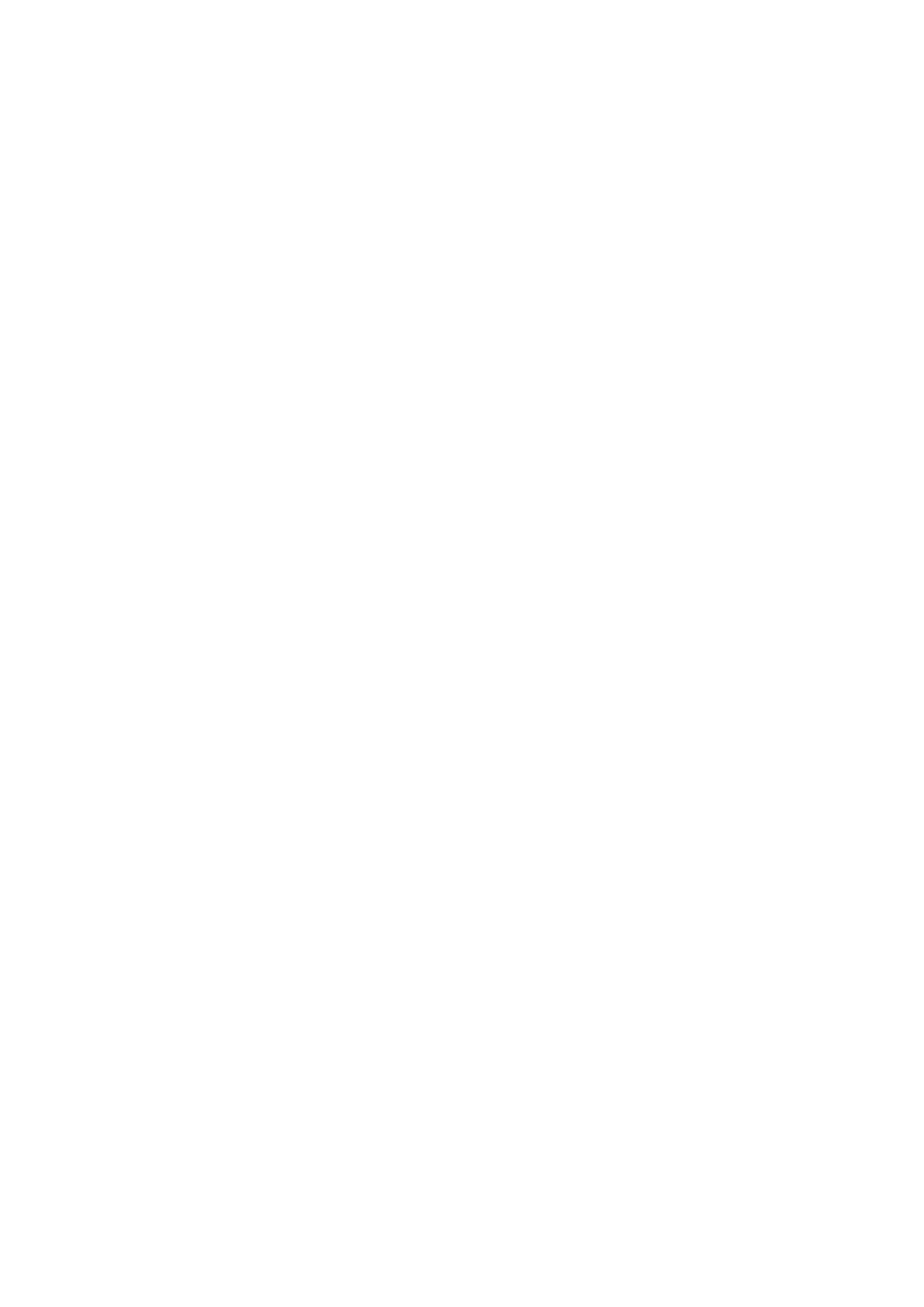# <span id="page-34-0"></span>4 Discussion

#### Summary of the results: Differences and similarities

This policy brief shows that the provision, regulation and financing of prenatal screening and diagnostic examinations for fetal anomalies differ substantially across countries. This can be illustrated by several examples from the 6 selected countries (DE, CH, NL, UK, NO, IT): For example, whereas some of the countries offer FTS/CT for all pregnant women as part of their prenatal screening programmes (CH, UK, IT), others have recently stopped offering the test at all (NL, NO). Instead, since 2021, NL and NO have introduced the NIPT. However, while in NL all pregnant women can take the test as a firstline screening with a private co-payment of  $175\epsilon$  (NIPT for women with increased risk is fully reimbursed); in NO, it is only reimbursed for women previously identified as high-risk, i.e., as a second-line screening. In 2 other countries, the NIPT is also used as a second-line screening: In the UK, it is made available for all women with an FTS/CT result of  $>1:150$ ; in CH, however, women with a risk of >1:1,000 from the FTS/CT can take the NIPT. Some countries seem to have very clear and transparent regulation of those tests (e.g., UK, NL), while in other countries, there are regional differences (IT), or it is unclear for which specific indications particular tests are publicly reimbursed (e.g., DE). There are also differences regarding the professional groups involved in prenatal screening/diagnostic tests, e.g., the counselling in this context is in some countries conducted by gynaecologists (DE, CH) and in other countries by midwives (UK, NL). This may have to do with the organisation and regulation of antenatal care in general, especially regarding the main professional groups involved: while in 3 countries, it is mainly gynaecologists who care for low-risk pregnancies (DE, CH, IT), in 3 other countries this is routinely done by midwives (NL) or midwives and general practitioners (UK, NO).

Concerning the NIPT introduction, there are also considerable differences between countries. Of all the countries analysed, the Netherlands and Switzerland were the first to introduce NIPT as a health insurance benefit. In Switzerland, the NIPT was started to be publicly reimbursed for women with increased risk due to FTS/CT results in 2015. In the Netherlands, the NIPT was made available as part of 2 scientific studies licensed by the Dutch Ministry of Health: TRIDENT-1 started in 2014 for high-risk pregnant women, and TRIDENT-2 began in 2017 for all pregnant women. Several articles have published results (e.g., [\[37,](#page-44-3) [40\]](#page-44-6)). In the other countries, NIPT was either introduced into the national screening programme during the last year (NO, UK), or the implementation is currently ongoing (DE) or planned for the near future (IT, regional differences).

Uptake of examinations also varies between countries: Regarding the FTS/ CT, uptake was estimated from 72% to almost 100% in countries with a universal offer for all pregnant women and free of charge. However, for example, in the Netherlands, where pregnant women could choose between FTS/CT or NIPT (both with the same private co-payment), FTS/CT uptake decreased from 34% in 2016 to only 1% in 2020 [\[38\]](#page-44-4) and is now no longer available. Data and estimates range from 10% to 50% for NIPT uptake and from 70% to (almost) 100% for the second-trimester ultrasound examination.

**Policy Brief zeigt große Heterogenität von Angebot, Regulierung und Finanzierung von PND in den 6 ausgewählten Ländern**

**z. B. Angebot des FTS/CT für alle oder kürzliche Abschaffung des Tests, NIPT als first-line oder second-line Screening, unterschiedl. Risiko-Cutoff des FTS/CT für NIPT, national geregelte Screening-Programme vs. regionale Unterschiede; involvierte Berufsgruppen, …** 

**große Unterschiede auch bei NIPT-Implementierung, z. B. hinsichtlich des Jahres der Einführung**

**Heterogenität bei Inanspruchnahme der Tests**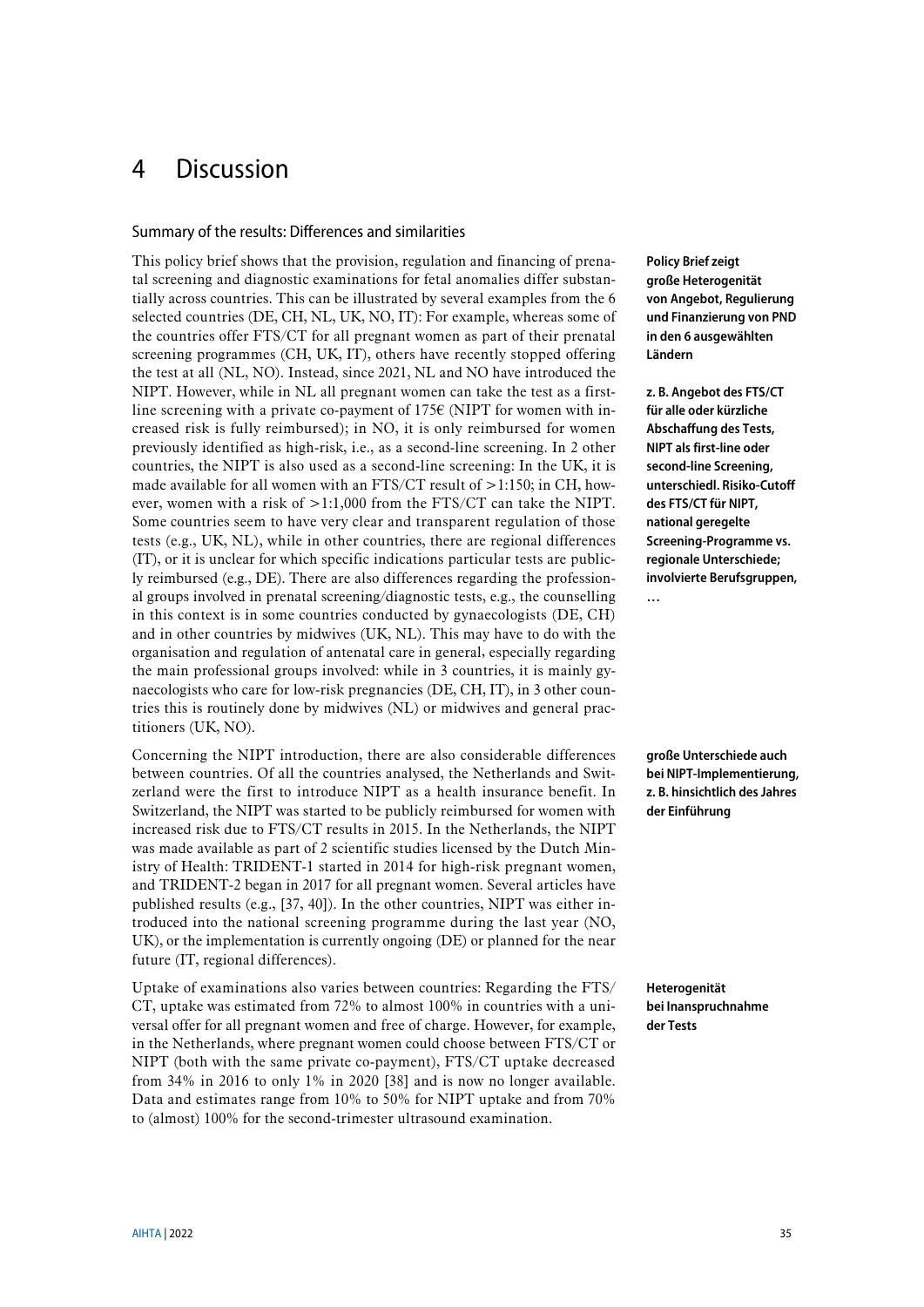**trotz Heterogenität auch Gemeinsamkeiten der Länder: z. B. bei US-Screening im 2. Trimester und bei invasiven Tests**

**auch andere Studien zeigten Heterogenität der Regelungen**

**gemeinsame Themen z. B.: Kosten als Hindernis für gleichberechtigten Zugang, Schutz der Rechte von Menschen mit Behinderungen**

**mögliche Gründe für Unterschiede zwischen Ländern: z. B. gesellschaftliche Einstellung zu Behinderung und zu Schwangerschaftsabbruch, gesellschaftlicher Zugang zu Screening**

#### **Bsp. NL:**

**Regulierung durch "Population Screening Act", PND-Inanspruchnahme geringer als in anderen Ländern**

#### **Bsp. NO:**

**sehr restriktiver Zugang zu PND, Regelung durch "Biotechnology Act", große Bedenken bzgl. selektivem Schwangerschaftsabbruch**

But, despite the heterogeneity, there are also some similarities between countries: In all of the 6 selected countries, the second-trimester ultrasound examination for fetal anomalies is offered for all pregnant women and also fully publicly reimbursed (though, in DE, risk factors or "suspicious findings" are prerequisite for reimbursement). However, further detailed analysis is needed to assess whether the second-trimester ultrasound screening's quality and level of detail are comparable across countries. Another similarity concerns invasive tests, which are carried out in all countries exclusively in the case of certain risk factors (e.g. increased risk due to previous screening examinations) and the costs of which are covered by the public health system.

#### Discussion of the findings

A recent survey on NIPT use in Europe, Australia, and the USA [\[2\]](#page-42-2) also concluded that implementation and uptake of NIPT differ substantially across countries, leading to almost all models being "unique". The Office of Technology Assessment at the German Bundestag [\[3\]](#page-42-3) analysed, in a report from 2019, 4 European countries (Switzerland, Denmark, UK and Netherlands) and their approaches to prenatal testing, concluding that there was a great variety in the access regulations and abortion legislation.

Ravitsky et al. [\[7\]](#page-42-7) analysed the implementation of NIPT in several countries. They found some common issues among countries: costs as a barrier to equitable access (if public funding is not offered), the complexity of decision-making about public funding, a shortage of appropriate resources for informed choice (trained professionals as well as comprehensive and balanced informational material) and the protection of disability rights.

Differences between countries regarding prenatal screening and diagnostic examinations for fetal anomalies can have several reasons. For example, the public attitudes towards disability and pregnancy termination (including the corresponding legal framework) can influence the development of screening programmes. In the Netherlands, the introduction of prenatal screening has provoked a broad political and public debate. Several concerns were raised, e.g., regarding the possible routinisation of prenatal screening (undermining women's informed decision-making) or regarding the acceptance and care for children with T21 if fewer children with T21 are born as a result of the screening. However, the uptake of prenatal screening is lower in the Netherlands compared to other European countries; possible reasons include the emphasis on the right not to know about the option of screening (i.e., pregnant women are explicitly asked if they want to receive information on screening at all), the relatively positive attitudes toward having a child with T21 as well as the rather negative attitude toward termination of pregnancy [\[7\]](#page-42-7). In the Netherlands, the Population Screening Act regulates screening for untreatable conditions and aims at protecting citizens against the potential adverse effects of screening. When a new screening test for untreatable conditions is proposed, a governmental license is needed before the screening can be implemented. This is why the introduction of prenatal screening in the Netherlands has been careful and thoughtfully assessed, considering the potential negative effects [\[41\]](#page-44-7).

In Norway, access to prenatal screening and diagnostic examinations was very restrictively regulated according to the Biotechnology Act, i.e., only a small proportion of pregnant women had access to FTS/CT and NIPT. The NIPT was approved for use in Norway in 2017, but only for women with increased risk, according to the FTS/CT results. The test was not available outside this indication; that's why some women took the test abroad [\[18\]](#page-43-0). Last year, the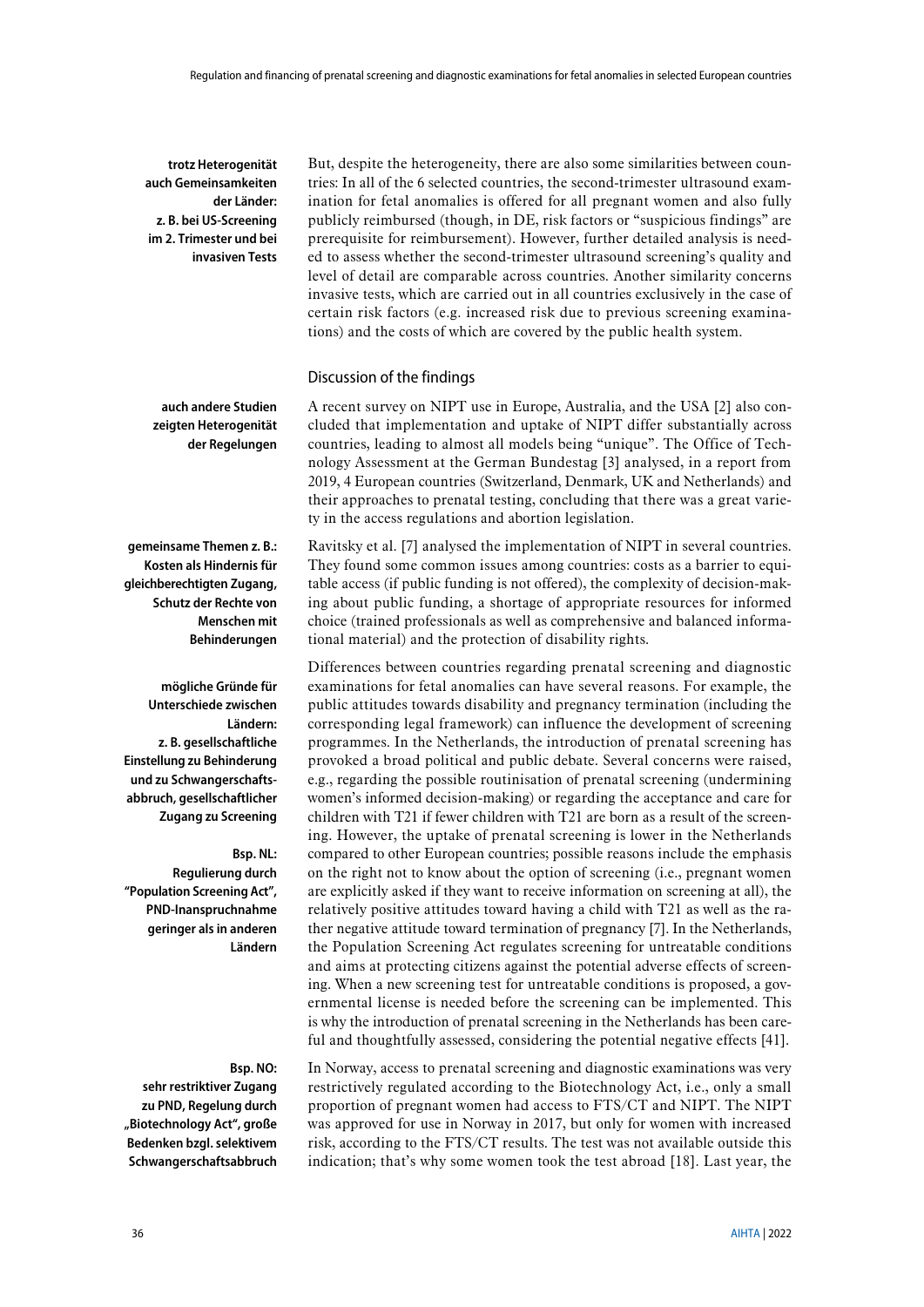NIPT was introduced as a health insurance benefit for pregnant women with increased risk. All other pregnant women can have the test and pay for it themselves. Norway's abortion practices can be considered liberal, but there has been a large concern about selective abortion (due to fetal malformation or chromosomal aberration) and a "sorting society" [\[18\]](#page-43-0).

However, a recent analysis of several European countries found that different abortion legislation did not seem to explain national differences regarding the uptake of prenatal screening. Also, geographic and cultural neighbouring countries such as the Netherlands and Belgium show significant differences in the uptake, although they both offer NIPT as a first-line test. The article concludes that factors such as the national public, social discourse and who performs the counselling may have a significant influence, but more research is needed to understand those differences [\[42\]](#page-44-8).

Another example is Denmark, which can be summarised as a country with an intensively used, publicly funded and socially widely accepted practice of prenatal diagnostics [\[3\]](#page-42-3). However, it is interesting that after a high-risk result from the FTS/CT (which is offered to all women), the majority of pregnant women choose to have an invasive test and not the NIPT. In total, less than 1% of all pregnancies are tested with NIPT. Reasons for this probably include the public communication of Danish data documenting a lower than expected risk of invasive tests, as well as a system leading to faster results with more information from invasive testing and subsequent chromosomal microarray (allowing diagnosis of all microdeletion and duplication syndromes) than with NIPT (which is done "only" for T21, T18, T13 and sex in Denmark) [\[42\]](#page-44-8).

The recent decision to introduce NIPT as a statutory health insurance benefit in Germany has triggered a major debate. Numerous organisations and individuals have launched the "#noNIPT alliance against the public funding of the blood test for trisomies\*". One of the points of criticism is, for example, that the NIPT has no medical benefit (because it cannot maintain, restore or improve the health of either the pregnant woman or the child) and therefore does not meet the criteria for inclusion in the benefits catalogue of the statutory health insurance<sup>11</sup>.

The NIPT, or screening for T21, T18 and T13 in general, raises so many ethical questions and concerns because it has a special position: it does not serve to promote maternal and/or child health, as do other screening tests in pregnancy, but aims to detect fetal abnormalities for which there are no therapeutic or preventive interventions. Instead, these tests aim to promote reproductive autonomy for expectant parents by enabling them to obtain information about their future child and decide whether to continue or terminate a pregnancy in case of a genetic disorder [\[43\]](#page-44-9).

NIPT is primarily used for screening for T21, T18 and T13. However, test manufacturers also offer other options, such as screening for sex chromosome aneuploidies, rarer trisomies, copy number variants, and microdeletions (and even whole-genome sequencing is already carried out), but the sensitivity and positive predictive value  $(PPV)^{12}$  for these conditions are significantly lower [\[7\]](#page-42-7). The PPV varies depending on the conditions tested and the prevalence in

**weitere Gründe für Unterschiede: z. B. öffentlicher Diskurs, Art der Beratung**

**Bsp. Dänemark: FTS/CT Angebot für alle Schwangeren, bei high-risk Ergebnis wählt Großteil invasiven Test, nur 1 % macht NIPT**

**in DE große Debatte aufgrund rezenter Aufnahme des NIPT als Kassenleistung; Kritikpunkt: Kriterien der Krankenversicherung nicht erfüllt, …**

**… da keine therapeutischen oder präventiven Interventionen als Folge des Screenings vorhanden, somit kein medizinischer Nutzen**

**NIPT überwiegend für T21, T18 und T13; weitere Optionen bis zu Sequenzierung des gesamten Genoms verfügbar;** 

<u>.</u>

<sup>11</sup> <https://nonipt.de/> (cited 18/03/2022)

<sup>&</sup>lt;sup>12</sup> Positive predictive value (PPV): the probability that people with a positive screening test result indeed do have the condition of interest; the PPV is dependent on the prevalence of the condition in the population that is tested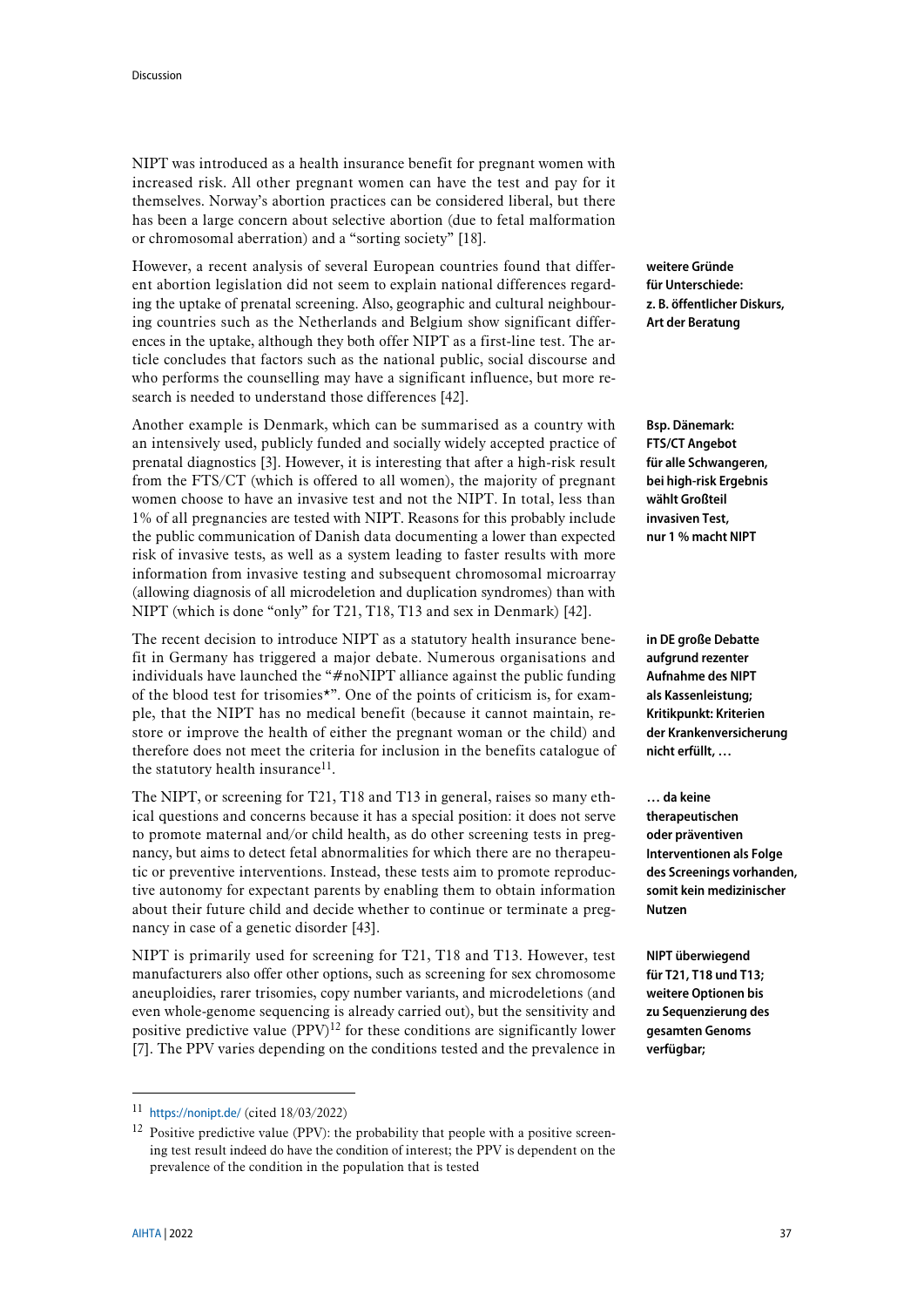**Sensitivität und positiver prädiktiver Wert jedoch viel geringer (abhängig von Prävalenz in getesteter Population)**

the population being tested. For example, the likelihood that a 40-year-old pregnant woman who receives a high-risk NIPT result for T21 will truly have a baby with T21 is approximately 93%. In comparison, the likelihood for a 25-year-old woman is only 51% due to different baseline risks13. This has to be considered when deciding which pregnant women will be offered the test, and it also needs to be communicated to women/couples during pre-test counselling.

#### Counselling

**Bericht aus DE: oft kein klares Verständnis für PND bei den Schwangeren; bei Gynäkolog\*innen oft Zeitdruck, fehlende Vergütung für Beratung, Sorge um haftungsrechtliche Konsequenzen**

**wichtig im Zusammenhang mit Beratung: qualitativ gute, ausgewogene Informationen; ausreichend Zeit für Beratung; autonome, informierte Entscheidungsfindung; Aus- und Fortbildung für Gesundheitspersonal**

**Beispiele für gute Beratung z. B. aus NL und UK**

**oft jedoch Mangel an ausgebildeten Berater\*innen und hochwertigem Informationsmaterial, v. a. bei NIPT-Durchführung im Privatsektor**

<u>.</u>

In Germany, a report concludes that (pregnant) women often do not have a clear understanding of prenatal diagnostics, yet the majority use them. Most of them name their attending physician as the central source of information. Although most women are satisfied with the medical counselling, they see a need for improvement in that ethical, social and psychological issues should also be addressed to a greater extent. The situation of gynaecologists in Germany is reported to be characterised by time pressure, lack of remuneration for doctor-patient conversations and concerns about legal liability consequences. There is also a lack of time for further training on the new NIPT procedures, so many use manufacturer information for counselling [\[3\]](#page-42-3).

Many countries and institutions emphasise the importance of accurate, balanced information for pregnant women and their partners that supports all screening choices equally, and of sufficient time to discuss any concerns with screening and the potential implications, providing an environment that enables pregnant women to make autonomous, informed choices (e.g., [\[19,](#page-43-1) [41,](#page-44-7) [43,](#page-44-9) [44\]](#page-44-10)). High-quality counselling focusing on personal values and the freedom to choose is essential for informed decision-making. Another crucial aspect for pregnant women to make an informed decision free from pressure is the availability of high-quality care and support for people with disabilities [\[45\]](#page-44-11). The Nuffield Council on Bioethics, for example, recommends that accurate, balanced and non-directive information should be produced before NIPT is introduced and that all healthcare professionals involved in the screening should have compulsory high-quality education and training. Furthermore, NIPT should only be offered as part of an inclusive package of care, including, at a minimum, counselling before and after the test, as well as invasive diagnostic if needed as a follow-up [\[19\]](#page-43-1).

Ravitsky et al. concluded that counselling appears to be well organised and funded in countries with rigorous monitoring of NIPT implementation (e.g., in NL, as part of a national scientific study) or extensive public consultation (e.g., in UK). However, many countries seem to have a shortage of trained counsellors and high-quality and neutral information material, particularly those where NIPT is offered mostly or exclusively in the private sector [\[7\]](#page-42-7). If countries don't implement national regulation of prenatal testing, decisionmakers need to be aware that this also means that access to testing is unequal (and dependent on the individual, including the financial situation of the pregnant woman/couple) and that a shift to the private sector also implies that issues such as counselling, but also, e.g., the scope of the NIPT, are difficult to influence.

<sup>13</sup> NIPT/Cell Free DNA Screening Predictive Value Calculator, <https://www.perinatalquality.org/vendors/nsgc/nipt/> (cited 18/03/2022)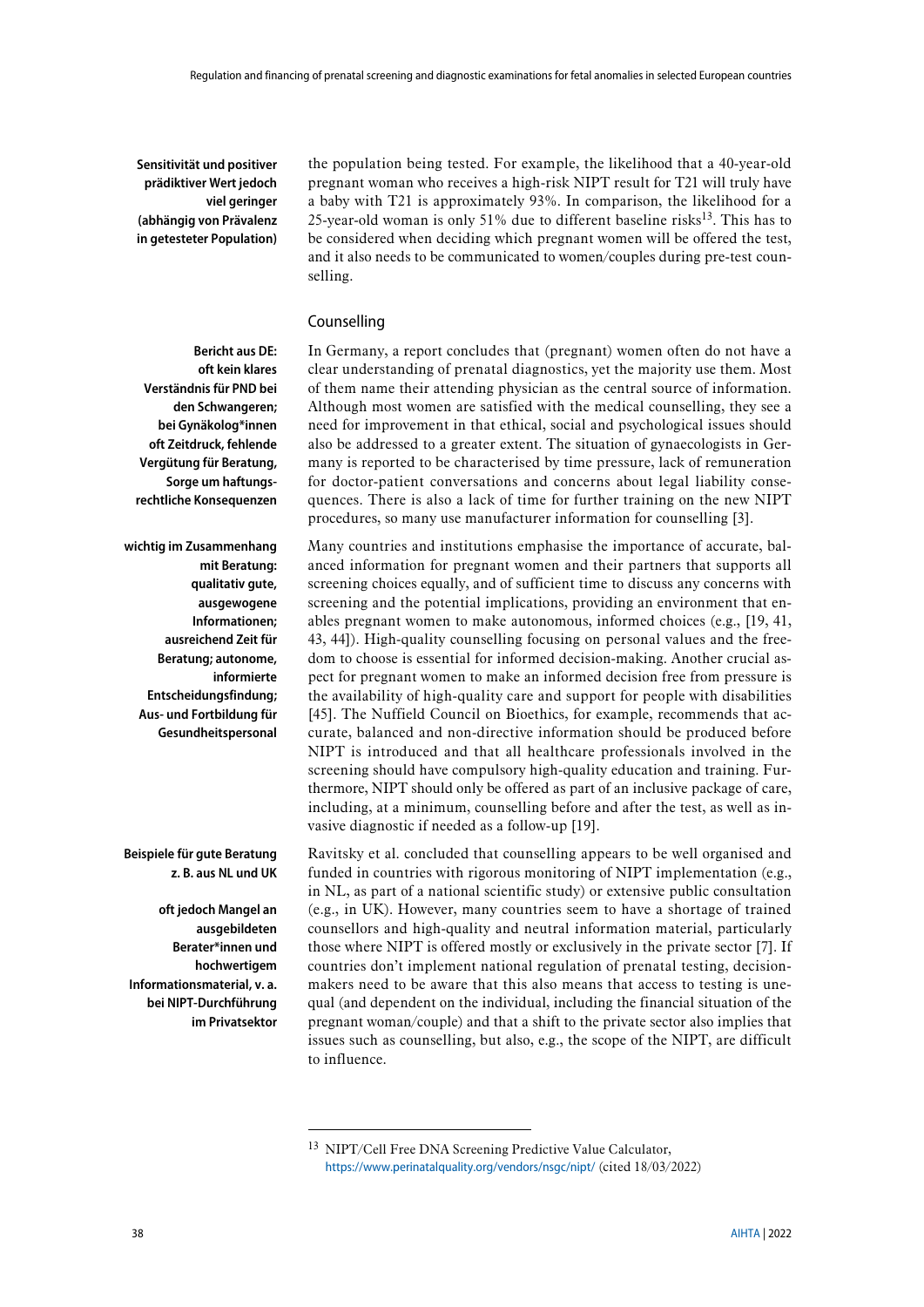#### Limitations

This Policy Brief aimed to give a broad overview of possible approaches to prenatal screening and diagnosis of fetal anomalies, focusing on the provision, the financing, and the setting of these examinations. We selected 6 European countries that differ in various relevant criteria, covering, e.g., different health care systems, geographical locations (with a focus on neighbouring countries) and antenatal care systems. However, as the results show, the models of prenatal testing are very heterogeneous across countries. An analysis of other countries will probably bring up even more different approaches, as demonstrated with Denmark's example.

Apart from the country selection, which implies that we cannot give a complete overview of European country models for prenatal screening and diagnostics, another limitation of the report is that for some countries, answers from the participating experts were partly conflicting, and it was not possible to prove all answers from the experts in detail. However, inconsistent expert information could partly be explained by unclear regulations in the respective countries or by regional differences; for example, in Italy; i.e. the answers could not reflect the situation in all parts of Italy.

**Fokus auf 6 ausgewählte Länder mit großer Heterogenität; weitere Modelle in anderen Ländern**

**tw. gegensätzliche Antworten von Expert\*innen aus gleichem Land; in diesen Fällen z. B. unklare Regelungen oder regionale Unterschiede**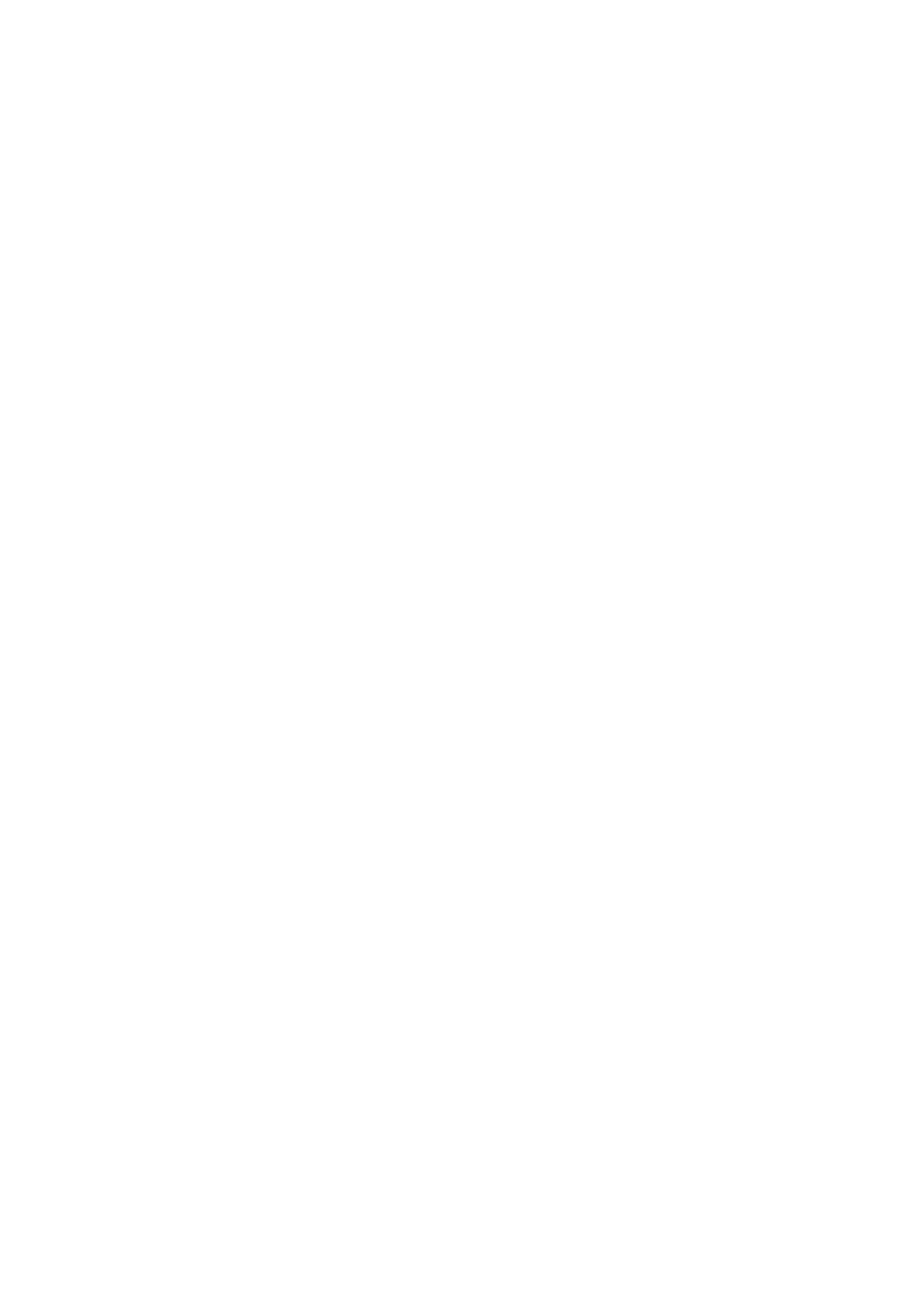# <span id="page-40-0"></span>5 Conclusion

The overview of approaches to prenatal screening and diagnosis of fetal anomalies in 6 European countries shows that these tests' provision, financing, and setting are heterogeneous. This applies particularly to the offer of screening for T21, T18 and T13 (for all pregnant women or women with specific criteria), the choice of first-line tests (FTS/CT or NIPT), and the public reimbursement of those tests. Countries have similarities regarding the provision and financing of invasive tests and second-trimester ultrasound screening for fetal anomalies. Reasons for the differences are not yet fully understood but may include, for example, different attitudes towards disabilities and termination of pregnancy as well as different antenatal care models. Due to the many ethical aspects of this topic, a broad societal dialogue and debate with the relevant stakeholders and involved groups seem appropriate. Particular attention should be paid to information and counselling in connection with screening for fetal anomalies; this should be of high quality, balanced and non-directive and support the pregnant women/couples in making an informed decision without pressure and based on personal values. For this, appropriate quality-assured education and continuous training of the involved health care professionals are essential. To be able to provide high-quality prenatal screening and diagnostic examinations, including professional counselling, sufficient personnel resources are required. Involving professional groups other than medical doctors may need to be considered for implementation, as is done in several European countries.

**Übersicht zeigt große Heterogenität bzgl. Angebot, Finanzierung und Setting**

**aufgrund vieler ethischer Fragen scheint breiter gesellschaftlicher Diskurs nötig**

**besonderes Augenmerk sollte auf gute, neutrale Beratung mit ausreichend personellen Ressourcen und qualitätsgesicherter Aus- und Fortbildung gelegt werden**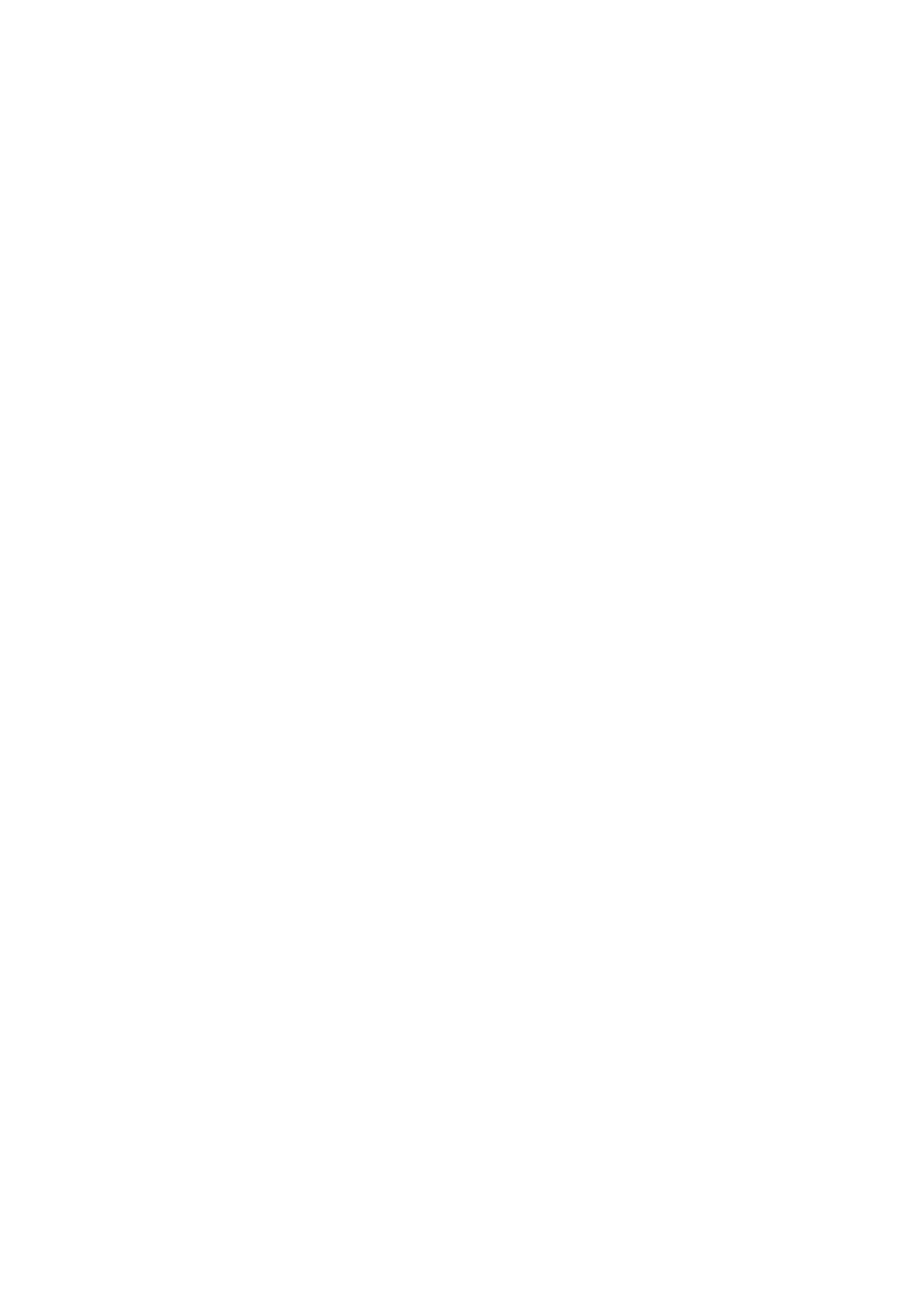# <span id="page-42-0"></span>6 References

- <span id="page-42-1"></span>[1] Pschyrembel online. [Prenatal diagnostics]. 2020 [cited 20/12/2021]. Available from: <https://www.pschyrembel.de/Pr%C3%A4nataldiagnostik/K0HKQ>. German.
- <span id="page-42-2"></span>[2] Gadsboll K., Petersen O. B., Gatinois V., Strange H., Jacobsson B., Wapner R., et al. Current use of noninvasive prenatal testing in Europe, Australia and the USA: A graphical presentation. Acta Obstet Gynecol Scand. 2020;99(6):722-730. Epub 2020/03/17. DOI: 10.1111/aogs.13841.
- <span id="page-42-3"></span>[3] Kolleck A. and Sauter A. [Status quo and developments of prenatal diagnosis]. Berlin, Büro für Technikfolgen-Abschätzung beim Deutschen Bundestag [Office of Technology Assessment at the German Bundestag (TAB)]: 2019 [cited 10/02/2022. Available from: [https://www.tab-beim](https://www.tab-beim-bundestag.de/projekte_aktueller-stand-und-entwicklungen-der-praenataldiagnostik.php)[bundestag.de/projekte\\_aktueller-stand-und-entwicklungen-der-praenataldiagnostik.php](https://www.tab-beim-bundestag.de/projekte_aktueller-stand-und-entwicklungen-der-praenataldiagnostik.php). German.
- <span id="page-42-4"></span>[4] Rogers K. Prenatal testing. [cited 10/02/2022]. Available from: <https://www.britannica.com/science/prenatal-testing>.
- <span id="page-42-5"></span>[5] Messerlian G., Farina A. and Palomaki G. First-trimester combined test and integrated tests for screening for Down syndrome and trisomy 18. 2021 [cited 10/02/2022]. Available from: [https://www.uptodate.com/](https://www.uptodate.com/contents/first-trimester-combined-test-and-integrated-tests-for-screening-for-down-syndrome-and-trisomy-18)  [contents/first-trimester-combined-test-and-integrated-tests-for-screening-for-down-syndrome-and-trisomy-18](https://www.uptodate.com/contents/first-trimester-combined-test-and-integrated-tests-for-screening-for-down-syndrome-and-trisomy-18).
- <span id="page-42-6"></span>[6] Palomaki G., Messerlian G. and Halliday J. Prenatal screening for common aneuploidies using cell-free DNA. 2021 [cited 10/02/2022]. Available from: [https://www.uptodate.com/contents/prenatal-screening-for](https://www.uptodate.com/contents/prenatal-screening-for-common-aneuploidies-using-cell-free-dna)[common-aneuploidies-using-cell-free-dna](https://www.uptodate.com/contents/prenatal-screening-for-common-aneuploidies-using-cell-free-dna).
- <span id="page-42-7"></span>[7] Ravitsky V., Roy M. C., Haidar H., Henneman L., Marshall J., Newson A. J., et al. The Emergence and Global Spread of Noninvasive Prenatal Testing. Annu Rev Genomics Hum Genet. 2021;22:309-338. Epub 2021/04/14. DOI: 10.1146/annurev-genom-083118-015053.
- <span id="page-42-8"></span>[8] Ghidini A. Chorionic villus sampling. 2021 [cited 10/02/2022]. Available from: <https://www.uptodate.com/contents/chorionic-villus-sampling>.
- <span id="page-42-9"></span>[9] Ghidini A. Diagnostic amniocentesis. 2021 [cited 10/02/2022]. Available from: <https://www.uptodate.com/contents/diagnostic-amniocentesis>.
- <span id="page-42-10"></span>[10] National Health Service (UK). 20-week screening scan. [cited 11/02/2022]. Available from: <https://www.nhs.uk/pregnancy/your-pregnancy-care/20-week-scan/>.
- <span id="page-42-11"></span>[11] Strauß A. Down-Syndrom. 2021 [cited 21/03/2022]. Available from: [https://deximed.de/home/klinische](https://deximed.de/home/klinische-themen/paediatrie/krankheiten/fehlbildungen-und-angeborene-erkrankungen/down-syndrom#zusammenfassung)[themen/paediatrie/krankheiten/fehlbildungen-und-angeborene-erkrankungen/down-syndrom#zusammenfassung](https://deximed.de/home/klinische-themen/paediatrie/krankheiten/fehlbildungen-und-angeborene-erkrankungen/down-syndrom#zusammenfassung).
- <span id="page-42-12"></span>[12] Ostermaier K. Down syndrome: Clinical features and diagnosis. 2020 [cited 11/02/2022]. Available from: <https://www.uptodate.com/contents/down-syndrome-clinical-features-and-diagnosis>.
- <span id="page-42-13"></span>[13] Giersch A. Congenital cytogenetic abnormalities. 2019 [cited 11/02/2022]. Available from: <https://www.uptodate.com/contents/congenital-cytogenetic-abnormalities>.
- <span id="page-42-14"></span>[14] Bacino C. Birth defects: Epidemiology, types, and patterns. 2021 [cited 11/02/2022]. Available from: <https://www.uptodate.com/contents/birth-defects-epidemiology-types-and-patterns>.
- <span id="page-42-15"></span>[15] gesundheit.gv.at and Öffentliches Gesundheitsportal Österreich. [MuKi-Pass examinations]. 2020 [cited 10/02/2022]. Available from: [https://www.gesundheit.gv.at/leben/eltern/schwangerschaft/](https://www.gesundheit.gv.at/leben/eltern/schwangerschaft/untersuchungen/muki-pass-untersuchungen)  [untersuchungen/muki-pass-untersuchungen](https://www.gesundheit.gv.at/leben/eltern/schwangerschaft/untersuchungen/muki-pass-untersuchungen). German.
- <span id="page-42-16"></span>[16] Rechtsinformationssystem des Bundes [Austrian Legal Information System of the Confederation]. [Ordinance of the Federal Minister for Health and Environmental Protection of 20 May 1981 on urgent measures to preserve public health. BGBl. No. 274/1981]. 1981 [cited 11/02/2022]. Available from: <https://www.ris.bka.gv.at/GeltendeFassung.wxe?Abfrage=Bundesnormen&Gesetzesnummer=10008492>. German.
- <span id="page-42-17"></span>[17] Hauptverband der österreichischen Sozialversicherungsträger [Main Association of Austrian Social Insurance Institutions]. [Newsletter, Obligation to pay benefits for prenatal diagnostic measures]. 2010 [cited 15/02/2022]. Available from: [https://www.aeksbg.at/index.php?eID=dumpFile&t=f&f=1499&token=](https://www.aeksbg.at/index.php?eID=dumpFile&t=f&f=1499&token=21fb1f9396ec09be77b6cab5bd4ef4ce796fafea)  [21fb1f9396ec09be77b6cab5bd4ef4ce796fafea](https://www.aeksbg.at/index.php?eID=dumpFile&t=f&f=1499&token=21fb1f9396ec09be77b6cab5bd4ef4ce796fafea). German.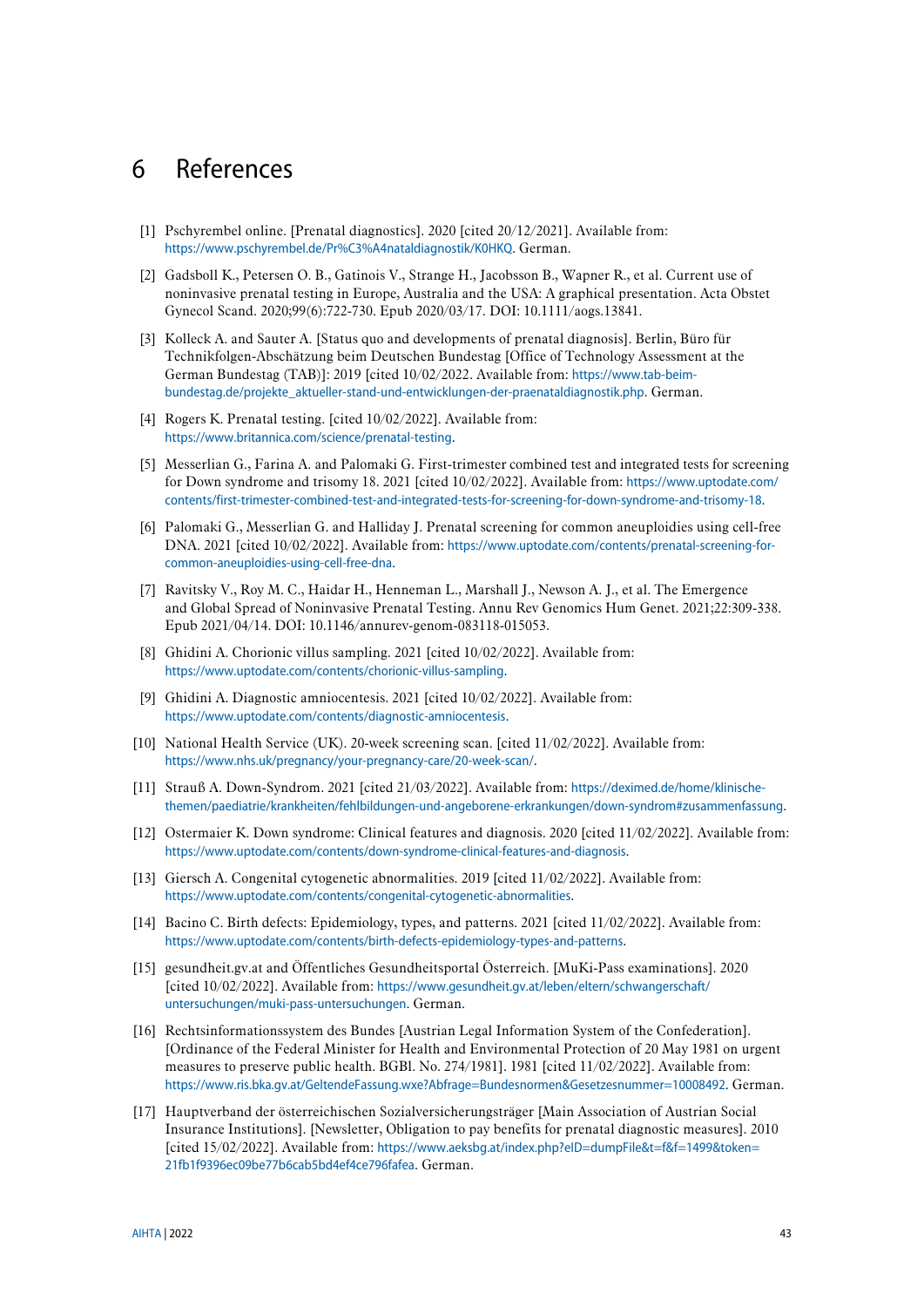- <span id="page-43-0"></span>[18] Magelssen M., Solberg B., Supphellen M. and Haugen G. Attitudes to prenatal screening among Norwegian citizens: liberality, ambivalence and sensitivity. BMC Med Ethics. 2018;19(1):80. Epub 2018/09/20. DOI: 10.1186/s12910-018-0319-9.
- <span id="page-43-1"></span>[19] Nuffield Council on Bioethics. Non-invasive prenatal testing: ethical issues. 2017 [cited 16/03/2022]. Available from: <https://www.nuffieldbioethics.org/publications/non-invasive-prenatal-testing>.
- <span id="page-43-2"></span>[20] Gemeinsamer Bundesausschuss [German Federal Joint Committee]. [Pregnancy and maternity]. [cited 18/02/2022]. Available from: [https://www.g-ba.de/themen/methodenbewertung/ambulant/frueherkennung](https://www.g-ba.de/themen/methodenbewertung/ambulant/frueherkennung-krankheiten/erwachsene/schwangerschaft-mutterschaft/)[krankheiten/erwachsene/schwangerschaft-mutterschaft/](https://www.g-ba.de/themen/methodenbewertung/ambulant/frueherkennung-krankheiten/erwachsene/schwangerschaft-mutterschaft/). German.
- <span id="page-43-3"></span>[21] Gemeinsamer Bundesausschuss [German Federal Joint Committee]. [Guidelines of the Federal Joint Committee on medical care during pregnancy and after childbirth ("Maternity Guidelines")]. 2021 [cited 18/02/2022]. Available from: [https://www.g-ba.de/downloads/62-492-2676/Mu-RL\\_2021-09-16\\_iK-2022-](https://www.g-ba.de/downloads/62-492-2676/Mu-RL_2021-09-16_iK-2022-01-01.pdf) [01-01.pdf](https://www.g-ba.de/downloads/62-492-2676/Mu-RL_2021-09-16_iK-2022-01-01.pdf). German.
- <span id="page-43-4"></span>[22] Bundesministerium für Gesundheit [German Ministry of Health]. [National health goal: Health around birth]. 2017 [cited 25/03/2022]. Available from: [https://www.bundesgesundheitsministerium.de/fileadmin/Dateien/](https://www.bundesgesundheitsministerium.de/fileadmin/Dateien/5_Publikationen/Gesundheit/Broschueren/Nationales_Gesundheitsziel_Gesundheit_rund_um_die_Geburt.pdf)  [5\\_Publikationen/Gesundheit/Broschueren/Nationales\\_Gesundheitsziel\\_Gesundheit\\_rund\\_um\\_die\\_Geburt.pdf](https://www.bundesgesundheitsministerium.de/fileadmin/Dateien/5_Publikationen/Gesundheit/Broschueren/Nationales_Gesundheitsziel_Gesundheit_rund_um_die_Geburt.pdf). German.
- <span id="page-43-5"></span>[23] Bundesamt für Gesundheit [Swiss Federal Office of Public Health]. [Health insurance: Maternity benefits]. 2021 [cited 18/02/2022]. Available from: [https://www.bag.admin.ch/bag/de/home/versicherungen/](https://www.bag.admin.ch/bag/de/home/versicherungen/krankenversicherung/krankenversicherung-leistungen-tarife/Leistungen-bei-Mutterschaft.html)  [krankenversicherung/krankenversicherung-leistungen-tarife/Leistungen-bei-Mutterschaft.html](https://www.bag.admin.ch/bag/de/home/versicherungen/krankenversicherung/krankenversicherung-leistungen-tarife/Leistungen-bei-Mutterschaft.html). German.
- <span id="page-43-6"></span>[24] Lüthi-Huber T., Gemperle M. and Pehlke-Milde J. [Challenges of midwife-led antenatal care]. 2021 [cited 24/03/2022]. Available from: [https://digitalcollection.zhaw.ch/bitstream/11475/23284/3/](https://digitalcollection.zhaw.ch/bitstream/11475/23284/3/2021_L%C3%BCthi_Herausforderungen_hebammengeleiteter_Schwangerenvorsorge_Obstetrica.pdf)  [2021\\_L%C3%BCthi\\_Herausforderungen\\_hebammengeleiteter\\_Schwangerenvorsorge\\_Obstetrica.pdf](https://digitalcollection.zhaw.ch/bitstream/11475/23284/3/2021_L%C3%BCthi_Herausforderungen_hebammengeleiteter_Schwangerenvorsorge_Obstetrica.pdf). German.
- <span id="page-43-7"></span>[25] Ochsenbein N., Burkhardt T., Raio L., Vial Y., Surbek D., Tercanli S., et al. [Prenatal non-invasive risk assessment of fetal aneuploidies. Expert Letter No 52 (Update March 2018)]. 2018 [cited 04/03/2022]. Available from: [https://www.sggg.ch/fileadmin/user\\_upload/20180411\\_52\\_Praenatale\\_nicht](https://www.sggg.ch/fileadmin/user_upload/20180411_52_Praenatale_nicht-invasive_Risikoabschaetzung_fetaler_Aneuploidien_07032018.pdf)[invasive\\_Risikoabschaetzung\\_fetaler\\_Aneuploidien\\_07032018.pdf](https://www.sggg.ch/fileadmin/user_upload/20180411_52_Praenatale_nicht-invasive_Risikoabschaetzung_fetaler_Aneuploidien_07032018.pdf). German.
- <span id="page-43-8"></span>[26] Dutch prenatal care. [cited 18/02/2022]. Available from: [https://access-nl.org/healthcare-netherlands/having](https://access-nl.org/healthcare-netherlands/having-a-baby/dutch-prenatal-care/what-services-to-expect-from-midwife/#questions-1753)[a-baby/dutch-prenatal-care/what-services-to-expect-from-midwife/#questions-1753](https://access-nl.org/healthcare-netherlands/having-a-baby/dutch-prenatal-care/what-services-to-expect-from-midwife/#questions-1753).
- <span id="page-43-9"></span>[27] Koninklijke Nederlandse Organisatie van Verloskundigen [Royal Dutch Organisation of Midwives]. [Standards for prenatal care] 2008/last update 2021 [cited 09/03/2022]. Available from: [https://assets.knov.nl/p/557056/none/PDF%20richtlijnen%2C%20standaarden%2C%20standpunten/KNOV-](https://assets.knov.nl/p/557056/none/PDF%20richtlijnen%2C%20standaarden%2C%20standpunten/KNOV-Standaard%20Prenatale%20verloskundige%20begeleiding.pdf)[Standaard%20Prenatale%20verloskundige%20begeleiding.pdf](https://assets.knov.nl/p/557056/none/PDF%20richtlijnen%2C%20standaarden%2C%20standpunten/KNOV-Standaard%20Prenatale%20verloskundige%20begeleiding.pdf). Dutch.
- <span id="page-43-10"></span>[28] College Perinatale Zorg [Dutch College of Perinatal Care]. [Standard for Integrated care during pregnancy and childbirth]. 2020 [cited 09/03/2022]. Available from: [https://www.kennisnetgeboortezorg.nl/](https://www.kennisnetgeboortezorg.nl/wp-content/uploads/2020/11/zorgstandaard-integrale-geboortezorg-1.2.pdf)  [wp-content/uploads/2020/11/zorgstandaard-integrale-geboortezorg-1.2.pdf](https://www.kennisnetgeboortezorg.nl/wp-content/uploads/2020/11/zorgstandaard-integrale-geboortezorg-1.2.pdf). Dutch.
- <span id="page-43-11"></span>[29] Rijksinstitut voor Volksgezondheid en Milieu [Dutch National Institute for Public Health and the Environment]. Prenatal screening. [cited 09/03/2022]. Available from: <https://www.pns.nl/prenatal-and-newborn-screening/prenatal-screening>.
- <span id="page-43-12"></span>[30] Rijksinstitut voor Volksgezondheid en Milieu [Dutch National Institute for Public Health and the Environment]. Centre for Population Screening. 2018 [cited 09/03/2022]. Available from: <https://www.rivm.nl/en/about-rivm/organisation/centre-for-population-screening>.
- <span id="page-43-13"></span>[31] National Health Service (UK). Your antenatal care. [cited 18/02/2022]. Available from: <https://www.nhs.uk/pregnancy/your-pregnancy-care/your-antenatal-care/>.
- <span id="page-43-14"></span>[32] National Health Service (UK). NHS Fetal Anomaly Screening Programme (FASP): programme overview. 2021 [cited 09/03/2022]. Available from: [https://www.gov.uk/guidance/fetal-anomaly-screening-programme](https://www.gov.uk/guidance/fetal-anomaly-screening-programme-overview)[overview](https://www.gov.uk/guidance/fetal-anomaly-screening-programme-overview).
- <span id="page-43-15"></span>[33] Helsedirektoratet [Norwegian Directorate of Health]. [Pregnancy Care. National professional guideline]. 2022 [cited 09/03/2022]. Available from: <https://www.helsedirektoratet.no/retningslinjer/svangerskapsomsorgen>. Norwegian.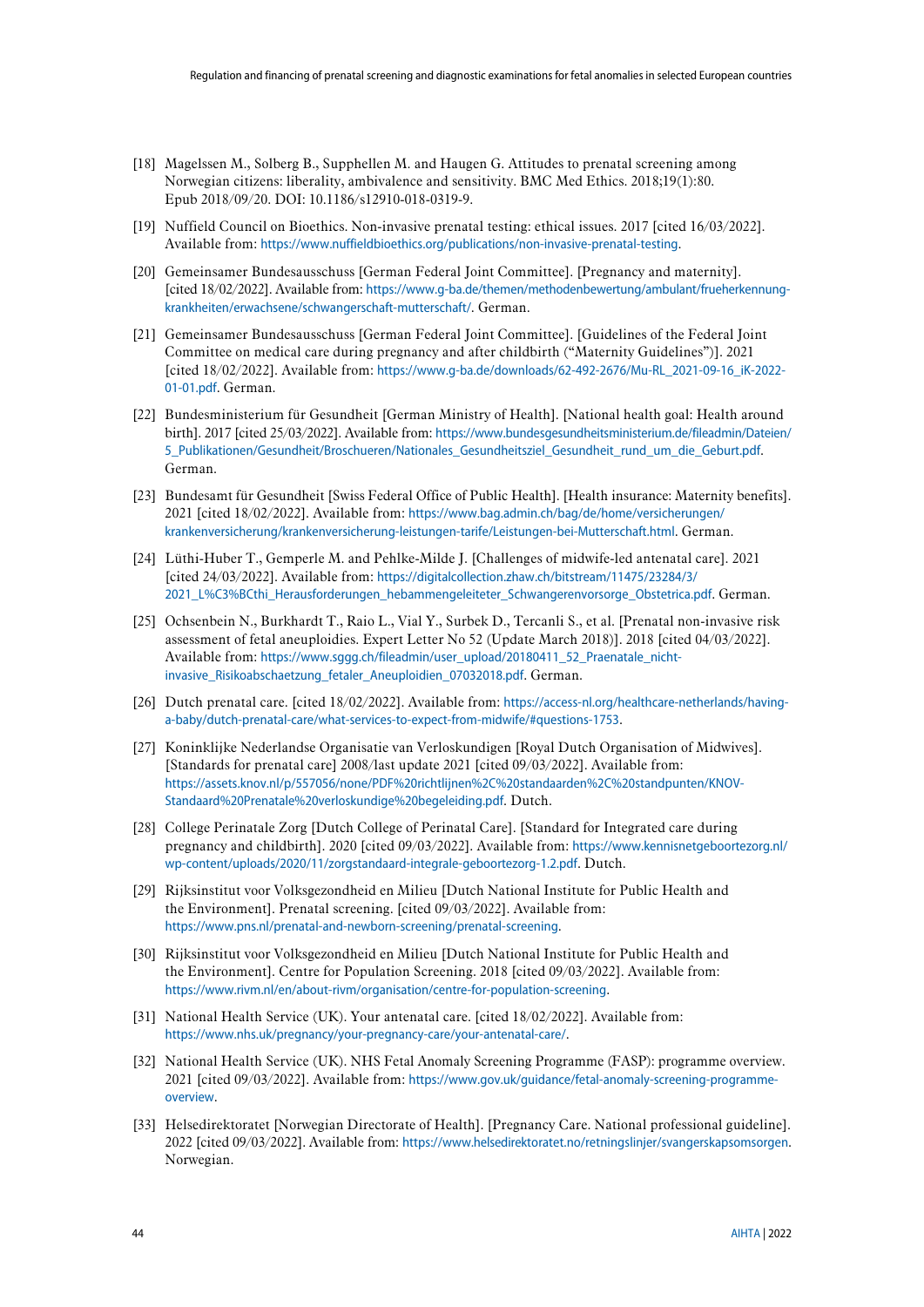- <span id="page-44-0"></span>[34] Antenatal checks and tests. [cited 18/02/2022]. Available from: <https://www.helsenorge.no/en/pregnancy-and-maternity-care-in-norway/antenatal-checks-and-tests/>.
- <span id="page-44-1"></span>[35] Ministero della Salute [Italian Ministry of Health] and Istituto superiore di Sanità [Italian National Institute of Health]. [National standard levels of assistance. Specialized outpatient assistance for pregnant women and for the protection of maternity]. 2017 [cited 09/03/2022]. Available from: <https://associazioneitalianaostetricia.it/wp-content/uploads/2020/07/LEA-2017.pdf>. Italian.
- <span id="page-44-2"></span>[36] Ministerio della Salute [Italian Ministry of Health]. [First trimester of pregnancy]. 2021 [cited 22/02/2022]. Available from: [https://www.salute.gov.it/portale/saluteBambinoAdolescente/dettaglioContenutiSalute](https://www.salute.gov.it/portale/saluteBambinoAdolescente/dettaglioContenutiSaluteBambinoAdolescente.jsp?lingua=italiano&id=5702&area=saluteBambino&menu=azioni)  [BambinoAdolescente.jsp?lingua=italiano&id=5702&area=saluteBambino&menu=azioni](https://www.salute.gov.it/portale/saluteBambinoAdolescente/dettaglioContenutiSaluteBambinoAdolescente.jsp?lingua=italiano&id=5702&area=saluteBambino&menu=azioni). Italian.
- <span id="page-44-3"></span>[37] van der Meij K. R. M., Sistermans E. A., Macville M. V. E., Stevens S. J. C., Bax C. J., Bekker M. N., et al. TRIDENT-2: National Implementation of Genome-wide Non-invasive Prenatal Testing as a First-Tier Screening Test in the Netherlands. Am J Hum Genet. 2019;105(6):1091-1101. Epub 2019/11/12. DOI: 10.1016/j.ajhg.2019.10.005.
- <span id="page-44-4"></span>[38] IQ Scientific Center for Quality of Healthcare (NL). [Monitor 2020. Screening for Down's, Edwards' and Patau's syndrome and the 20-week ultrasound scan]. 2021 [cited 04/03/2022]. Available from: <https://www.pns.nl/sites/default/files/2022-02/Monitor%202020%20Prenatale%20screening.pdf>. Dutch.
- <span id="page-44-5"></span>[39] Institut für Qualität und Wirtschaftlichkeit im Gesundheitswesen [German Institute for Quality and Efficiency in Health Care]. [Blood test for trisomies. The non-invasive prenatal test (NIPT) for trisomy 13, 18 and 21. An information for insured persons]. 2021 [cited 11/03/2022]. Available from: [https://www.g-ba.de/downloads/17-98-5156/2021-11-09\\_G-BA\\_Versicherteninformation\\_NIPT\\_Ansichtsexemplar.pdf](https://www.g-ba.de/downloads/17-98-5156/2021-11-09_G-BA_Versicherteninformation_NIPT_Ansichtsexemplar.pdf). German.
- <span id="page-44-6"></span>[40] van der Meij K. R. M., de Groot-van Mooren M., Carbo E. W. S., Pieters M. J., Rodenburg W., Sistermans E. A., et al. Uptake of fetal aneuploidy screening after the introduction of the non-invasive prenatal test: A national population-based register study. Acta Obstet Gynecol Scand. 2021;100(7):1265-1272. Epub 2021/01/20. DOI: 10.1111/aogs.14091.
- <span id="page-44-7"></span>[41] Bilardo C. M. The implementation of non-invasive prenatal testing (NIPT) in the Netherlands. J Perinat Med. 2021;49(8):941-944. Epub 2021/07/13. DOI: 10.1515/jpm-2021-0290.
- <span id="page-44-8"></span>[42] Vogel I., Lou S. and Petersen O. B. Chapter 1 – A flow from screening to diagnostics. In: Riedijk S. and Diderich K. E. M., editors. Prenatal Genetic Counseling: Practical support for prenatal diagnostics, decision-making, and dealing with uncertainty: Academic Press; 2021.
- <span id="page-44-9"></span>[43] Kater-Kuipers A., de Beaufort I. D., Galjaard R. H. and Bunnik E. M. Rethinking counselling in prenatal screening: An ethical analysis of informed consent in the context of non-invasive prenatal testing (NIPT). Bioethics. 2020;34(7):671-678. Epub 2020/07/06. DOI: 10.1111/bioe.12760.
- <span id="page-44-10"></span>[44] Helsedirektoratet [Norwegian Directorate of Health]. Fetal diagnostics. 2021 [cited 03/03/2022]. Available from: <https://www.helsenorge.no/en/undersokelse-og-behandling/fetal-diagnostics/>.
- <span id="page-44-11"></span>[45] van der Meij K. R. M., Njio A., Martin L., Gitsels-van der Wal J. T., Bekker M. N., van Vliet-Lachotzki E. H., et al. Routinization of prenatal screening with the non-invasive prenatal test: pregnant women's perspectives. Eur J Hum Genet. 2021. Epub 2021/08/14. DOI: 10.1038/s41431-021-00940-8.
- <span id="page-44-12"></span>[46] Beerheide R. and Richter-Kuhlmann E. [Non-invasive prenatal tests: health insurance funds to pay from 2022 onwards]. Dtsch Arztebl. 2021;118(37):A-1630/B-1352. German.
- <span id="page-44-13"></span>[47] Bundesamt für Gesundheit [Swiss Federal Office of Public Health]. [Answers to frequently asked questions (FAQ) about benefits. Maternity benefits]. 2021 [cited 23/02/2022]. Available from: [https://www.bag.admin.ch/](https://www.bag.admin.ch/dam/bag/de/dokumente/kuv-leistungen/antworten-auf-h%C3%A4ufig-gestellte-fragen-zu-leistungen.pdf.download.pdf/Antworten%20auf%20h%C3%A4ufig%20gestellte%20Fragen%20zu%20Leistungen.pdf)  [dam/bag/de/dokumente/kuv-leistungen/antworten-auf-h%C3%A4ufig-gestellte-fragen-zu-leistungen.pdf.download.pdf/](https://www.bag.admin.ch/dam/bag/de/dokumente/kuv-leistungen/antworten-auf-h%C3%A4ufig-gestellte-fragen-zu-leistungen.pdf.download.pdf/Antworten%20auf%20h%C3%A4ufig%20gestellte%20Fragen%20zu%20Leistungen.pdf)  [Antworten%20auf%20h%C3%A4ufig%20gestellte%20Fragen%20zu%20Leistungen.pdf](https://www.bag.admin.ch/dam/bag/de/dokumente/kuv-leistungen/antworten-auf-h%C3%A4ufig-gestellte-fragen-zu-leistungen.pdf.download.pdf/Antworten%20auf%20h%C3%A4ufig%20gestellte%20Fragen%20zu%20Leistungen.pdf). German.
- <span id="page-44-14"></span>[48] Swiss Study Group 1st Trimester Testing. [Guidelines for First Trimester Screening of the Swiss Study Group 1st Trimester Testing (CH-1TT)]. 2018 [cited 04/03/2022]. Available from: [https://www.sgumgg.ch/site/images/Documents/Guidelines\\_CH-1TT\\_1TT\\_NIPT\\_version3\\_1.pdf](https://www.sgumgg.ch/site/images/Documents/Guidelines_CH-1TT_1TT_NIPT_version3_1.pdf). German.
- <span id="page-44-15"></span>[49] Public Health England. Fetal anomaly screening programme handbook. 2021 [cited 03/03/2022]. Available from: <https://www.gov.uk/government/publications/fetal-anomaly-screening-programme-handbook>.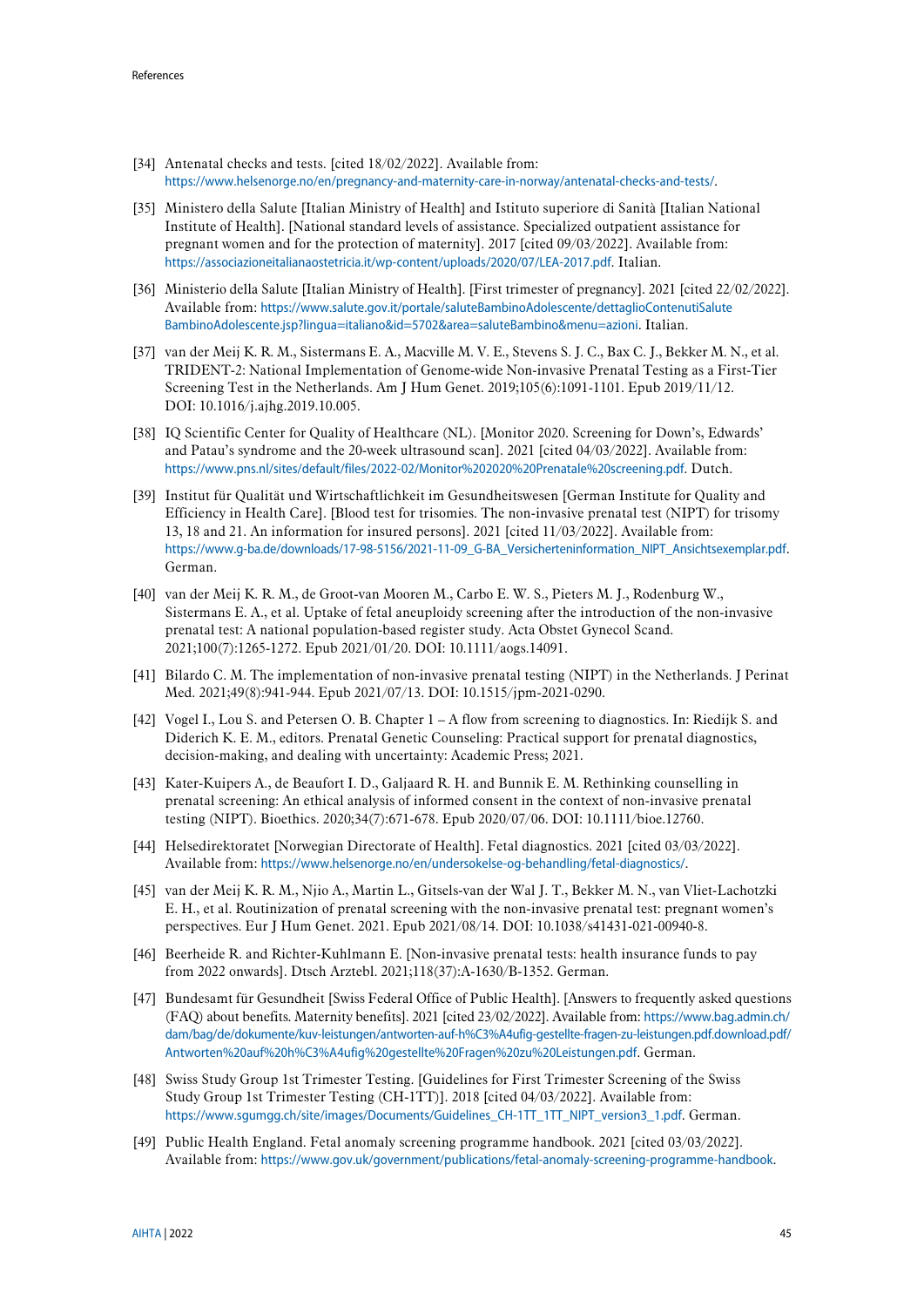- <span id="page-45-0"></span>[50] Public Health England. NIPT to be evaluated as a new part of NHS screening pathway for Down's syndrome, Edwards' syndrome and Patau's syndrome. 2021 [cited 15/03/2022]. Available from: [https://phescreening.blog.gov.uk/2021/06/01/nipt-to-be-evaluated-as-a-new-part-of-nhs-screening-pathway-for](https://phescreening.blog.gov.uk/2021/06/01/nipt-to-be-evaluated-as-a-new-part-of-nhs-screening-pathway-for-downs-syndrome-edwards-syndrome-and-pataus-syndrome/)[downs-syndrome-edwards-syndrome-and-pataus-syndrome/](https://phescreening.blog.gov.uk/2021/06/01/nipt-to-be-evaluated-as-a-new-part-of-nhs-screening-pathway-for-downs-syndrome-edwards-syndrome-and-pataus-syndrome/).
- <span id="page-45-1"></span>[51] Public Health England. Screening for Down's syndrome, Edwards' syndrome and Patau's syndrome: NIPT. Guidance. 2021 [cited 23/03/2022]. Available from: [https://www.gov.uk/government/publications/](https://www.gov.uk/government/publications/screening-for-downs-syndrome-edwards-syndrome-and-pataus-syndrome-non-invasive-prenatal-testing-nipt/screening-for-downs-syndrome-edwards-syndrome-and-pataus-syndrome-nipt)  [screening-for-downs-syndrome-edwards-syndrome-and-pataus-syndrome-non-invasive-prenatal-testing](https://www.gov.uk/government/publications/screening-for-downs-syndrome-edwards-syndrome-and-pataus-syndrome-non-invasive-prenatal-testing-nipt/screening-for-downs-syndrome-edwards-syndrome-and-pataus-syndrome-nipt)[nipt/screening-for-downs-syndrome-edwards-syndrome-and-pataus-syndrome-nipt](https://www.gov.uk/government/publications/screening-for-downs-syndrome-edwards-syndrome-and-pataus-syndrome-non-invasive-prenatal-testing-nipt/screening-for-downs-syndrome-edwards-syndrome-and-pataus-syndrome-nipt).
- <span id="page-45-2"></span>[52] Helsedirektoratet [Norwegian Directorate of Health]. [Proposal for the organization and introduction of offers of NIPT and ultrasound examinations in the first trimester]. 2020 [cited 09/03/2022]. Available from: [https://www.helsedirektoratet.no/rapporter/forslag-til-organisering-og-innforing-av-tilbud-om-nipt-og](https://www.helsedirektoratet.no/rapporter/forslag-til-organisering-og-innforing-av-tilbud-om-nipt-og-ultralydundersokelser-i-forste-trimester)[ultralydundersokelser-i-forste-trimester](https://www.helsedirektoratet.no/rapporter/forslag-til-organisering-og-innforing-av-tilbud-om-nipt-og-ultralydundersokelser-i-forste-trimester). Norwegian.
- <span id="page-45-3"></span>[53] Salute Regione Emilia-Romagna. [Here comes the simple, safe and non-invasive prenatal test for the diagnosis of some chromosomal abnormalities]. 2019 [cited 23/03/2022]. Available from: [https://salute.regione.emilia-romagna.it/notizie/regione/2019/dicembre/emilia-romagna-prima-regione-in-italia-ad](https://salute.regione.emilia-romagna.it/notizie/regione/2019/dicembre/emilia-romagna-prima-regione-in-italia-ad-offrirlo-a-costo-zero-per-tutte-le-donne-in-gravidanza-arriva-il-nipt-test)[offrirlo-a-costo-zero-per-tutte-le-donne-in-gravidanza-arriva-il-nipt-test](https://salute.regione.emilia-romagna.it/notizie/regione/2019/dicembre/emilia-romagna-prima-regione-in-italia-ad-offrirlo-a-costo-zero-per-tutte-le-donne-in-gravidanza-arriva-il-nipt-test). Italian.
- <span id="page-45-4"></span>[54] Ministero della Salute [Italian Ministry of Health] and Consiglio Superiore di Sanità [Italian Superior Health Council]. [Non-invasive fetal DNA screening (NIPT) in public health]. 2021 [cited 23/03/2022]. Available from: [https://www.salute.gov.it/imgs/C\\_17\\_pubblicazioni\\_3097\\_allegato.pdf](https://www.salute.gov.it/imgs/C_17_pubblicazioni_3097_allegato.pdf). Italian.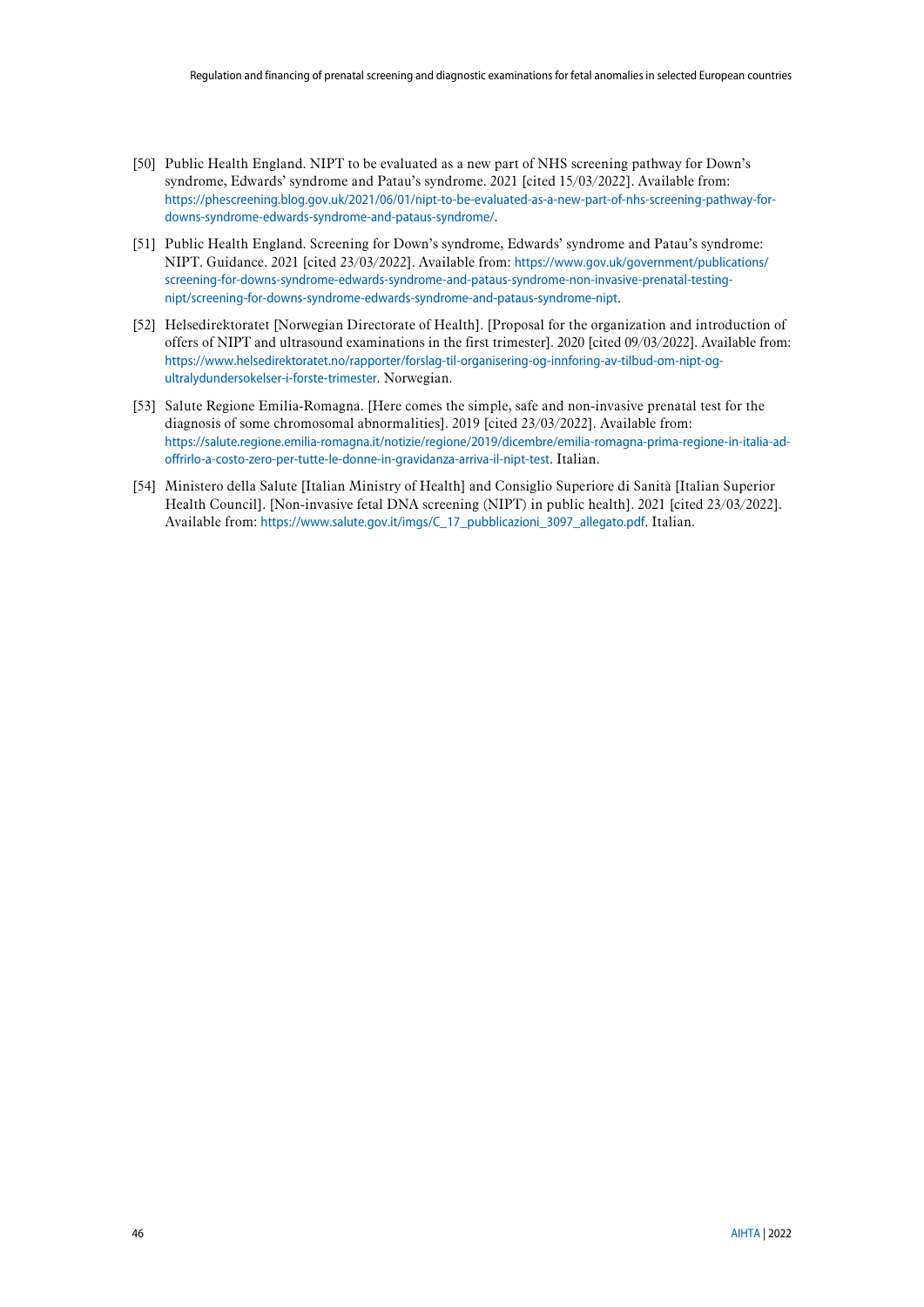# <span id="page-46-0"></span>Appendix

# <span id="page-46-1"></span>Data extraction tables for each country

# <span id="page-46-2"></span>Germany

<span id="page-46-3"></span>

| Table A-1: Summary of results, Germany |  |  |
|----------------------------------------|--|--|
|                                        |  |  |

| Country                                                                                      | Germany                                                                                                                                                                                                                                                                                                                                                                                                     |
|----------------------------------------------------------------------------------------------|-------------------------------------------------------------------------------------------------------------------------------------------------------------------------------------------------------------------------------------------------------------------------------------------------------------------------------------------------------------------------------------------------------------|
| Organisation of prenatal care and offer of prenatal screening/diagnostic tests               |                                                                                                                                                                                                                                                                                                                                                                                                             |
| Routine screening/preventive programme<br>for pregnancy                                      | Yes, "Mutterpass", regulated in the maternity guidelines [Mutterschaftsrichtlinien]<br>of the Federal Joint Committe [Gemeinsamer Bundesausschuss, G-BA],<br>https://www.g-ba.de/richtlinien/19/ [21]                                                                                                                                                                                                       |
| Prenatal screening/diagnostic examinations<br>for fetal anomalies as part of this programme? | Yes; NIPT (planned to start 2022), amniocentesis/CVS and second-trimester US<br>for fetal anomalies for women at risk or in cases with suspicious findings                                                                                                                                                                                                                                                  |
| Routine offer for all pregnant women or women with risk factors                              |                                                                                                                                                                                                                                                                                                                                                                                                             |
| First Trimester Screening/Combined Test                                                      | For all pregnant women/women with risk factors*; offered on a private basis<br>(self-paid)/obstetrician's choice                                                                                                                                                                                                                                                                                            |
| <b>NIPT</b>                                                                                  | For all pregnant women/women with risk factors*; currently offered on a private basis, but<br>will be included in the national maternity programme in April 2022; indication: increased risk,<br>Scope: trisomies 21, 18 and 13; time frame: can be carried out from the 10 <sup>th</sup> week<br>of gestation [21]                                                                                         |
| Amniocentesis/chorionic villus sampling                                                      | For pregnant women with increased risk (age, suspicious findings)                                                                                                                                                                                                                                                                                                                                           |
| ■ Second-trimester ultrasound screening                                                      | For all pregnant women/women with risk factors* (suspicious findings)                                                                                                                                                                                                                                                                                                                                       |
| Financing of prenatal screening/diagnostic tests                                             |                                                                                                                                                                                                                                                                                                                                                                                                             |
| Type of funding for the tests, criteria for full or partial public reimbursement             |                                                                                                                                                                                                                                                                                                                                                                                                             |
| ■ First Trimester Screening/Combined Test                                                    | Completely self-paid [IGeL, "indviduelle Gesundheitsleistung"]                                                                                                                                                                                                                                                                                                                                              |
| <b>NIPT</b>                                                                                  | For now, fully self-paid; however, some insurances offer the test as additional service.<br>Introduction planned for 2022; criteria/risk factors unclear so far (" if the question arises in<br>the course of medical antenatal care as to whether a fetal trisomy could be present and the<br>uncertainty represents an unreasonable burden for the woman")                                                |
|                                                                                              | Introduction of NIPT as a health insurance benefit expected in spring 2022 [46]; criteria<br>for public reimbursement: indication of a trisomy from other tests, or if a woman, together<br>with her doctor, comes to the conclusion that the test is necessary in her personal<br>situation (e.g., the possibility of a trisomy is such a burden on a woman that she wants<br>to have this clarified) [21] |
| Amniocentesis/chorionic villus sampling                                                      | Fully publicly reimbursed                                                                                                                                                                                                                                                                                                                                                                                   |
| ■ Second-trimester ultrasound screening                                                      | Fully publicly reimbursed (for women with a referral for further examination<br>[Feindiagnostik] because of risk factors, suspicious findings)                                                                                                                                                                                                                                                              |
| Setting of prenatal screening/diagnostic tests                                               |                                                                                                                                                                                                                                                                                                                                                                                                             |
| Setting of tests/in hospitals or doctor's practices                                          |                                                                                                                                                                                                                                                                                                                                                                                                             |
| First Trimester Screening/Combined Test                                                      | in hospitals, doctor's practices, prenatal centres; mostly in outpatient settings<br>(private institutes or hospital ambulances)                                                                                                                                                                                                                                                                            |
| <b>NIPT</b>                                                                                  | in hospitals, doctor's practices, prenatal centres; mostly in outpatient settings<br>(special genetic education needed)                                                                                                                                                                                                                                                                                     |
| Amniocentesis/chorionic villus sampling                                                      | in hospitals, prenatal centres, institutes with special qualification (DEGUM, KV)                                                                                                                                                                                                                                                                                                                           |
| Second-trimester ultrasound screening                                                        | in hospitals, doctor's practices, prenatal centres; mostly in outpatient settings<br>(private institutes or hospital ambulances)                                                                                                                                                                                                                                                                            |
| Data or estimates on uptake of the examinations                                              |                                                                                                                                                                                                                                                                                                                                                                                                             |
| First Trimester Screening/Combined Test                                                      | Approx. 60%, depending on region, insurance and socioeconomic status                                                                                                                                                                                                                                                                                                                                        |
| $\blacksquare$ NIPT                                                                          | Approx. 30%, depending on region, insurance and socioeconomic status                                                                                                                                                                                                                                                                                                                                        |
| Amniocentesis/chorionic villus sampling                                                      | 1-2%/<5%/<10%*                                                                                                                                                                                                                                                                                                                                                                                              |
| ■ Second-trimester ultrasound screening                                                      | 70%/>95%*, depending on region (e.g., nearly all women in Berlin)                                                                                                                                                                                                                                                                                                                                           |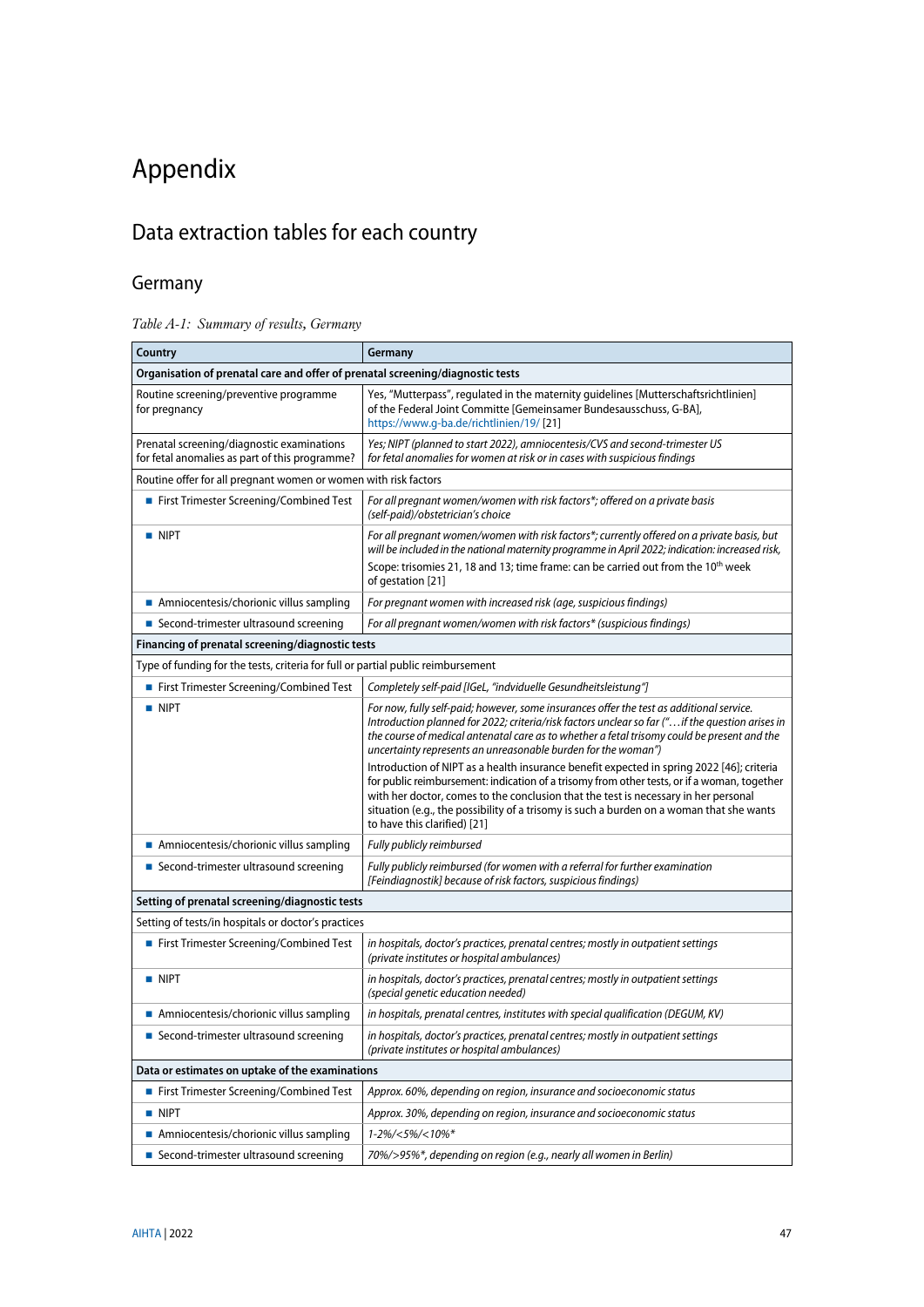| Country                                                                                                       | Germany                                                                                                                                                                                                                                                                                                                                                                                                                                                                                                           |
|---------------------------------------------------------------------------------------------------------------|-------------------------------------------------------------------------------------------------------------------------------------------------------------------------------------------------------------------------------------------------------------------------------------------------------------------------------------------------------------------------------------------------------------------------------------------------------------------------------------------------------------------|
| Information on counselling                                                                                    |                                                                                                                                                                                                                                                                                                                                                                                                                                                                                                                   |
| Provision of counselling, involved professional<br>groups, quality specifications and/or ethical<br>standards | Counselling is done by mainly the obstetricians/gynaecologists (special genetic education<br>needed), by the ones offering prenatal medicine and in some cases by the geneticists<br>When abnormal results: counselling by a combination of various specialities<br>(obstetricians/gynaecologists, human geneticist, neonatologist, and others)<br>A prerequisite for introducing the NIPT was the development of patient information<br>by the Institute for Quality and Efficiency in Health Care (IQWiG) [39]. |

*Sources: information provided in the questionnaire by 3 experts (in italic writing), [\[21,](#page-43-3) [39,](#page-44-5) [46\]](#page-44-12) \* indicating differing information from the experts*

*DEGUM – German Society for Ultrasound in Medicine [Deutsche Gesellschaft für Ultraschall in der Medizin], KV – Association of Statutory Health Insurance Physicians [Kassenärztliche Vereinigung]*

#### <span id="page-47-0"></span>Switzerland

<span id="page-47-1"></span>*Table A-2: Summary of results, Switzerland*

| Country                                                                                      | <b>Switzerland</b>                                                                                                                                                                                                                                                                                                                    |  |
|----------------------------------------------------------------------------------------------|---------------------------------------------------------------------------------------------------------------------------------------------------------------------------------------------------------------------------------------------------------------------------------------------------------------------------------------|--|
| Organisation of prenatal care and offer of prenatal screening/diagnostic tests               |                                                                                                                                                                                                                                                                                                                                       |  |
| Routine screening/preventive programme<br>for pregnancy                                      | Yes, see "Maternity benefits" [Leistungen bei Mutterschaft] regulated by the Federal<br>Office of Public Health [Bundesamt für Gesundheit] [23]                                                                                                                                                                                       |  |
| Prenatal screening/diagnostic examinations<br>for fetal anomalies as part of this programme? | Yes, all of them<br>See Expert letter of the Swiss Society for Gynaecology and Obstetrics<br>"Prenatal non-invasive risk assessment of fetal aneuploidies" [25]                                                                                                                                                                       |  |
| Routine offer for all pregnant women or women with risk factors                              |                                                                                                                                                                                                                                                                                                                                       |  |
| First Trimester Screening/Combined Test                                                      | For all pregnant women                                                                                                                                                                                                                                                                                                                |  |
| <b>NIPT</b>                                                                                  | For pregnant women with increased risk (>1:1000) for trisomy 21, 18 or 13 [25]<br>Scope: trisomies 21, 18 and 13; time frame: recommended in the period<br>11+0 to 13+6 weeks of gestation [25]<br>Available for all pregnant women (self-paid)                                                                                       |  |
| Amniocentesis/chorionic villus sampling                                                      | For pregnant women with increased risk: e.g., risk of >1:380 in First Trimester Screening,<br>positive NIPT, abnormal findings in ultrasound screening, family history [47]                                                                                                                                                           |  |
| ■ Second-trimester ultrasound screening                                                      | For all pregnant women                                                                                                                                                                                                                                                                                                                |  |
| Financing of prenatal screening/diagnostic tests                                             |                                                                                                                                                                                                                                                                                                                                       |  |
| Type of funding for the tests, criteria for full or partial public reimbursement             |                                                                                                                                                                                                                                                                                                                                       |  |
| First Trimester Screening/Combined Test                                                      | Fully publicly reimbursed, if performed in accordance with the Swiss Study Group<br>1st Trimester Screening Guidelines [48]                                                                                                                                                                                                           |  |
| <b>NIPT</b>                                                                                  | Fully publicly reimbursed for pregnant women with increased risk from the First Trimester<br>Screening (>1:1000 for trisomy 21, 18, and 13)<br>Reimbursement of the costs of the NIPT for risk assessment of trisomies 21, 18 and 13 by<br>the compulsory health insurance (under certain conditions, see above) since July 2015 [25] |  |
| Amniocentesis/chorionic villus sampling                                                      | Fully publicly reimbursed for pregnant women with a risk for trisomy 21 > 1:380;<br>only with medical indication                                                                                                                                                                                                                      |  |
| ■ Second-trimester ultrasound screening                                                      | Fully publicly reimbursed for all pregnant women                                                                                                                                                                                                                                                                                      |  |
| Setting of prenatal screening/diagnostic tests                                               |                                                                                                                                                                                                                                                                                                                                       |  |
| Setting of tests/in hospitals or doctor's practices                                          |                                                                                                                                                                                                                                                                                                                                       |  |
| First Trimester Screening/Combined Test                                                      | in hospitals, doctor's practices, ultrasound center                                                                                                                                                                                                                                                                                   |  |
| <b>NIPT</b>                                                                                  | in hospitals, doctor's practices, ultrasound center                                                                                                                                                                                                                                                                                   |  |
| Amniocentesis/chorionic villus sampling                                                      | in hospitals, doctor's practices (with specialisation in feto-maternal medicine),<br>ultrasound center                                                                                                                                                                                                                                |  |
| ■ Second-trimester ultrasound screening                                                      | in hospitals, doctor's practices (doctors need a specific diploma for ultrasonography<br>to be reimbursed), ultrasound center                                                                                                                                                                                                         |  |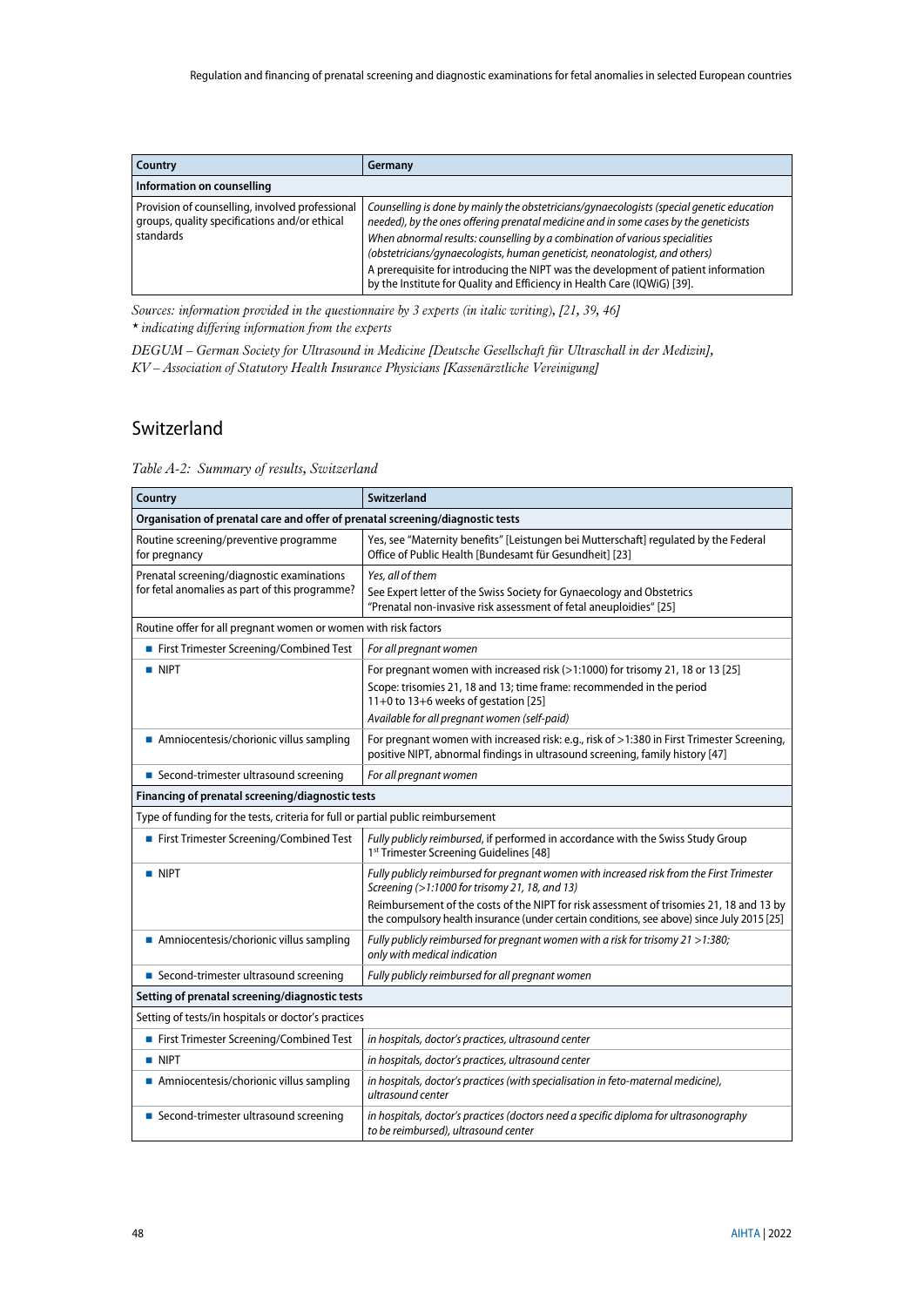| Country                                                                                                       | Switzerland                                                                                                                                                                                                                                                                                                                                                                                                                                                                                                                                                                                                                                                          |
|---------------------------------------------------------------------------------------------------------------|----------------------------------------------------------------------------------------------------------------------------------------------------------------------------------------------------------------------------------------------------------------------------------------------------------------------------------------------------------------------------------------------------------------------------------------------------------------------------------------------------------------------------------------------------------------------------------------------------------------------------------------------------------------------|
| Data or estimates on uptake of the examinations                                                               |                                                                                                                                                                                                                                                                                                                                                                                                                                                                                                                                                                                                                                                                      |
| ■ First Trimester Screening/Combined Test                                                                     | 95%/100%*                                                                                                                                                                                                                                                                                                                                                                                                                                                                                                                                                                                                                                                            |
| $\blacksquare$ NIPT                                                                                           | 10%/35%*                                                                                                                                                                                                                                                                                                                                                                                                                                                                                                                                                                                                                                                             |
| Amniocentesis/chorionic villus sampling                                                                       | No data available/1%*                                                                                                                                                                                                                                                                                                                                                                                                                                                                                                                                                                                                                                                |
| ■ Second-trimester ultrasound screening                                                                       | 98%/100%*                                                                                                                                                                                                                                                                                                                                                                                                                                                                                                                                                                                                                                                            |
| Information on counselling                                                                                    |                                                                                                                                                                                                                                                                                                                                                                                                                                                                                                                                                                                                                                                                      |
| Provision of counselling, involved professional<br>groups, quality specifications and/or ethical<br>standards | Counselling before ultrasound, first trimester test or NIPT is done as a prerequisite. Mostly,<br>gynaecologists/obstetricians are doing the counselling, but also midwifes and family<br>planning units are sometimes involved in counselling. Obstetricians who offer first trimester<br>test (and want to be reimbursed for it) need to perform a specific course of communication<br>in the field of prenatal diagnosis.<br>Before making an amniocentesis or chorionic villus sampling the counselling is done by a<br>feto-maternal specialist. If the result is pathologic there is a counselling made by a geneticist<br>or by the feto-maternal specialist. |

*Sources: information provided in the questionnaire by 2 experts (in italic writing), [\[23,](#page-43-5) [25,](#page-43-7) [47,](#page-44-13) [48\]](#page-44-14) \* indicating differing information from the two experts*

## <span id="page-48-0"></span>Netherlands

<span id="page-48-1"></span>

|  |  |  | Table A-3: Summary of results, Netherlands |
|--|--|--|--------------------------------------------|
|--|--|--|--------------------------------------------|

| Country                                                                        | <b>Netherlands</b>                                                                                                                                                                                                                                                                                                                                                                                                                                                                               |  |
|--------------------------------------------------------------------------------|--------------------------------------------------------------------------------------------------------------------------------------------------------------------------------------------------------------------------------------------------------------------------------------------------------------------------------------------------------------------------------------------------------------------------------------------------------------------------------------------------|--|
| Organisation of prenatal care and offer of prenatal screening/diagnostic tests |                                                                                                                                                                                                                                                                                                                                                                                                                                                                                                  |  |
| Routine screening/preventive programme<br>for pregnancy                        | Yes, "standard for prenatal care" [KNOV-standaard Prenatale verloskundige begeleiding]<br>from the Dutch Midwifery Association (KNOV), https://www.knov.nl/ [27] and "Standard for<br>Integrated care during pregnancy and childbirth" [Zorgstandaard Integrale Geboortezorg]<br>from the "College Perinatale Zorg" (a collaboration of the associations for midwifery,<br>gynaecology, paediatrics, patients and health care insurance companies),<br>https://www.kennisnetgeboortezorg.nl [28] |  |
| Prenatal screening/diagnostic examinations                                     | Yes, https://www.pns.nl/prenatal-screening                                                                                                                                                                                                                                                                                                                                                                                                                                                       |  |
| for fetal anomalies as part of this programme?                                 | Trisomy 21/18/13 screening and fetaly anomaly ultrasound screening coordinated<br>by the Centre for Population Screening, https://www.rivm.nl/                                                                                                                                                                                                                                                                                                                                                   |  |
|                                                                                | The prenatal screening program focuses on screening for Down, Edwards and Patau<br>syndrome and structural anomalies. It offers the NIPT starting from 11 weeks, and a second<br>trimester US scan between 18-21 weeks. In September 2021 we introduced the first trimester<br>US scan for fetal anomalies (12-14 weeks) as part of a scientific study.                                                                                                                                          |  |
|                                                                                | Diagnostics are not part of the screening, but can follow screening or be indicated<br>in high risk pregnancies.                                                                                                                                                                                                                                                                                                                                                                                 |  |
| Routine offer for all pregnant women or women with risk factors                |                                                                                                                                                                                                                                                                                                                                                                                                                                                                                                  |  |
| First Trimester Screening/Combined Test                                        | n/a (The Combined Test is not offered anymore since October 2021, replaced by NIPT)                                                                                                                                                                                                                                                                                                                                                                                                              |  |
|                                                                                | A 13 weeks US scan is currently introduced as part of a nationwide scientific study (IMITAS<br>study, https://13wekenecho.org/). All pregnant women can opt for this first trimester US.<br>Women with an a priori increased risk for structural anomalies, younger than 16 years and<br>with an increased risk at NIPT are excluded.                                                                                                                                                            |  |
| $\blacksquare$ NIPT                                                            | For all pregnant women                                                                                                                                                                                                                                                                                                                                                                                                                                                                           |  |
|                                                                                | (Pregnant women with an a priori increased risk are referred to a prenatal diagnosis<br>department for counselling and either NIPT or invasive testing)                                                                                                                                                                                                                                                                                                                                          |  |
|                                                                                | The NIPT was introduced in 2014 for high-risk pregnant women (based on the Combined<br>Test results) and in 2017 for all pregnant women within 2 scientific studies (TRIDENT-1<br>and TRIDENT-2, https://www.meerovernipt.nl/de-studies-trident-1-en-trident-2)                                                                                                                                                                                                                                  |  |
|                                                                                | Scope: whole genome (findings other than trisomies 21, 18 and 13 were reported to<br>women on request, 78% chose to have these reported); time frame: at or after 11+0 weeks<br>of gestation [37]                                                                                                                                                                                                                                                                                                |  |
| Amniocentesis/chorionic villus sampling                                        | Only performed in women with an increased risk based on NIPT, prior pregnancy<br>or US abnormalities                                                                                                                                                                                                                                                                                                                                                                                             |  |
| ■ Second-trimester ultrasound screening                                        | For all pregnant women                                                                                                                                                                                                                                                                                                                                                                                                                                                                           |  |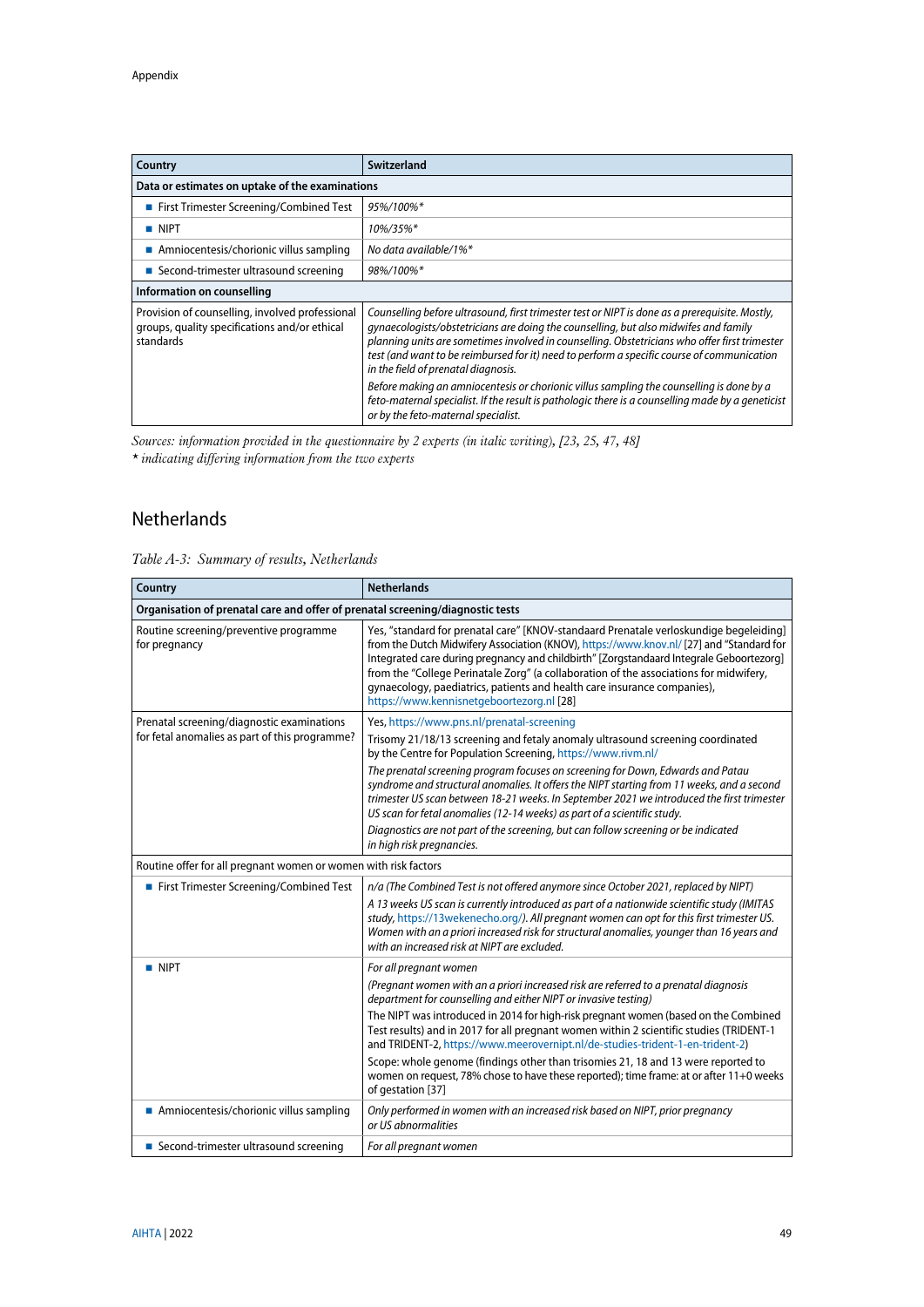| Country                                                                                                       | <b>Netherlands</b>                                                                                                                                                                                                                                                                                                                                                                                                                                                                                                                                                                                                                                                                                                                                                                                                                                                                                                                                                                                                                                                                                                                                                                                                                                                        |  |
|---------------------------------------------------------------------------------------------------------------|---------------------------------------------------------------------------------------------------------------------------------------------------------------------------------------------------------------------------------------------------------------------------------------------------------------------------------------------------------------------------------------------------------------------------------------------------------------------------------------------------------------------------------------------------------------------------------------------------------------------------------------------------------------------------------------------------------------------------------------------------------------------------------------------------------------------------------------------------------------------------------------------------------------------------------------------------------------------------------------------------------------------------------------------------------------------------------------------------------------------------------------------------------------------------------------------------------------------------------------------------------------------------|--|
| Financing of prenatal screening/diagnostic tests                                                              |                                                                                                                                                                                                                                                                                                                                                                                                                                                                                                                                                                                                                                                                                                                                                                                                                                                                                                                                                                                                                                                                                                                                                                                                                                                                           |  |
| Type of funding for the tests, criteria for full or partial public reimbursement                              |                                                                                                                                                                                                                                                                                                                                                                                                                                                                                                                                                                                                                                                                                                                                                                                                                                                                                                                                                                                                                                                                                                                                                                                                                                                                           |  |
| First Trimester Screening/Combined Test                                                                       | n/a (no longer applicable)                                                                                                                                                                                                                                                                                                                                                                                                                                                                                                                                                                                                                                                                                                                                                                                                                                                                                                                                                                                                                                                                                                                                                                                                                                                |  |
| <b>NIPT</b>                                                                                                   | Partially publicly reimbursed/co-payment: NIPT as a screening test costs 175 $\epsilon$ for the pregnant<br>woman, the rest of the costs is publicly subsidized; NIPT for women with increased risk is being<br>covered by the health insurance                                                                                                                                                                                                                                                                                                                                                                                                                                                                                                                                                                                                                                                                                                                                                                                                                                                                                                                                                                                                                           |  |
| Amniocentesis/chorionic villus sampling                                                                       | Fully publicly reimbursed/covered by the health insurance <sup>14</sup>                                                                                                                                                                                                                                                                                                                                                                                                                                                                                                                                                                                                                                                                                                                                                                                                                                                                                                                                                                                                                                                                                                                                                                                                   |  |
| ■ Second-trimester ultrasound screening                                                                       | Fully publicly reimbursed                                                                                                                                                                                                                                                                                                                                                                                                                                                                                                                                                                                                                                                                                                                                                                                                                                                                                                                                                                                                                                                                                                                                                                                                                                                 |  |
| Setting of prenatal screening/diagnostic tests                                                                |                                                                                                                                                                                                                                                                                                                                                                                                                                                                                                                                                                                                                                                                                                                                                                                                                                                                                                                                                                                                                                                                                                                                                                                                                                                                           |  |
| Setting of tests/in hospitals or doctor's practices                                                           |                                                                                                                                                                                                                                                                                                                                                                                                                                                                                                                                                                                                                                                                                                                                                                                                                                                                                                                                                                                                                                                                                                                                                                                                                                                                           |  |
| First Trimester Screening/Combined Test                                                                       | n/a (no longer applicable)                                                                                                                                                                                                                                                                                                                                                                                                                                                                                                                                                                                                                                                                                                                                                                                                                                                                                                                                                                                                                                                                                                                                                                                                                                                |  |
| $\blacksquare$ NIPT                                                                                           | In hospitals (NIPT for women with increased risk), other setting (NIPT as screening:<br>midwife requests NIPT, blood is drawn at lab, results are going to midwives)                                                                                                                                                                                                                                                                                                                                                                                                                                                                                                                                                                                                                                                                                                                                                                                                                                                                                                                                                                                                                                                                                                      |  |
| Amniocentesis/chorionic villus sampling                                                                       | In hospitals (selected centres for prenatal diagnosis)                                                                                                                                                                                                                                                                                                                                                                                                                                                                                                                                                                                                                                                                                                                                                                                                                                                                                                                                                                                                                                                                                                                                                                                                                    |  |
| Second-trimester ultrasound screening                                                                         | Other: centres for prenatal ultrasound (mostly first line and part of a midwife practice,<br>sometimes situated in hospitals) who have a contract with a regional centre for prenatal<br>screening<br>Low-level ultrasound is done by certified ultrasonographers (e.g., midwives) and regulated                                                                                                                                                                                                                                                                                                                                                                                                                                                                                                                                                                                                                                                                                                                                                                                                                                                                                                                                                                          |  |
|                                                                                                               | by government in terms of numbers (150 scans per year), education and biennial review<br>(judgement of the images from 3 random patients). High-level ultrasound is done in hospitals<br>primarily and is not regulated by government.                                                                                                                                                                                                                                                                                                                                                                                                                                                                                                                                                                                                                                                                                                                                                                                                                                                                                                                                                                                                                                    |  |
| Data or estimates on uptake of the examinations                                                               |                                                                                                                                                                                                                                                                                                                                                                                                                                                                                                                                                                                                                                                                                                                                                                                                                                                                                                                                                                                                                                                                                                                                                                                                                                                                           |  |
| First Trimester Screening/Combined Test                                                                       | n/a (no longer applicable)                                                                                                                                                                                                                                                                                                                                                                                                                                                                                                                                                                                                                                                                                                                                                                                                                                                                                                                                                                                                                                                                                                                                                                                                                                                |  |
|                                                                                                               | In 2020: 1%, in 2016: 34% [38]                                                                                                                                                                                                                                                                                                                                                                                                                                                                                                                                                                                                                                                                                                                                                                                                                                                                                                                                                                                                                                                                                                                                                                                                                                            |  |
| <b>NIPT</b>                                                                                                   | 51% (2020) [38]                                                                                                                                                                                                                                                                                                                                                                                                                                                                                                                                                                                                                                                                                                                                                                                                                                                                                                                                                                                                                                                                                                                                                                                                                                                           |  |
| Amniocentesis/chorionic villus sampling                                                                       | Data not available (tests only available on indication)                                                                                                                                                                                                                                                                                                                                                                                                                                                                                                                                                                                                                                                                                                                                                                                                                                                                                                                                                                                                                                                                                                                                                                                                                   |  |
| Second-trimester ultrasound screening                                                                         | 86% (2020) [38] (performed as part of the official screening programme by the<br>qovernment)<br>97% (estimation including also those pregnant women with a higher risk who have their 20<br>weeks scan not as part of the screening programme but in hospital, performed by "more<br>qualified" professionals)                                                                                                                                                                                                                                                                                                                                                                                                                                                                                                                                                                                                                                                                                                                                                                                                                                                                                                                                                            |  |
| Information on counselling                                                                                    |                                                                                                                                                                                                                                                                                                                                                                                                                                                                                                                                                                                                                                                                                                                                                                                                                                                                                                                                                                                                                                                                                                                                                                                                                                                                           |  |
| Provision of counselling, involved professional<br>groups, quality specifications and/or ethical<br>standards | Counselling is part of the prenatal screening program. Midwives perform the counselling.<br>The aim is that pregnant women make an informed choice whether or not to participate in<br>the prenatal screening program and for which tests. The counselling can only be done by<br>certified obstetric counsellors (e.g., midwives), who are educated in counselling and have<br>good knowledge on the tests and conditions that are being screened for. There are several<br>quality assurance procedures in place for the counselling (including a minimum number of<br>consults [at least 50 counselings per year] and continuing education courses every 2 years).<br>The post test counselling is mostly done by midwives and doctors and then a referral is done<br>to a specialised unit (e.g., prenatal diagnosis department at an university hospital), where<br>couples receive further counselling and are offered tests on follow up by a gynaecologist.<br>Pregnant women and their partners are offered a 30-minute pretest counseling session<br>by a certified provider (typically a primary care midwife); counseling is supported by a<br>leaflet in 5 languages and online information, which is produced by the Centre for<br>Population Screening [7] |  |

*Sources: information provided in the questionnaire by 2 experts (in italic writing), [\[7,](#page-42-7) [27,](#page-43-9) [28,](#page-43-10) [37,](#page-44-3) [38\]](#page-44-4)*

-

<sup>&</sup>lt;sup>14</sup> In the Netherlands, hospital care is covered by health insurance, but everybody has a "eigen risico" (own risk); usually the first 400€ a year are not reimbursed, but people sometimes choose a higher "own risk" in order to have a lower monthly rate (information provided by expert via e-mail)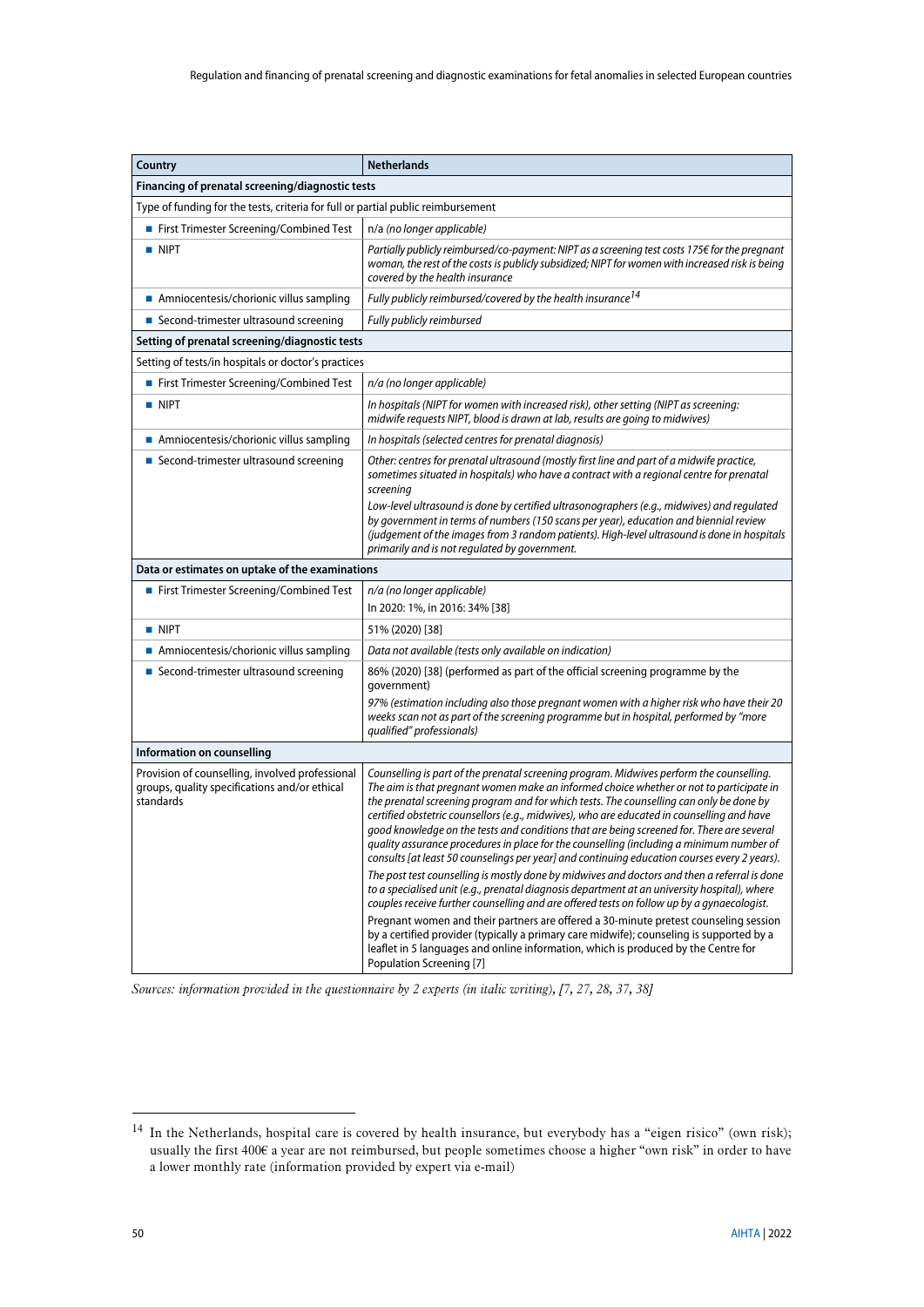# <span id="page-50-0"></span>United Kingdom

<span id="page-50-1"></span>*Table A-4: Summary of results, United Kingdom (expert information relates to England only)*

| Country                                                                                      | <b>United Kingdom</b>                                                                                                                                                                                                                                                                                                  |  |
|----------------------------------------------------------------------------------------------|------------------------------------------------------------------------------------------------------------------------------------------------------------------------------------------------------------------------------------------------------------------------------------------------------------------------|--|
| Organisation of prenatal care and offer of prenatal screening/diagnostic tests               |                                                                                                                                                                                                                                                                                                                        |  |
| Routine screening/preventive programme<br>for pregnancy                                      | Yes, NHS Prenatal care, https://www.nhs.uk/pregnancy/your-pregnancy-care/ [31];<br>also see NICE Antenatal care guideline, https://www.nice.org.uk/guidance/ng201                                                                                                                                                      |  |
| Prenatal screening/diagnostic examinations<br>for fetal anomalies as part of this programme? | Yes, all of them<br>NHS Fetal Anomaly Screening Programme (FASP),<br>https://www.gov.uk//guidance/fetal-anomaly-screening-programme-overview [32]<br>Women can choose: not to have screening; to have screening for T21, T18 and T13;<br>to have screening for T21 only; to have screening for T18 and T13 only [49]   |  |
| Routine offer for all pregnant women or women with risk factors                              |                                                                                                                                                                                                                                                                                                                        |  |
| ■ First Trimester Screening/Combined Test                                                    | For all pregnant women                                                                                                                                                                                                                                                                                                 |  |
| <b>NIPT</b>                                                                                  | For pregnant women with increased risk; contingent screening after Combined Test<br>(or quadruple test) risk > 1:150 (introduced in June 2021)<br>NIPT was added to the existing NHS screening pathway for Down's syndrome,                                                                                            |  |
|                                                                                              | Edwards' syndrome and Patau's syndrome as part of an evaluative rollout in June 2021.<br>The evaluation aims to answer question raised by the UK National Screening Committee<br>regarding the choices women make, the accuracy of NIPT in finding trisomies 18 and 13<br>and the number of inconclusive results [50]. |  |
|                                                                                              | Scope: trisomies 21, 18 and 13; time frame: can be offered up to 21+6 weeks<br>of gestation [51]                                                                                                                                                                                                                       |  |
| Amniocentesis/chorionic villus sampling                                                      | For pregnant women with the following risk factors: previous history, increased risk<br>in Combined Test or NIPT, abnormality on ultrasound screening                                                                                                                                                                  |  |
| ■ Second-trimester ultrasound screening                                                      | For all pregnant women                                                                                                                                                                                                                                                                                                 |  |
|                                                                                              | (ultrasound scan which is performed between $18^{+0}$ to $20^{+6}$ weeks to screen for<br>11 physical conditions) [49]                                                                                                                                                                                                 |  |
| Financing of prenatal screening/diagnostic tests                                             |                                                                                                                                                                                                                                                                                                                        |  |
| Type of funding for the tests, criteria for full or partial public reimbursement             |                                                                                                                                                                                                                                                                                                                        |  |
| First Trimester Screening/Combined Test                                                      | Fully publicly reimbursed                                                                                                                                                                                                                                                                                              |  |
| <b>NIPT</b>                                                                                  | Fully publicly reimbursed, if done as contingent screening supported by the NHS;<br>if accessed outside this pathway then cost is approx. £450                                                                                                                                                                         |  |
| Amniocentesis/chorionic villus sampling                                                      | Fully publicly reimbursed                                                                                                                                                                                                                                                                                              |  |
| ■ Second-trimester ultrasound screening                                                      | Fully publicly reimbursed                                                                                                                                                                                                                                                                                              |  |
| Setting of prenatal screening/diagnostic tests                                               |                                                                                                                                                                                                                                                                                                                        |  |
| Setting of tests/in hospitals or doctor's practices                                          |                                                                                                                                                                                                                                                                                                                        |  |
| First Trimester Screening/Combined Test                                                      | in hospitals                                                                                                                                                                                                                                                                                                           |  |
| $\blacksquare$ NIPT                                                                          | in hospitals                                                                                                                                                                                                                                                                                                           |  |
| Amniocentesis/chorionic villus sampling                                                      | in hospitals                                                                                                                                                                                                                                                                                                           |  |
| ■ Second-trimester ultrasound screening                                                      | in hospitals (low-risk women may have this provided at community scanning clinics<br>attached to GP surgeries)                                                                                                                                                                                                         |  |
| Data or estimates on uptake of the examinations                                              |                                                                                                                                                                                                                                                                                                                        |  |
| ■ First Trimester Screening/Combined Test                                                    | 72.5-89.8% depending on region (proportion of eligible women for whom a conclusive<br>result is available)                                                                                                                                                                                                             |  |
| <b>NIPT</b>                                                                                  | Unknown (only introduced in June 2021 so minimal data on uptake)                                                                                                                                                                                                                                                       |  |
| Amniocentesis/chorionic villus sampling                                                      | (no data available on national level)                                                                                                                                                                                                                                                                                  |  |
| ■ Second-trimester ultrasound screening                                                      | 98.9-99.3% depending on region (proportion of pregnant women eligible for fetal anatomy<br>ultrasound screening who are tested leading to a conclusive result within the defined timescale)                                                                                                                            |  |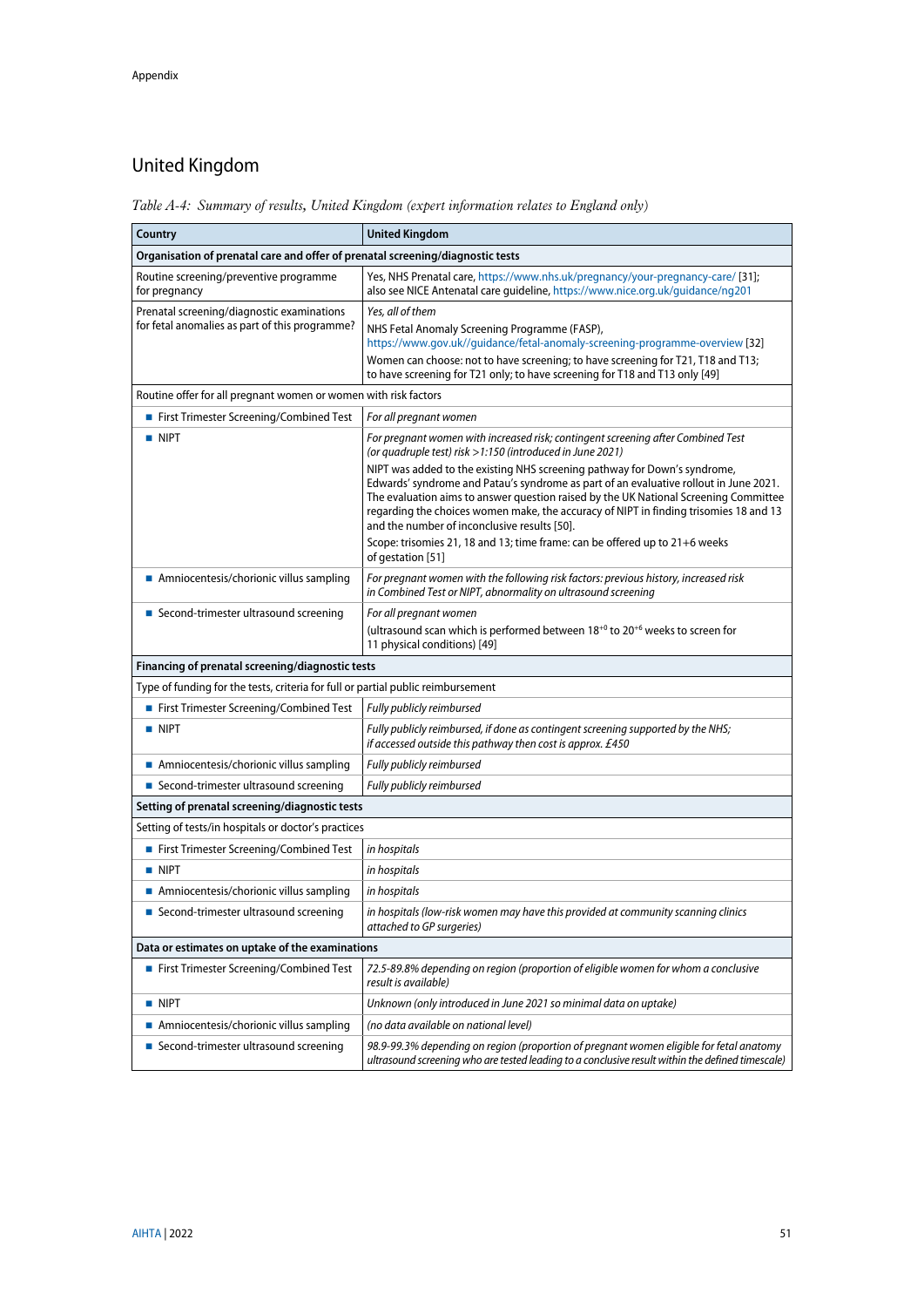| Country                                                                                                       | <b>United Kingdom</b>                                                                                                                                                                                                                                                                                                                                                                                                                                                                                                                                                                                                              |
|---------------------------------------------------------------------------------------------------------------|------------------------------------------------------------------------------------------------------------------------------------------------------------------------------------------------------------------------------------------------------------------------------------------------------------------------------------------------------------------------------------------------------------------------------------------------------------------------------------------------------------------------------------------------------------------------------------------------------------------------------------|
| Information on counselling                                                                                    |                                                                                                                                                                                                                                                                                                                                                                                                                                                                                                                                                                                                                                    |
| Provision of counselling, involved professional<br>groups, quality specifications and/or ethical<br>standards | Midwives for all women at booking - discussion of screening options. Following identification<br>of abnormality of high risk result initial counselling by specially trained screening midwives<br>and referral to fetal medicine where appropriate.                                                                                                                                                                                                                                                                                                                                                                               |
|                                                                                                               | Each woman offered screening should make a personal informed choice to accept or<br>decline a screening test based on accessible, accurate and evidence-based information<br>(covering: e.g., risks and benefits of the screening, limitations and uncertainties of<br>screening, potential outcomes of screening and pregnancy options). Every woman should<br>receive the leaflet (available in several languages) at first contact, have a discussion with<br>a healthcare professional about screening options and have time to think about accepting<br>or declining screening and what the possible results might mean [49]. |

*Sources: expert information provided in the questionnaire (in italic writing), [\[32,](#page-43-14) [49-51\]](#page-44-15)*

## <span id="page-51-0"></span>Norway

<span id="page-51-1"></span>*Table A-5: Summary of results, Norway*

| Country                                                                                      | <b>Norway</b>                                                                                                                                                                                                                       |  |  |
|----------------------------------------------------------------------------------------------|-------------------------------------------------------------------------------------------------------------------------------------------------------------------------------------------------------------------------------------|--|--|
|                                                                                              | Organisation of prenatal care and offer of prenatal screening/diagnostic tests                                                                                                                                                      |  |  |
| Routine screening/preventive programme<br>for pregnancy                                      | Yes, national professional guideline "Pregnancy care" [Svangerskapsomsorgen] from the<br>Norwegian Directorate of Health [Helsedirektoratet], https://www.helsedirektoratet.no [33]                                                 |  |  |
| Prenatal screening/diagnostic examinations<br>for fetal anomalies as part of this programme? | Yes: NIPT for trisomy 21, 18 and 13), amniocentesis/chorionic villus sampling,<br>second trimester ultrasound screening for fetal anomalies                                                                                         |  |  |
| Routine offer for all pregnant women or women with risk factors                              |                                                                                                                                                                                                                                     |  |  |
| First Trimester Screening/Combined Test                                                      | - (not offered at all [the combined ultrasound and biochemical test has been replaced<br>by NIPT (+US between weeks $11+0$ and $13+6$ ) as of september 2021]) [52]                                                                 |  |  |
|                                                                                              | It is planned that all pregnant women will be offered an ultrasound examination during<br>the first trimester (between 11+0 and 13+6) through the national health service;<br>this service will be made available during 2022 [44]. |  |  |
| <b>NIPT</b>                                                                                  | For pregnant women with risk factors: e.g., age >35 at term, hereditary risk, abnormal<br>findings at ultrasound                                                                                                                    |  |  |
|                                                                                              | Scope: trisomies 21, 18 and 13, time frame: recommended for 11 to 14 weeks<br>of gestation [44]                                                                                                                                     |  |  |
| Amniocentesis/chorionic villus sampling                                                      | For pregnant women with risk factors                                                                                                                                                                                                |  |  |
| ■ Second-trimester ultrasound screening                                                      | For all pregnant women (in weeks 17-19)                                                                                                                                                                                             |  |  |
| Financing of prenatal screening/diagnostic tests                                             |                                                                                                                                                                                                                                     |  |  |
| Type of funding for the tests, criteria for full or partial public reimbursement             |                                                                                                                                                                                                                                     |  |  |
| First Trimester Screening/Combined Test                                                      |                                                                                                                                                                                                                                     |  |  |
| $\blacksquare$ NIPT                                                                          | Fully publicly reimbursed for women with the above mentioned risk factors (since 2021)                                                                                                                                              |  |  |
|                                                                                              | For pregnant women who are not offered NIPT in the public sector, NIPT can be offered<br>in approved private companies for a fee [33].                                                                                              |  |  |
| Amniocentesis/chorionic villus sampling                                                      | Fully publicly reimbursed                                                                                                                                                                                                           |  |  |
| ■ Second-trimester ultrasound screening                                                      | Fully publicly reimbursed                                                                                                                                                                                                           |  |  |
| Setting of prenatal screening/diagnostic tests                                               |                                                                                                                                                                                                                                     |  |  |
| Setting of tests/in hospitals or doctor's practices                                          |                                                                                                                                                                                                                                     |  |  |
| First Trimester Screening/Combined Test                                                      |                                                                                                                                                                                                                                     |  |  |
| $\blacksquare$ NIPT                                                                          | in hospitals                                                                                                                                                                                                                        |  |  |
| Amniocentesis/chorionic villus sampling                                                      | in hospitals                                                                                                                                                                                                                        |  |  |
| ■ Second-trimester ultrasound screening                                                      | in hospitals                                                                                                                                                                                                                        |  |  |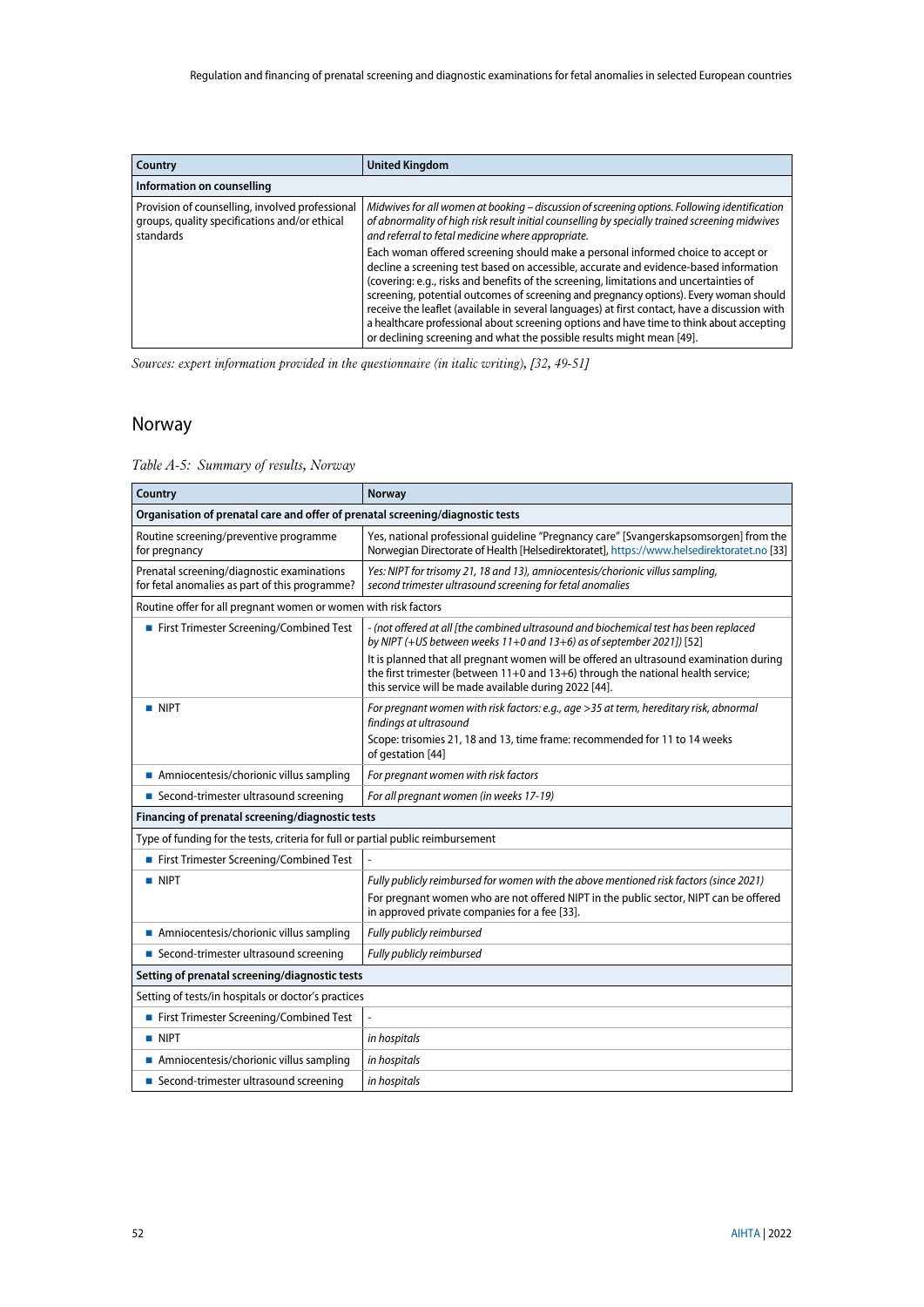| <b>Country</b>                                                                                                | <b>Norway</b>                                                                                                                                                                                                                                                                                               |  |
|---------------------------------------------------------------------------------------------------------------|-------------------------------------------------------------------------------------------------------------------------------------------------------------------------------------------------------------------------------------------------------------------------------------------------------------|--|
| Data or estimates on uptake of the examinations                                                               |                                                                                                                                                                                                                                                                                                             |  |
| ■ First Trimester Screening/Combined Test                                                                     |                                                                                                                                                                                                                                                                                                             |  |
| $\blacksquare$ NIPT                                                                                           | 20%                                                                                                                                                                                                                                                                                                         |  |
| Amniocentesis/chorionic villus sampling                                                                       | 3%                                                                                                                                                                                                                                                                                                          |  |
| ■ Second-trimester ultrasound screening                                                                       | 98%                                                                                                                                                                                                                                                                                                         |  |
| Information on counselling                                                                                    |                                                                                                                                                                                                                                                                                                             |  |
| Provision of counselling, involved professional<br>groups, quality specifications and/or ethical<br>standards | Doctors or midwives before the test, doctors if abnormal. Needs to have taken a course<br>in counselling.                                                                                                                                                                                                   |  |
|                                                                                                               | Midwives or doctors will provide pregnant women with appropriate, neutral information<br>about fetal diagnostics during the first consultation, to enable informed decision-making.<br>This includes information on, e.g., the risks associated with the procedures and the<br>potential consequences [44]. |  |

*Sources: expert information provided in the questionnaire (in italic writing), [\[33,](#page-43-15) [44,](#page-44-10) [52\]](#page-45-2)*

## <span id="page-52-0"></span>Italy

<span id="page-52-1"></span>

| Table A-6: Summary of results, Italy |
|--------------------------------------|
|                                      |

| Country                                                                                      | <b>Italy</b>                                                                                                                                                                                                                                                                                                                                                                                                                                                                                                                                                                        |  |
|----------------------------------------------------------------------------------------------|-------------------------------------------------------------------------------------------------------------------------------------------------------------------------------------------------------------------------------------------------------------------------------------------------------------------------------------------------------------------------------------------------------------------------------------------------------------------------------------------------------------------------------------------------------------------------------------|--|
| Organisation of prenatal care and offer of prenatal screening/diagnostic tests               |                                                                                                                                                                                                                                                                                                                                                                                                                                                                                                                                                                                     |  |
| Routine screening/preventive programme<br>for pregnancy                                      | Yes, according to Article 59 "Specialized outpatient assistance for pregnant women and<br>for the protection of maternity" [Assistenza specialistica ambulatoriale per le donne in<br>stato di gravidanza e a tutela della maternità] of "National standard levels of assistance"<br>[Nuovi Livelli Essenziali di Assistenza], https://associazioneitalianaostetricia.it [35]                                                                                                                                                                                                       |  |
| Prenatal screening/diagnostic examinations<br>for fetal anomalies as part of this programme? | Combined Test is available in all regions (free of charge)*; amniocentesis/CVS and<br>second trimester US are available in all regions (free of charge).                                                                                                                                                                                                                                                                                                                                                                                                                            |  |
|                                                                                              | NIPT is not yet fully implemented even though it is proposed by the Ministry of Health as a<br>goal for 2022; most regions are moving fast toward a universal free of charge implementation<br>(there might be differences between regions regarding the use of NIPT as first or second line<br>of screening). NIPT is already offered free of charge in some regions (e.g., Emilia Romagna). <sup>15</sup>                                                                                                                                                                         |  |
| Routine offer for all pregnant women or women with risk factors                              |                                                                                                                                                                                                                                                                                                                                                                                                                                                                                                                                                                                     |  |
| First Trimester Screening/Combined Test                                                      | For all pregnant women                                                                                                                                                                                                                                                                                                                                                                                                                                                                                                                                                              |  |
| $\blacksquare$ NIPT                                                                          | Based on regional offer; e.g., in Lombardy, for pregnant women with risk factors (second-line<br>test after a CT result of intermediate risk); e.g., in Emilia Romagna, for all pregnant women<br>Example Emilia Romagna: was the first region in Italy to offer the NIPT free of charge in<br>2020, for all pregnant women, regardless of age or risk factors. Scope: trisomies 21, 18<br>and 13; time frame: from the 10 <sup>th</sup> week of gestation [53]<br>The Superior Health Council [Consiglio Superiore di Sanità] of the Ministry of Health                            |  |
|                                                                                              | criticises in a document from 2021 the inhomogeneity between Italian regions concerning<br>the availability of NIPT as well as misinformation and absence of counselling in some<br>regions. It therefore recommends the inclusion of NIPT into the "National standard levels<br>of assistance" and/or into regional pathways as a second-line test (i.e., contingent<br>screening after CT), for the screening of trisomies 21, 18 and 13. It further gives several<br>recommendation relating to quality assurance, specialisation of involved doctors,<br>counselling, etc. [54] |  |
| Amniocentesis/chorionic villus sampling                                                      | For pregnant women with risk factors: e.g., high risk at CT or at NIPT, maternal age,<br>known genetic or familiar condition, abnormal early ultrasound                                                                                                                                                                                                                                                                                                                                                                                                                             |  |
| ■ Second-trimester ultrasound screening                                                      | For all pregnant women                                                                                                                                                                                                                                                                                                                                                                                                                                                                                                                                                              |  |

<sup>&</sup>lt;sup>15</sup> In Italy, the National healthcare system (SSN) is public and organized under the Ministry of Health, but administered on a regional basis, so there are guidelines, but some items are decided regionally. SSN offers a screening programme for pregnancy free of charge, even if the mother or the specialist can decide to add more tests, at the mother's expense. Moreover, private structures, more prevalent in some regions, are accessible to carry out screening tests, but with partial or complete payment (information provided by expert via e-mail)

-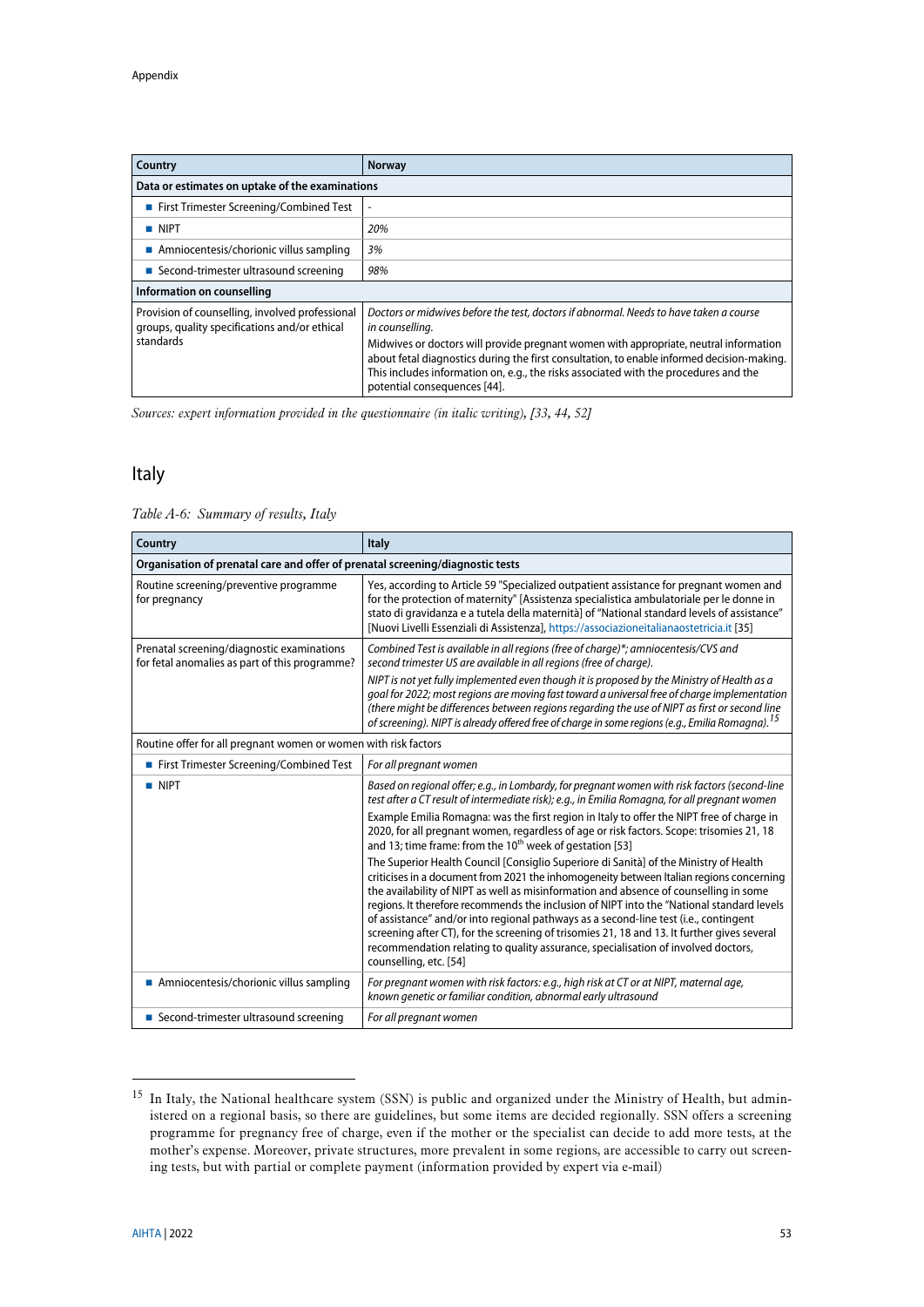| Country                                                                                                       | <b>Italy</b>                                                                                                                                                                                                                                                  |  |  |
|---------------------------------------------------------------------------------------------------------------|---------------------------------------------------------------------------------------------------------------------------------------------------------------------------------------------------------------------------------------------------------------|--|--|
| Financing of prenatal screening/diagnostic tests                                                              |                                                                                                                                                                                                                                                               |  |  |
| Type of funding for the tests, criteria for full or partial public reimbursement                              |                                                                                                                                                                                                                                                               |  |  |
| First Trimester Screening/Combined Test                                                                       | Fully publicly reimbursed according to [35]*                                                                                                                                                                                                                  |  |  |
| <b>NIPT</b>                                                                                                   | Depending on the region, e.g., Emilia Romagna region offers NIPT to all pregnant women<br>free of charge; in other regions, partially or completely self-paid                                                                                                 |  |  |
| Amniocentesis/chorionic villus sampling                                                                       | Fully publicly reimbursed for women with risk factors (mentioned above)                                                                                                                                                                                       |  |  |
| ■ Second-trimester ultrasound screening                                                                       | Fully publicly reimbursed                                                                                                                                                                                                                                     |  |  |
| Setting of prenatal screening/diagnostic tests                                                                |                                                                                                                                                                                                                                                               |  |  |
| Setting of tests/in hospitals or doctor's practices                                                           |                                                                                                                                                                                                                                                               |  |  |
| First Trimester Screening/Combined Test                                                                       | in hospitals (free of charge within the national healthcare system), doctor's practices<br>and private clinics (fully self-paid)                                                                                                                              |  |  |
| <b>NIPT</b>                                                                                                   | in hospitals (free of charge within the national healthcare system), doctor's practices<br>and private clinics (fully self-paid)                                                                                                                              |  |  |
| Amniocentesis/chorionic villus sampling                                                                       | in hospitals (free of charge within the national healthcare system), doctor's practices<br>and private clinics (fully self-paid)                                                                                                                              |  |  |
| ■ Second-trimester ultrasound screening                                                                       | in hospitals (free of charge within the national healthcare system), doctor's practices<br>and private clinics (fully self-paid)                                                                                                                              |  |  |
| Data or estimates on uptake of the examinations                                                               |                                                                                                                                                                                                                                                               |  |  |
| First Trimester Screening/Combined Test                                                                       | 90-95%                                                                                                                                                                                                                                                        |  |  |
| <b>NIPT</b>                                                                                                   | 15% (increase after recent introduction in the national healthcare system,<br>even if on a regional basis)                                                                                                                                                    |  |  |
| Amniocentesis/chorionic villus sampling                                                                       | 1-2% (decrease after new national quidelines 2017)                                                                                                                                                                                                            |  |  |
| ■ Second-trimester ultrasound screening                                                                       | 95-98%                                                                                                                                                                                                                                                        |  |  |
| Information on counselling                                                                                    |                                                                                                                                                                                                                                                               |  |  |
| Provision of counselling, involved professional<br>groups, quality specifications and/or ethical<br>standards | Gynaecologists and midwives explain screening programmes and implications;<br>if an abnormality is detected, other specialists are involved: geneticist, neonatologist,<br>psychologist, paediatric surgeon, depending on the anomaly and the gestational age |  |  |

*Sources: information provided in the questionnaire by 3 experts (in italic writing), [\[35,](#page-44-1) [53,](#page-45-3) [54\]](#page-45-4) \* indicating differing information from the two experts*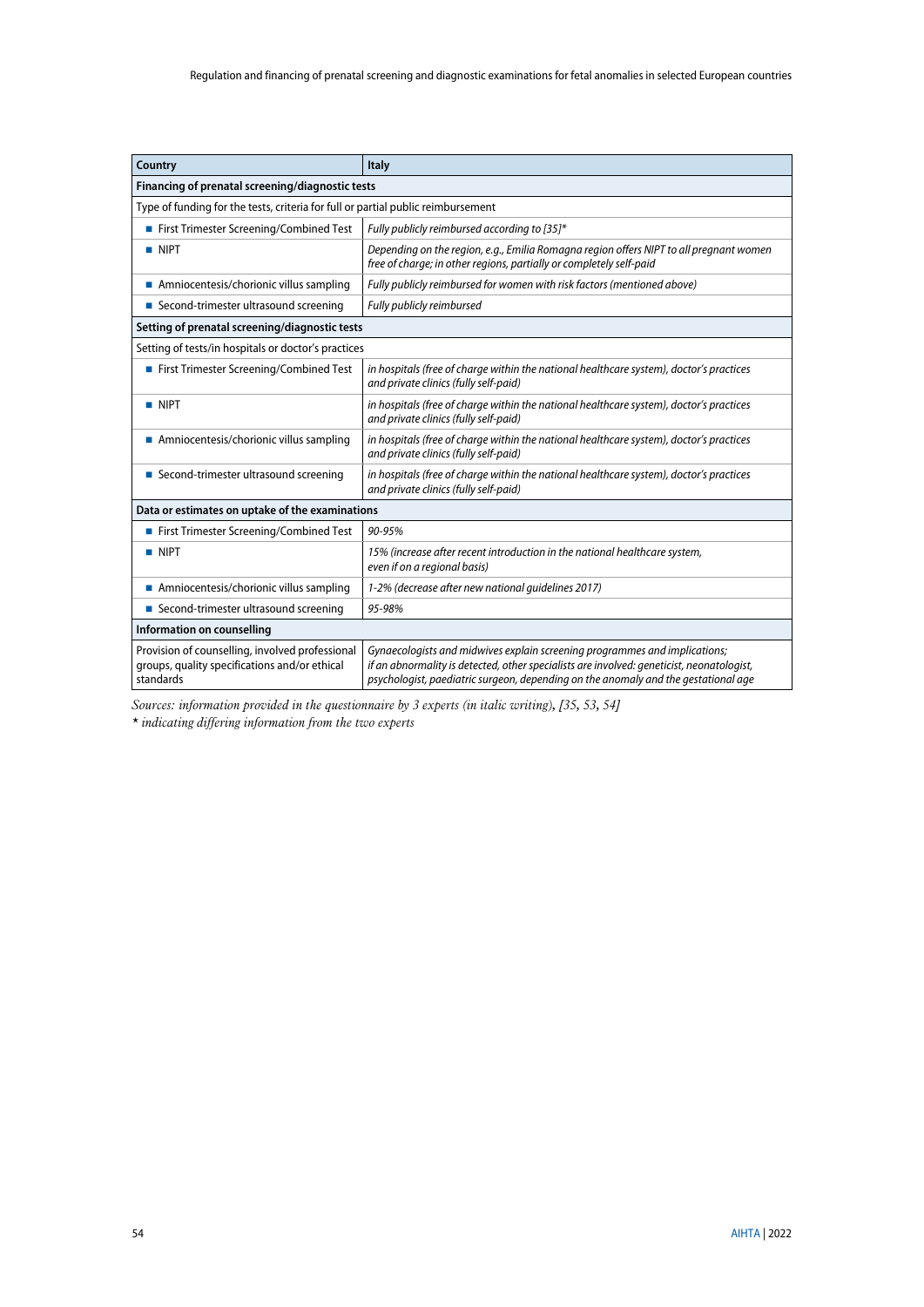# <span id="page-54-0"></span>List of contacted institutions

<span id="page-54-1"></span>*Table A-7: List of contacted EUROCAT representatives and medical societies from the 6 selected countries*

| Country                                                                                                                                               |
|-------------------------------------------------------------------------------------------------------------------------------------------------------|
| Germany                                                                                                                                               |
| <b>EUROCAT</b>                                                                                                                                        |
| ■ Birth Registry Mainz Model [Geburtenregister Mainzer Model]                                                                                         |
| ■ Malformation Monitoring Centre Saxony-Anhalt [Fehlbildungsmonitoring Sachsen-Anhalt]                                                                |
| <b>Medical societies</b>                                                                                                                              |
| German Society for Prenatal and Obstetric Medicine [Deutsche Gesellschaft für Pränatal- und Geburtsmedizin (DGPGM)]                                   |
| German Society for Gynaecology and Obstetrics [Deutsche Gesellschaft für Gynäkologie und Geburtshilfe (DGGG)]                                         |
| ■ German Society for Ultrasound in Medicine [Deutsche Gesellschaft für Ultraschall in der Medizin (DEGUM)],<br>Section Gynaecology and Obstetrics     |
| Switzerland                                                                                                                                           |
| <b>EUROCAT</b>                                                                                                                                        |
| Swiss Registry, Department of Woman-Mother-Child, Lausanne                                                                                            |
| <b>Medical societies</b>                                                                                                                              |
| Swiss Society for Gynaecology and Obstetrics [Schweizerische Gesellschaft für Gynäkologie und Geburtshilfe (SGGG)]                                    |
| ■ Swiss Society for Ultrasound in Medicine [Schweizerische Gesellschaft für Ultraschall in der Medizin (SGUM)],<br>Section Gynaecology and Obstetrics |
| <b>Netherlands</b>                                                                                                                                    |
| <b>EUROCAT</b>                                                                                                                                        |
| ■ Eurocat Northern Netherlands, University of Groningen                                                                                               |
| <b>Medical societies</b>                                                                                                                              |
| ■ Dutch Society for Obstetrics and Gynaecology [Nederlandse Vereniging voor Obstetrie & Gynaecologie (NVOG)]                                          |
| <b>United Kingdom</b>                                                                                                                                 |
| <b>EUROCAT</b>                                                                                                                                        |
| • National Congenital Anomaly and Rare Disease Registration Service                                                                                   |
| Regional Maternity Survey Office, Newcastle University                                                                                                |
| <b>Medical societies</b>                                                                                                                              |
| Royal College of Obstetricians and Gynaecologists (RCOG)                                                                                              |
| ■ British Maternal & Fetal Medicine Society (BMFMS)                                                                                                   |
| <b>Norway</b>                                                                                                                                         |
| <b>EUROCAT</b>                                                                                                                                        |
| • Medical Birth Registry of Norway, Bergen                                                                                                            |
| <b>Medical societies</b>                                                                                                                              |
| ■ Norwegian Society for Gynecology and Obstetrics [Norsk gynekologisk Forening (NGF)]                                                                 |
| ■ Norwegian Perinatal Medical Association [Norsk Perinatalmedisinsk Forening (NPF)]                                                                   |
| <b>Italy</b>                                                                                                                                          |
| <b>EUROCAT</b>                                                                                                                                        |
| Emilia Romagna Registry of Birth Defects                                                                                                              |
| Registry of Congenital Anomalies in the Metropolitan Area of Milan                                                                                    |
| Unit of Epidemiology, Pisa, Tuscany                                                                                                                   |
| <b>Medical societies</b>                                                                                                                              |
| Italian Society for Gynaecology and Obstetrics [Società Italiana di Ginecologia e Ostetricia (SIGO)]                                                  |
| ■ Italian Society for Perinatal Medicine [Società Italiana di Medicina Perinatale (SIMP)]                                                             |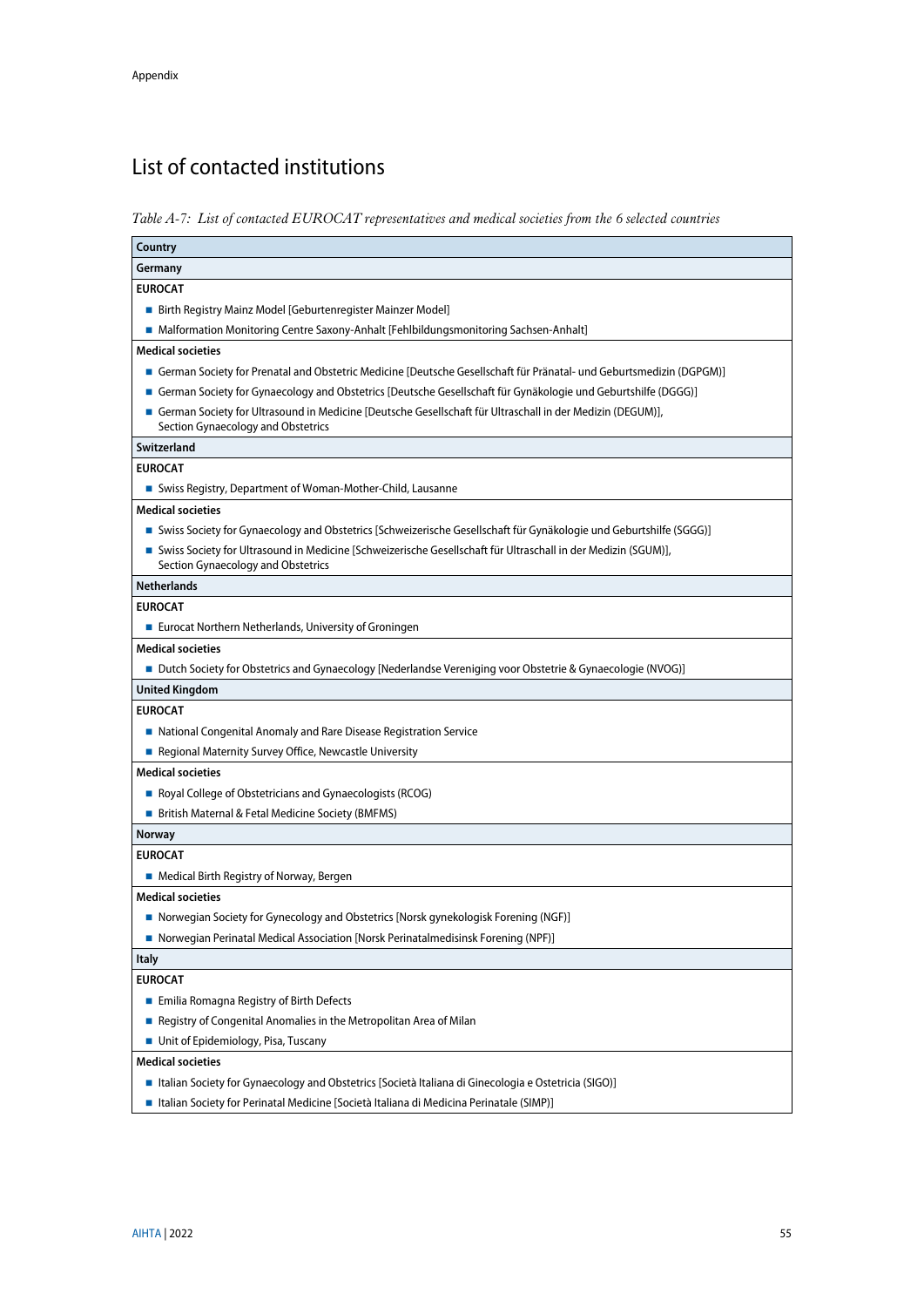# <span id="page-55-0"></span>Questionnaire for expert consultation

#### Questionnaire for the project "Regulation and financing of prenatal screening and diagnostic examinations for fetal anomalies in selected European countries" (policy brief)

This questionnaire was prepared by the Austrian Institute for Health Technology Assessment (AIHTA) and serves as (supplementary) data collection for the policy brief commissioned by the Austrian Federal Ministry of Social Affairs, Health, Care and Consumer Protection on the topic of "*Regulation and financing of prenatal screening and diagnostic examinations for fetal anomalies in selected European countries*". The project aims to research and summarise the offer and financial framework of prenatal screening and diagnostic examinations for fetal anomalies in selected European countries. The project plan can be read [here](https://aihta.at/page/regelung-und-finanzierung-von-praenataldiagnostischen-untersuchungen-in-ausgewaehlten-europaeischen-laendern-policy-brief/en). The following tests are relevant for this project:

- **First Trimester Screening/Combined Test**
- Non-invasive prenatal test (NIPT)
- **Amniocentesis/chorionic villus sampling**
- Second-trimester ultrasound screening for fetal anomalies

Thank you in advance for your willingness to participate in this survey!

If possible and available, please provide references/relevant literature sources.

If you have any questions, please contact Mag. Inanna Reinsperger, MPH, [inanna.reinsperger@aihta.at](mailto:inanna.reinsperger@aihta.at).

| Name:        | Click here to enter text. |
|--------------|---------------------------|
| Country:     | Click here to enter text. |
| Institution: | Click here to enter text. |

- 1. Is there a routine screening/preventive programme for all pregnant women in your country?
	- $\Box$  yes, name of the programme/website: Click here to enter text.
	- $\Box$  no
- 2. Are the above-listed prenatal screening/diagnostic examinations part of this routine screening/preventive programme? If yes, which?

Click here to enter text.

3. Which of the following prenatal screening/diagnostic examinations are routinely offered to all pregnant women or women with certain risk factors in your country (*regardless of whether the test is part of the routine screening/preventive programme or not*)?

| Type of test                                                    | All pregnant women/<br>with risk factors                                                | Type of<br>risk factors/criteria | Comments,<br>resources,   |
|-----------------------------------------------------------------|-----------------------------------------------------------------------------------------|----------------------------------|---------------------------|
| <b>First Trimester</b><br><b>Screening/Combined Test</b>        | all pregnant women<br>⊔<br>pregnant women with risk factors<br>other criteria<br>П      | Click here to enter text.        | Click here to enter text. |
| <b>Non-invasive Prenatal</b><br>Test (NIPT)                     | all pregnant women<br>ப<br>pregnant women with risk factors<br>other criteria<br>ΙI     | Click here to enter text.        | Click here to enter text. |
| Amniocentesis/chorionic<br>villus sampling                      | all pregnant women<br>⊔<br>pregnant women with risk factors<br>□<br>other criteria<br>П | Click here to enter text.        | Click here to enter text. |
| Second-trimester<br>ultrasound screening<br>for fetal anomalies | all pregnant women<br>ப<br>pregnant women with risk factors<br>other criteria           | Click here to enter text.        | Click here to enter text. |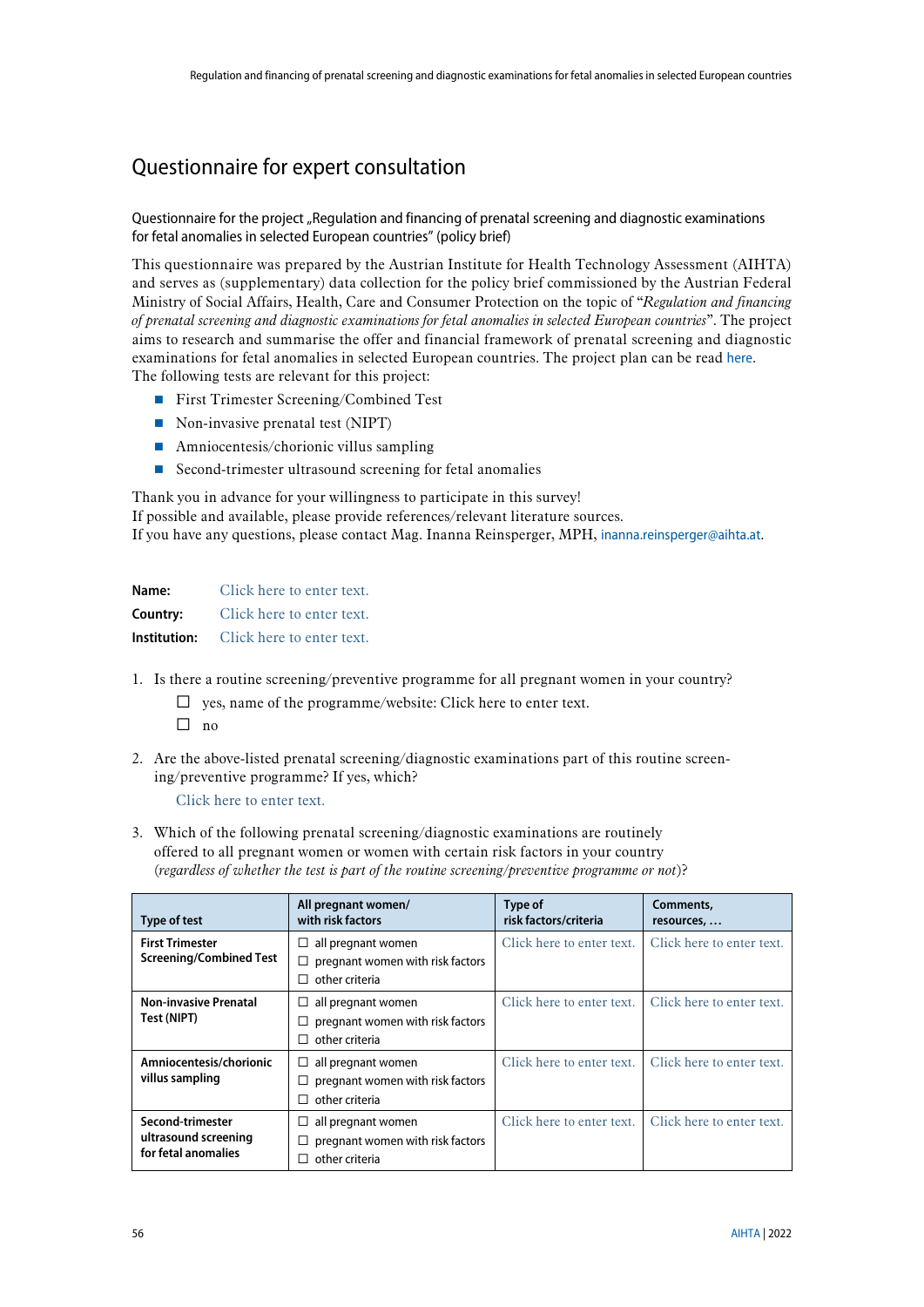4. How are the costs for the following prenatal screening/diagnostic examinations covered? What are the criteria for full or partial public reimbursement (e.g. certain indications, risk factors, other criteria [e.g. low-income families])?

| <b>Type of test</b>                                             | Type of funding                                                                                                                   | Criteria for full or<br>partial public funding | Comments,<br>resources,   |
|-----------------------------------------------------------------|-----------------------------------------------------------------------------------------------------------------------------------|------------------------------------------------|---------------------------|
| <b>First Trimester</b><br><b>Screening/Combined Test</b>        | fully publicly reimbursed<br>□<br>partially publicly reimbursed/<br>□<br>co-payment (private/public)<br>completely self-paid<br>□ | Click here to enter text.                      | Click here to enter text. |
| <b>Non-invasive Prenatal</b><br>Test (NIPT)                     | fully publicly reimbursed<br>□<br>partially publicly reimbursed/<br>□<br>co-payment (private/public)<br>completely self-paid<br>□ | Click here to enter text.                      | Click here to enter text. |
| Amniocentesis/chorionic<br>villus sampling                      | fully publicly reimbursed<br>□<br>partially publicly reimbursed/<br>□<br>co-payment (private/public)<br>completely self-paid<br>□ | Click here to enter text.                      | Click here to enter text. |
| Second-trimester<br>ultrasound screening<br>for fetal anomalies | fully publicly reimbursed<br>partially publicly reimbursed/<br>co-payment (private/public)<br>completely self-paid                | Click here to enter text.                      | Click here to enter text. |

5. Where are the following prenatal screening and diagnostic tests carried out (e.g., hospital, doctor's practices)?

| <b>Type of test</b>               | <b>Setting</b>                          | Comments, resources,      |
|-----------------------------------|-----------------------------------------|---------------------------|
| <b>First Trimester Screening/</b> | in hospitals<br>ப                       | Click here to enter text. |
| <b>Combined Test</b>              | in doctor's practices<br>ப              |                           |
|                                   | $\Box$ other: Click here to enter text. |                           |
| <b>Non-invasive Prenatal Test</b> | $\Box$ in hospitals                     | Click here to enter text. |
| (NIPT)                            | $\Box$ in doctor's practices            |                           |
|                                   | other: Click here to enter text.<br>П.  |                           |
| Amniocentesis/chorionic villus    | in hospitals<br>⊔                       | Click here to enter text. |
| sampling                          | $\Box$ in doctor's practices            |                           |
|                                   | other: Click here to enter text.        |                           |
| Second-trimester ultrasound       | $\Box$ in hospitals                     | Click here to enter text. |
| screening for fetal anomalies     | $\Box$ in doctor's practices            |                           |
|                                   | other: Click here to enter text.        |                           |

6. Are you aware of data or estimates from your country on the percentage of pregnant women who make use of the following examinations?

| <b>Type of test</b>                                          | Percentage of pregnant women | Comments, resources,      |
|--------------------------------------------------------------|------------------------------|---------------------------|
| <b>First Trimester</b><br><b>Screening/Combined Test</b>     | Click here to enter text.    | Click here to enter text. |
| <b>Non-invasive Prenatal Test</b><br>(NIPT)                  | Click here to enter text.    | Click here to enter text. |
| Amniocentesis/chorionic villus<br>sampling                   | Click here to enter text.    | Click here to enter text. |
| Second-trimester ultrasound<br>screening for fetal anomalies | Click here to enter text.    | Click here to enter text. |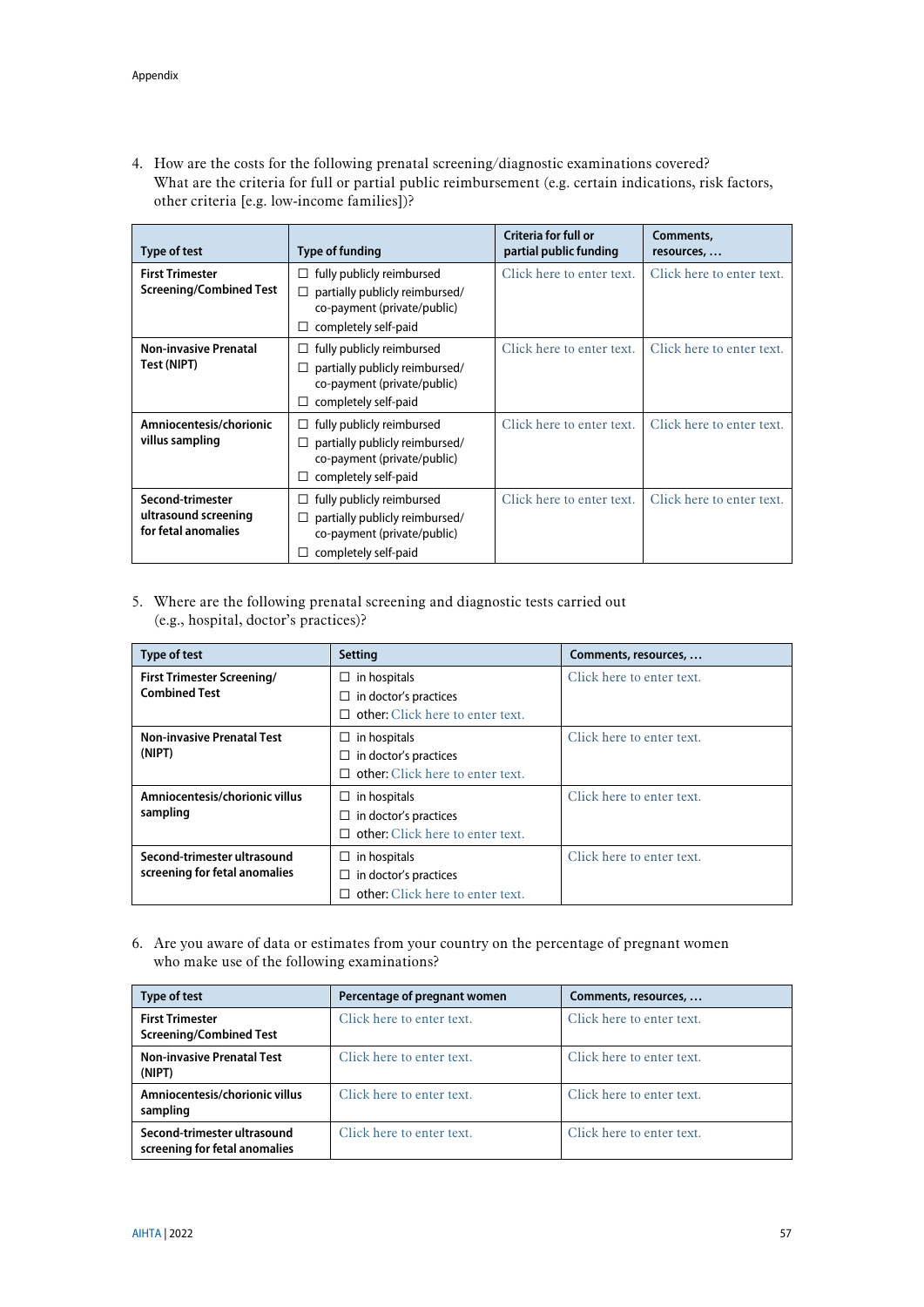7. How is counselling provided in connection with prenatal diagnostics (before the respective examination, or in the case of an "abnormal" test result)? Which professional groups carry out the counselling? Are there quality specifications and/or ethical standards in this context?

Click here to enter text.

8. Space for further comments, references, etc.:

Click here to enter text.

Thank you very much for your participation!

*Contact:*

Mag. Inanna Reinsperger, MPH Austrian Institute for Health Technology Assessment (AIHTA) [inanna.reinsperger@aihta.at](mailto:inanna.reinsperger@aihta.at)